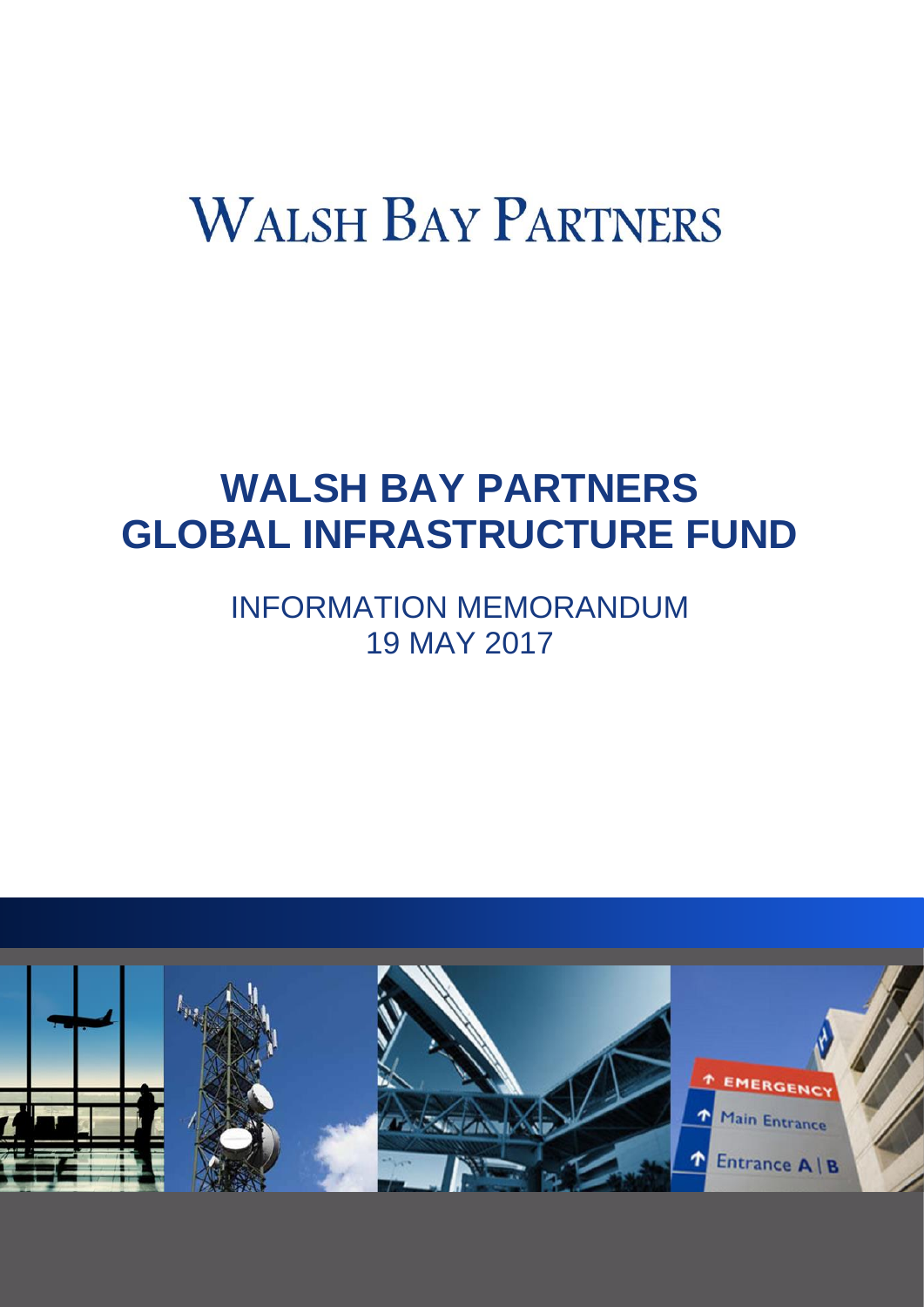# **CONTENTS**

| <b>IMPORTANT INFORMATION</b> |                                                         | $\overline{2}$ |
|------------------------------|---------------------------------------------------------|----------------|
| $\blacktriangleleft$         | <b>KEY INVESTMENT FEATURES</b>                          | 5              |
| $\mathbf{2}$                 | ABOUT THE WALSH BAY PARTNERS GLOBAL INFRASTRUCTURE FUND | 11             |
| 3                            | <b>RISKS</b>                                            | 17             |
| 4                            | <b>MANAGEMENT OF THE FUND</b>                           | 23             |
| 5                            | <b>OPERATING DETAILS OF THE FUND</b>                    | 25             |
| 6                            | <b>FEES AND COSTS</b>                                   | 32             |
| $\overline{7}$               | <b>TAXATION INFORMATION</b>                             | 34             |
| 8                            | <b>ADDITIONAL INFORMATION</b>                           | 36             |
| 9                            | <b>GLOSSARY</b>                                         | 39             |
| 10                           | <b>HOW TO INVEST</b>                                    | 41             |
|                              |                                                         |                |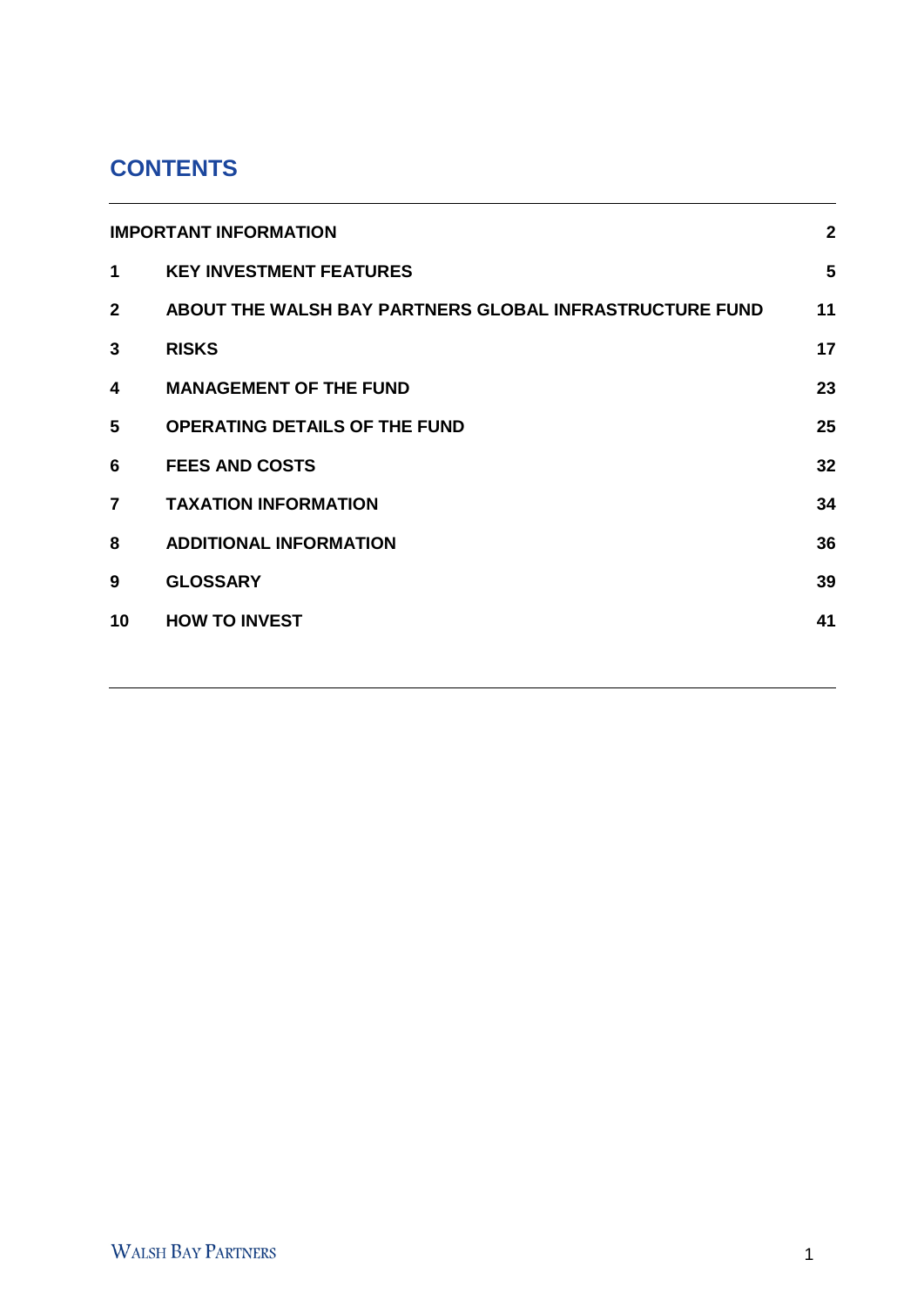# **IMPORTANT INFORMATION**

#### **Issue of information memorandum**

This Information Memorandum (**IM**) is dated 19 May 2017 and is issued by Evolution Trustees Limited ACN 611 839 519 (**Trustee**) AFS licence number 486217, which is the trustee for Walsh Bay Partners Global Infrastructure Fund ABN 69 827 532 218 (**Fund**). This IM contains general information for prospective investors about the Fund.

The Trustee has appointed Walsh Bay Partners Pty Ltd ACN 160 258 097 (**Investment Manager**) AFS licence number 487878 as the investment manager of the Fund.

#### **No disclosure required**

This IM is intended to provide potential investors with general information only and does not constitute a product disclosure statement or other disclosure document required by the *Corporations Act 2001* (Cth) (**Act**). This IM has not been lodged with the Australian Securities and Investments Commission (**ASIC**) or any other government body.

An investment in units in the Fund is only available for persons who qualify as wholesale clients (as defined in section 761G(7) of the Act) or sophisticated investors (as defined in section 761GA of the Act), (collectively, **Qualifying Investors**). The Trustee will not issue units in the Fund to a person unless it is satisfied the person is a Qualifying Investor.

#### **Foreign jurisdictions**

This IM does not constitute, and may not be used for the purpose of, an offer, invitation or solicitation in any jurisdiction in which, or to any person to whom, it would not be lawful to make such an offer, invitation or solicitation. The Trustee and the Investment Manager do not represent that this IM may be lawfully offered in compliance with any applicable legislation or other requirements in any jurisdiction outside Australia or assume any responsibility for facilitating any such distribution or offering.

In particular, this product has not been and will not be registered under the US Securities Act or the securities laws of any state of the United States and may not be offered, sold, delivered or transferred in the United States or to, or for the account of, any "US Person" (as defined in Regulation S under the US Securities Act). Neither this IM nor any Application Form or other material relating to this product may be distributed in the United States.

An investment in units in the Fund may be made available to select persons in other jurisdictions as determined by the Trustee and the Investment Manager (in their joint discretion) provided that it is made in accordance with applicable securities laws in those jurisdictions.

#### **No responsibility for contents of document**

To the maximum extent permitted by law, neither the Trustee, the Investment Manager nor any of their associates, related parties, directors, officers, employees, advisers (including financial, accounting and legal advisers) or representatives make any recommendation in relation to the Fund, or make any representation or warranty, express or implied, as to the accuracy, reliability or completeness of the information contained in this IM.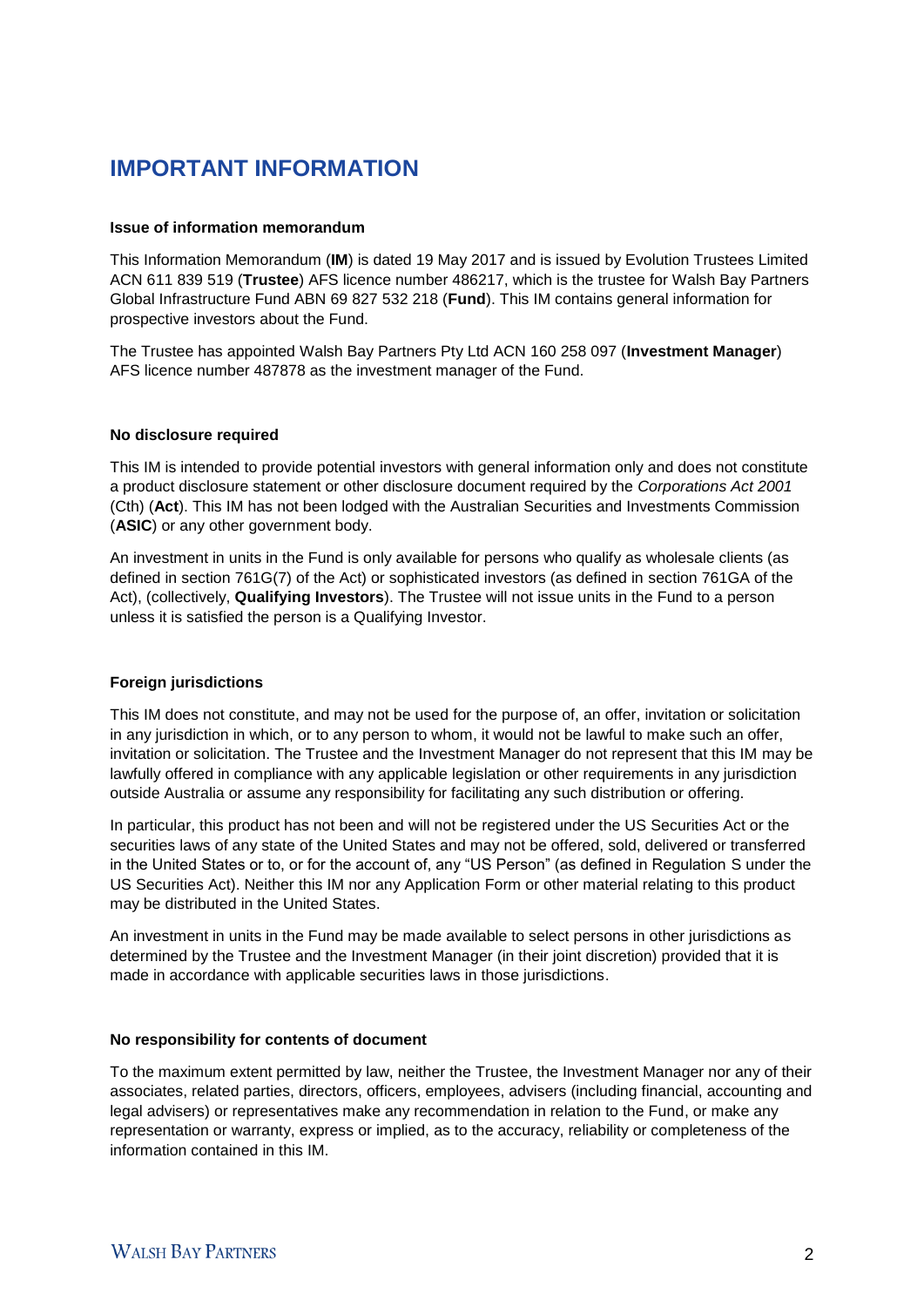This IM does not purport to contain all the information that a prospective investor may require in evaluating a possible investment in the Fund. This IM must be read in conjunction with the Fund's Trust Deed, a copy of which is available (free of charge) by contacting the Trustee on 02 8866 5150. To the extent there are any inconsistencies between the Trust Deed and this IM, the Trust Deed will prevail.

#### **Forward looking statements**

This IM includes forward looking statements that may contain the words "believe", "intend", "estimate", "expect" and words of similar meaning. All statements other than statements of historical facts included in this IM are forward looking statements. Such forward looking statements involve known and unknown risks, uncertainties and other important factors that could cause the actual results, performance or achievements to be materially different from future results, performance or achievements expressed or implied by such forward looking statements. These forward looking statements are current only as at the date of this IM. Accordingly, there can be no assurance that such statements, estimates or projections will be realised.

#### **Independent advice**

Prospective investors are not to construe the contents of this IM as tax, legal or investment advice. The information contained in this IM is general information only and does not take into account any investor's objectives, financial situations or needs. An investment in the Fund may not be appropriate for all persons or entities.

Each recipient of this IM agrees and acknowledges that they must rely on its own investigations and enquiries with respect to making any decision to invest in the Fund and, as this IM is general information only (and may be out of date), does not rely on the information set out in this IM in making an investment decision.

Further, each recipient of this IM agrees they should seek appropriate professional advice from a financial adviser, accountant or other professional adviser to obtain legal, investment and tax advice in determining whether to invest in the Fund.

#### **No guarantee**

An investment in the Fund is subject to investment risk, including the loss of income and capital invested. Neither the Trustee, the Investment Manager nor any of their directors, officers, employees, advisers or representatives guarantee the rate of return or performance of the Fund, the meeting of the objectives of the Fund, nor do they guarantee repayment of committed capital. Section 3.2 of this IM contains a summary of the risks of an investment in the Fund.

#### **Trustee limitation of liability**

Except in certain circumstances (including fraud, negligence or default by the Trustee), the Trustee enters into transactions for the Fund in its capacity as trustee of the Fund only, not in its own capacity, and its liability in relation to those transactions is limited to the assets of the Fund.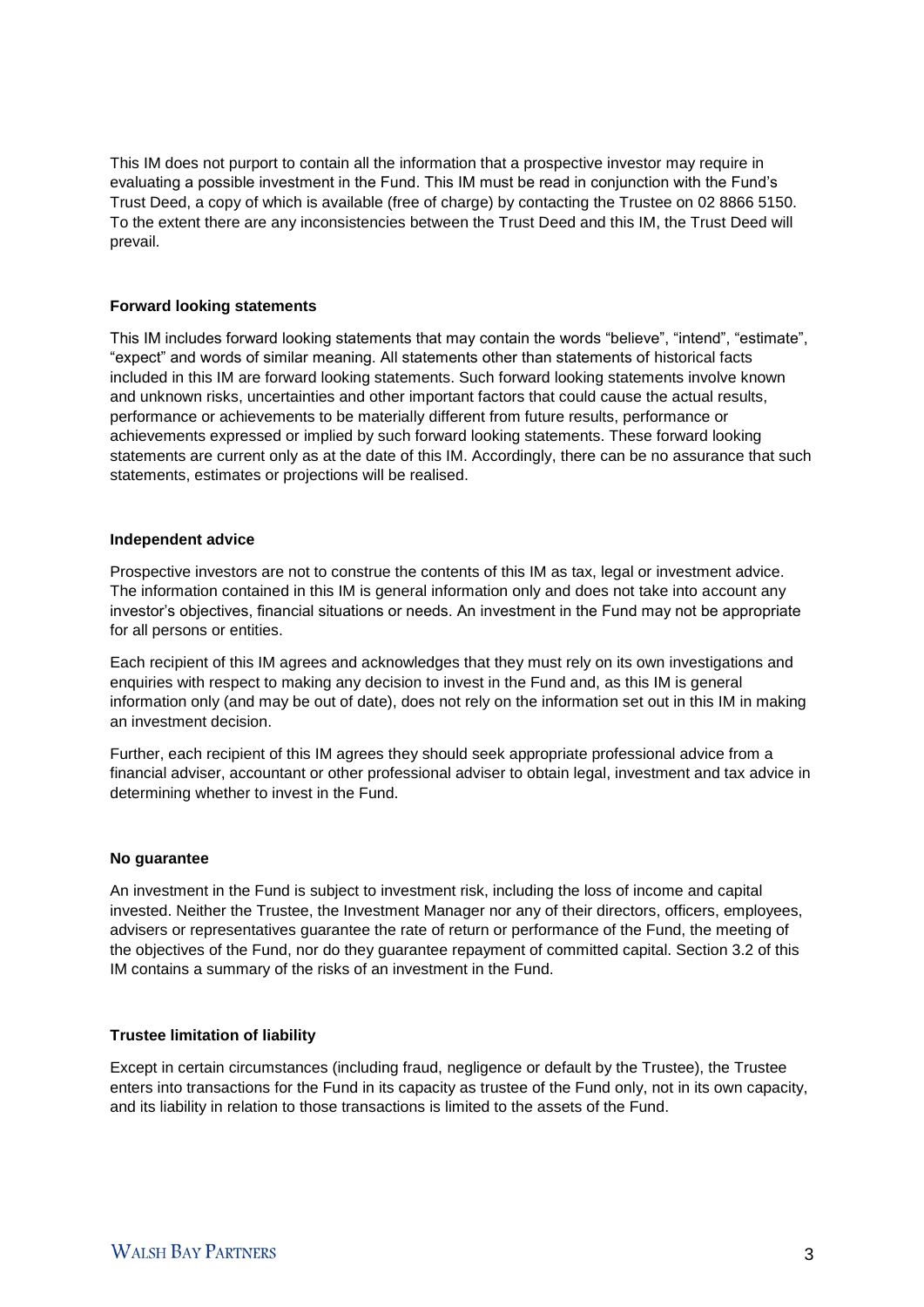#### **Disclosure of interests**

The Trustee, the Investment Manager and their related entities may also acquire Units in the Fund on the same terms and with the same rights as other Investors in the Fund.

#### **Updated information**

The information contained in this IM can change, and the IM may be updated or replaced from time to time. The Trustee may not always update or replace this IM to reflect the changed information. Updated information (if available) may be obtained by going to the Investment Manager's website (wwww.wbpartners.com.au) or calling the Investment Manager on (02) 8667 2888.

#### **No Liability**

To the maximum extent permitted by law, the Trustee, the Investment Manager and their associates, related parties, directors, officers, employees, advisers (including financial, accounting and legal advisers) and representatives bear no liability for any loss or damage, howsoever arising and whether foreseeable or not, which results from any person acting in reliance in whole or in part on any information in this IM, or any information provided or made available in connection with any further enquiries.

#### **Confidentiality**

This IM is confidential. Each recipient of this IM agrees to keep its contents confidential and not to copy, supply, disseminate or disclose any information in relation to its content without the Trustee's prior written consent.

#### **Glossary**

Certain capitalised words and expressions used in this IM are defined in the Glossary. All references to dollar amounts in this IM are to Australian Dollars (AUD), unless otherwise stated.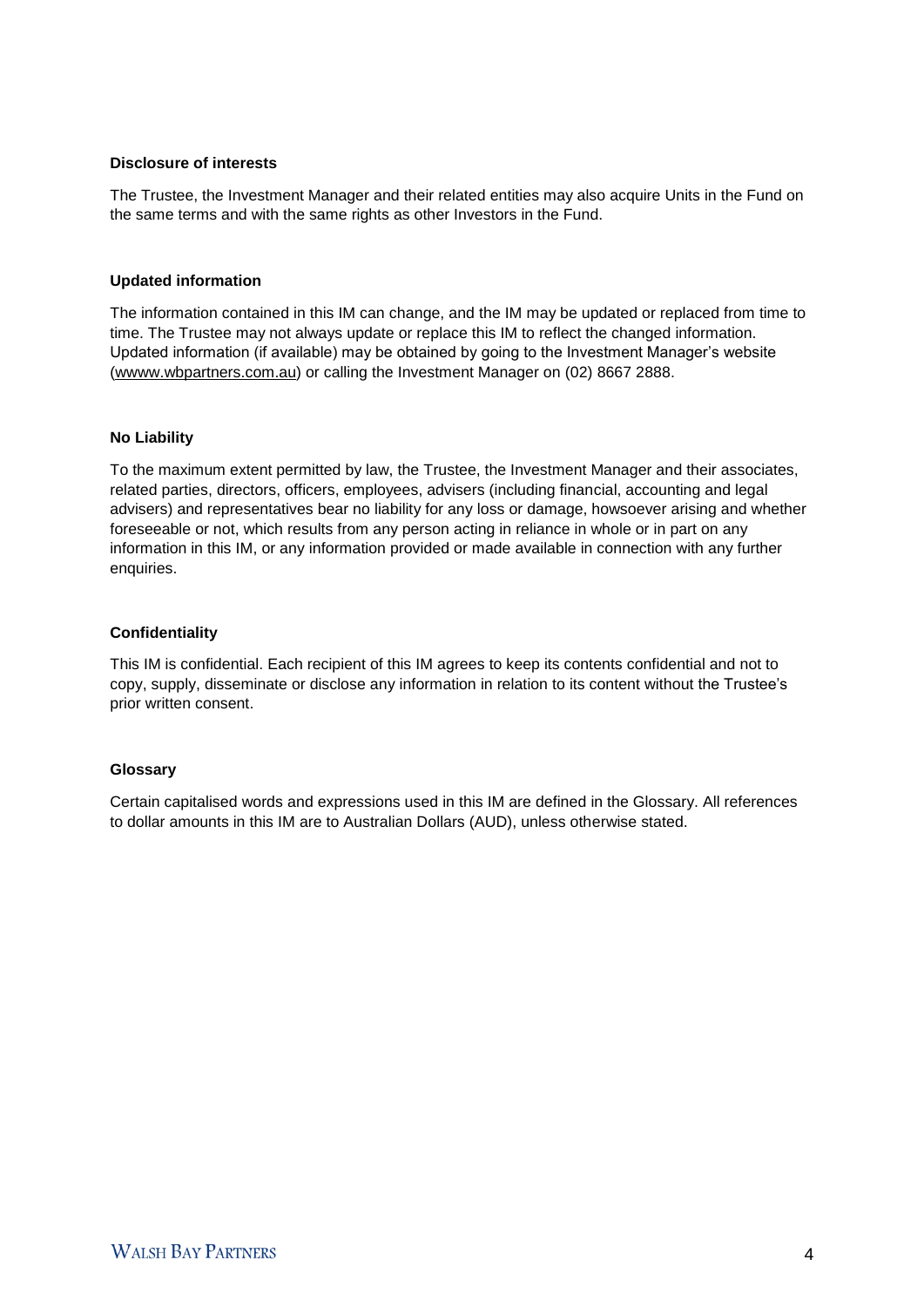# 1 **KEY INVESTMENT FEATURES**

The table below is only a summary of the key features of an investment in the Fund. It is not intended to be exhaustive. The information in this IM is qualified by reference to the Fund's Trust Deed and the Application Form.

| <b>Feature</b>               | <b>Overview</b>                                                                                                                                                                                                                                                                                                                                                                                                                                                                                                                                                                                    | Section(s)     |
|------------------------------|----------------------------------------------------------------------------------------------------------------------------------------------------------------------------------------------------------------------------------------------------------------------------------------------------------------------------------------------------------------------------------------------------------------------------------------------------------------------------------------------------------------------------------------------------------------------------------------------------|----------------|
| <b>Fund</b>                  | Walsh Bay Partners Global Infrastructure Fund.                                                                                                                                                                                                                                                                                                                                                                                                                                                                                                                                                     | $\overline{2}$ |
| <b>Trustee</b>               | Evolution Trustees Limited ACN 611 839 519, AFS<br>licence number 486217.                                                                                                                                                                                                                                                                                                                                                                                                                                                                                                                          | 4.1            |
| <b>Investment Manager</b>    | Walsh Bay Partners Pty Ltd ACN 160 258 097, AFS<br>licence number 487878.                                                                                                                                                                                                                                                                                                                                                                                                                                                                                                                          |                |
| <b>Structure of the Fund</b> | The Fund is an unlisted and unregistered Australian<br>managed investment scheme in the form of a unit trust.                                                                                                                                                                                                                                                                                                                                                                                                                                                                                      | $\overline{2}$ |
| <b>Term</b>                  | The Fund is open-ended. The Fund has an eighty year<br>term, unless terminated earlier in accordance with the<br>terms of the Trust Deed.                                                                                                                                                                                                                                                                                                                                                                                                                                                          | $\overline{2}$ |
| Investment objective         | 2<br>The Fund aims to provide Investors with long term quality<br>cash distributions and capital growth by investing in<br>infrastructure related assets in Australia and<br>internationally.                                                                                                                                                                                                                                                                                                                                                                                                      |                |
| <b>Investment strategy</b>   | The Fund will invest in a globally diversified portfolio of<br>infrastructure equity and debt related assets. The assets<br>the Fund invests in have the potential to endure for many<br>decades, if not longer. In turn this may provide a stable<br>and growing income stream which can endure for a very<br>long period of time.                                                                                                                                                                                                                                                                | $\overline{2}$ |
|                              | Investment will be mainly through funds which, in the<br>opinion of the Investment Manager, are offered by<br>managers who have specialist skills in researching and<br>managing infrastructure assets and adding value to them<br>over time. A long term horizon is required to maximise the<br>value of this strategy and the Fund is only suitable for<br>investors with such a horizon, not likely to need to draw on<br>their investment in the Fund to meet any needs for<br>liquidity. Most of the investments the Fund will make are<br>likely to be in unlisted and hence illiquid funds. |                |
|                              |                                                                                                                                                                                                                                                                                                                                                                                                                                                                                                                                                                                                    |                |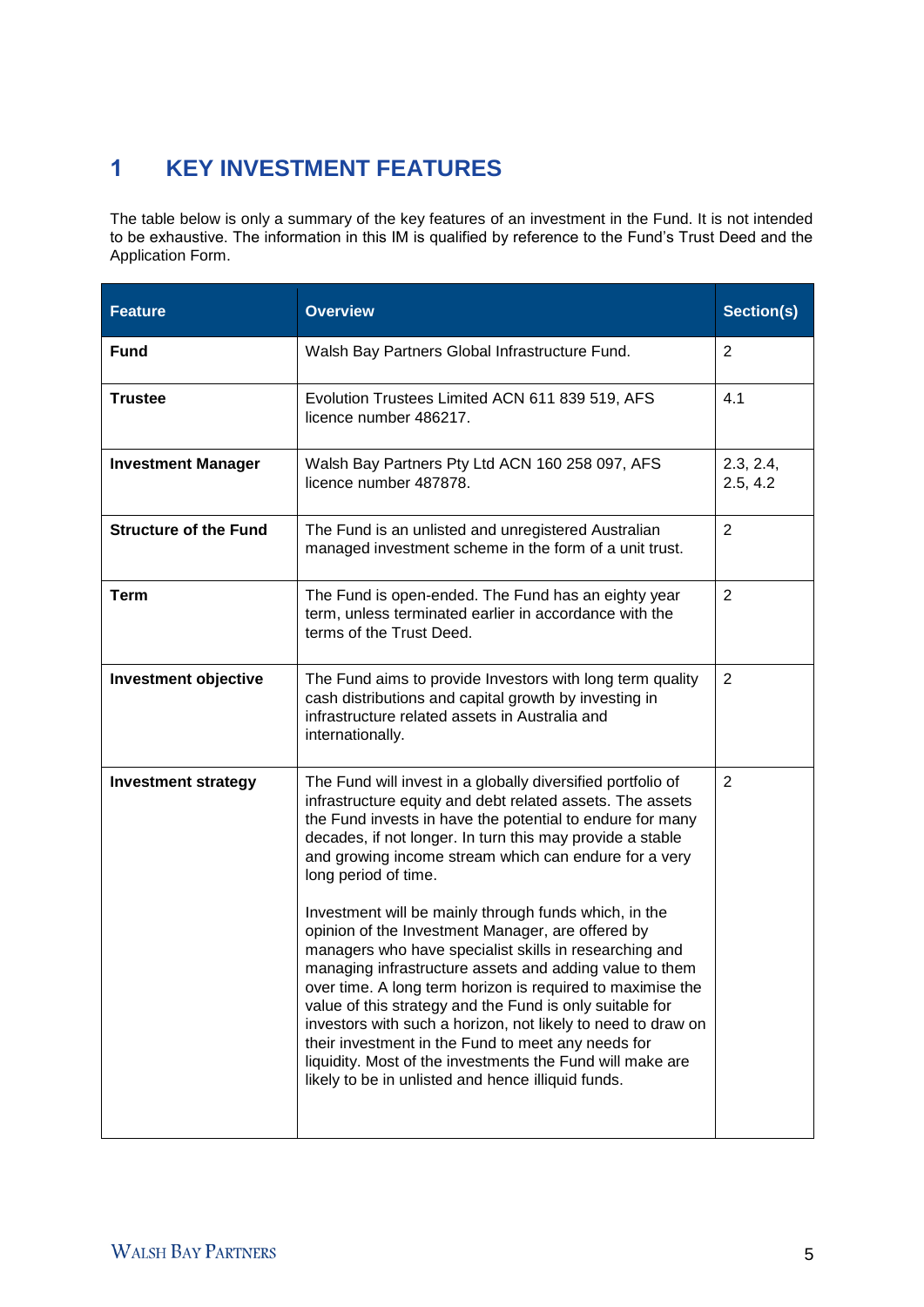| <b>Feature</b>                                       | <b>Overview</b>                                                                                                                                                                                                                                                                                                                                                                                                                                                                                                                                 | Section(s) |
|------------------------------------------------------|-------------------------------------------------------------------------------------------------------------------------------------------------------------------------------------------------------------------------------------------------------------------------------------------------------------------------------------------------------------------------------------------------------------------------------------------------------------------------------------------------------------------------------------------------|------------|
| <b>Specific infrastructure</b><br><b>investments</b> | From time to time, the Investment Manager may make<br>available to prospective Investors information about<br>specific infrastructure related investments which the<br>Investment Manager has identified for the Fund.                                                                                                                                                                                                                                                                                                                          | 2.6        |
|                                                      | At the date of issuing this IM, the Investment Manager has<br>identified a specific infrastructure related investment for<br>the Fund. Upon request, the Investment Manager will<br>provide Investors with information about any specific<br>infrastructure related investment from time to time.                                                                                                                                                                                                                                               |            |
| <b>Applications for</b><br>investment                | Applications for an investment in the Fund may be made<br>whenever the Fund is open for investment (as advised by<br>the Trustee and the Investment Manager). Applicants<br>commit to invest application money for units in the Fund<br>up to their investment commitment amount. The<br>application money committed may be fully or only partly<br>called, depending on the investment opportunities<br>available to the Fund at the time the application is made.                                                                             | 5.1        |
| <b>Minimum investment</b><br>amount                  | 5.1<br>Applications must be for a minimum investment<br>commitment amount of \$500,000. Lower amounts may be<br>accepted at the Trustee's discretion, after taking advice<br>from the Investment Manager.                                                                                                                                                                                                                                                                                                                                       |            |
| <b>Total investment</b><br>commitment                | The amount of an Investor's total investment commitment<br>will be the amount specified in the Application Form<br>(subject to the Trustee's acceptance of amount) and<br>represents an irrevocable commitment by an Investor to<br>pay this amount in instalments (referred to as Calls) as<br>and when determined by the Trustee.<br>An Investor will be issued with new units each time a Call<br>is made. Units will be issued at the unit price calculated as<br>of the last Business Day of the Month in which the Call is<br>made.       |            |
| <b>Timing of Calls</b>                               | The number and amount of any Calls made in respect of<br>an Investor's investment commitment will vary depending<br>on the capital requirements of the Fund and availability of<br>investment opportunities. Calls will be made by the<br>Trustee by giving Investors not less than 5 Business Days<br>written notice. It is intended that Calls will be made to<br>Investors in order of when they applied for their<br>investment commitment to the Fund – i.e., it is intended<br>that existing commitments in the Fund will be fully called | 5.1, 5.2   |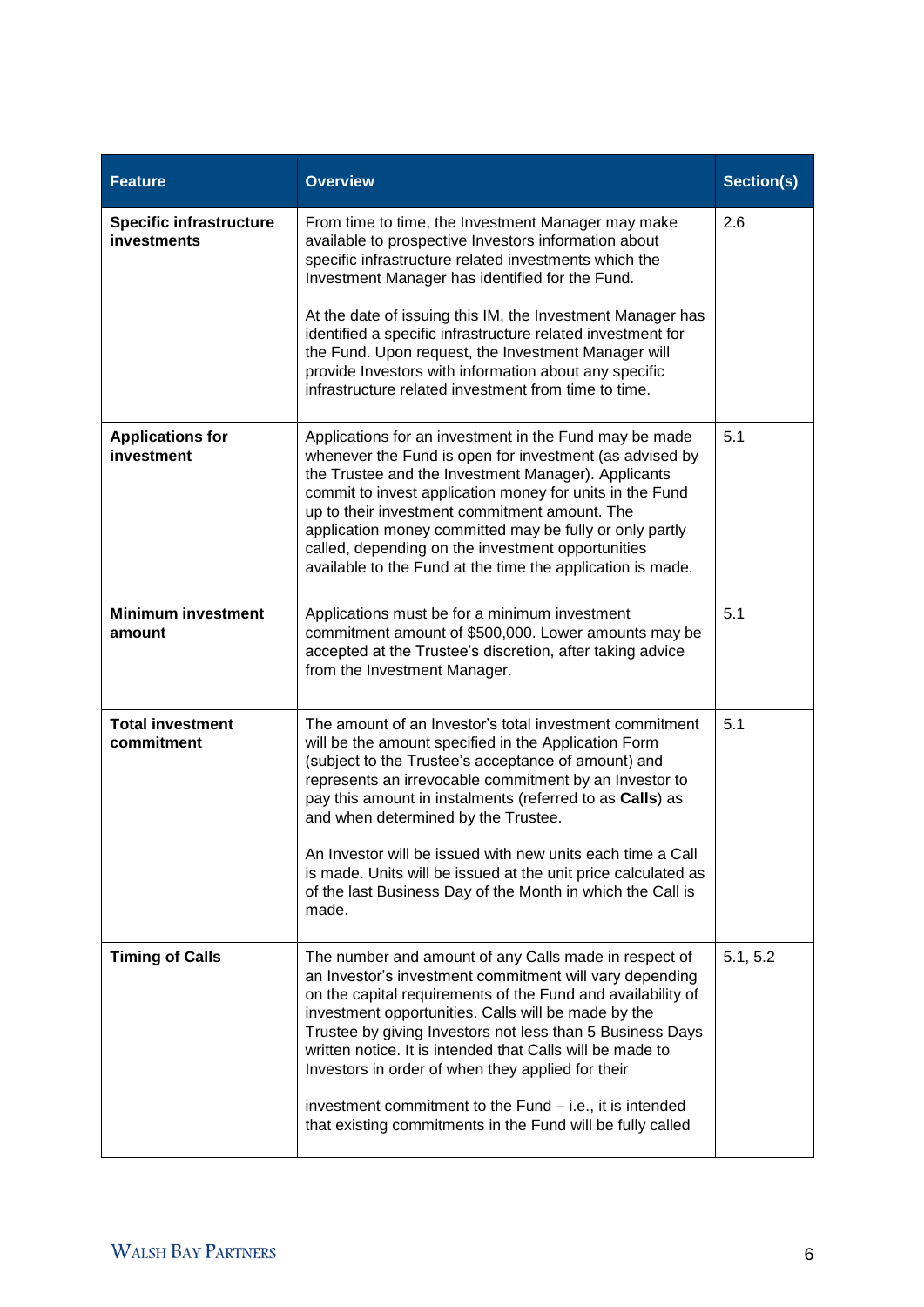| <b>Feature</b>                | <b>Overview</b>                                                                                                                                                                                                                                                                                                                                                                                                                                                                                                                                                                                                                                                                 | Section(s) |
|-------------------------------|---------------------------------------------------------------------------------------------------------------------------------------------------------------------------------------------------------------------------------------------------------------------------------------------------------------------------------------------------------------------------------------------------------------------------------------------------------------------------------------------------------------------------------------------------------------------------------------------------------------------------------------------------------------------------------|------------|
|                               | and invested before new additional investment<br>commitments are called and invested. The Trustee will<br>make drawdowns of investment commitments pro rata.                                                                                                                                                                                                                                                                                                                                                                                                                                                                                                                    |            |
|                               | The Manager in its discretion may request the Trustee to<br>change the order of Calls, if it reasonably considers that it<br>is in the best interests of Investors to do so.                                                                                                                                                                                                                                                                                                                                                                                                                                                                                                    |            |
|                               | Any investment commitment amount uncalled 10 years<br>from the date of receipt of an Investor's Application Form,<br>will be cancelled.                                                                                                                                                                                                                                                                                                                                                                                                                                                                                                                                         |            |
|                               | All uncalled investment commitment amounts will be<br>cancelled upon termination of the Fund.                                                                                                                                                                                                                                                                                                                                                                                                                                                                                                                                                                                   |            |
| <b>Unit Price</b>             | The Unit price will be in accordance with the NAV formula<br>in the Trust Deed (having regards to the Trustee's<br>reasonable estimate for the impact of the application to<br>existing Investors arising from accrued performance fees,<br>costs of underlying investments and transaction costs).                                                                                                                                                                                                                                                                                                                                                                             | 5.6        |
| <b>Applications for units</b> | Units in the Fund will be issued to Investors:<br>on an Investor's application for its investment<br>a)<br>commitment, where at the time of application there is<br>an investment opportunity available to the Fund (and<br>the Trustee or the Investment Manager notifies the<br>Investor that an amount of the investment<br>commitment will be required to be paid upon                                                                                                                                                                                                                                                                                                      | 5.1, 5.2   |
|                               | application); and/or<br>pursuant to a Call made by the Trustee for an<br>b)<br>Investor to subscribe for units in the Fund (up to the<br>maximum of their investment commitment).                                                                                                                                                                                                                                                                                                                                                                                                                                                                                               |            |
|                               | Investors wishing to invest in the Fund and subscribe for<br>units in the Fund upon application (in the circumstances<br>described in (a) above) must provide a properly executed,<br>complete application and their application money by 2pm<br>on the 15 <sup>th</sup> of any month (or the last Business Day prior to<br>the 15 <sup>th</sup> if the 15 <sup>th</sup> is not a Business Day) (Application<br>Month) (subject to the Trustee's discretion to accept<br>applications within an Application Month after this time).<br>Applications received after this time will be processed the<br>following month (subject to the Trustee's discretion<br>described above). |            |
|                               | Units will be issued as soon as practicable, based on the<br>unit price calculated on the last Business Day of the<br>Application Month (or on such other Valuation Day                                                                                                                                                                                                                                                                                                                                                                                                                                                                                                         |            |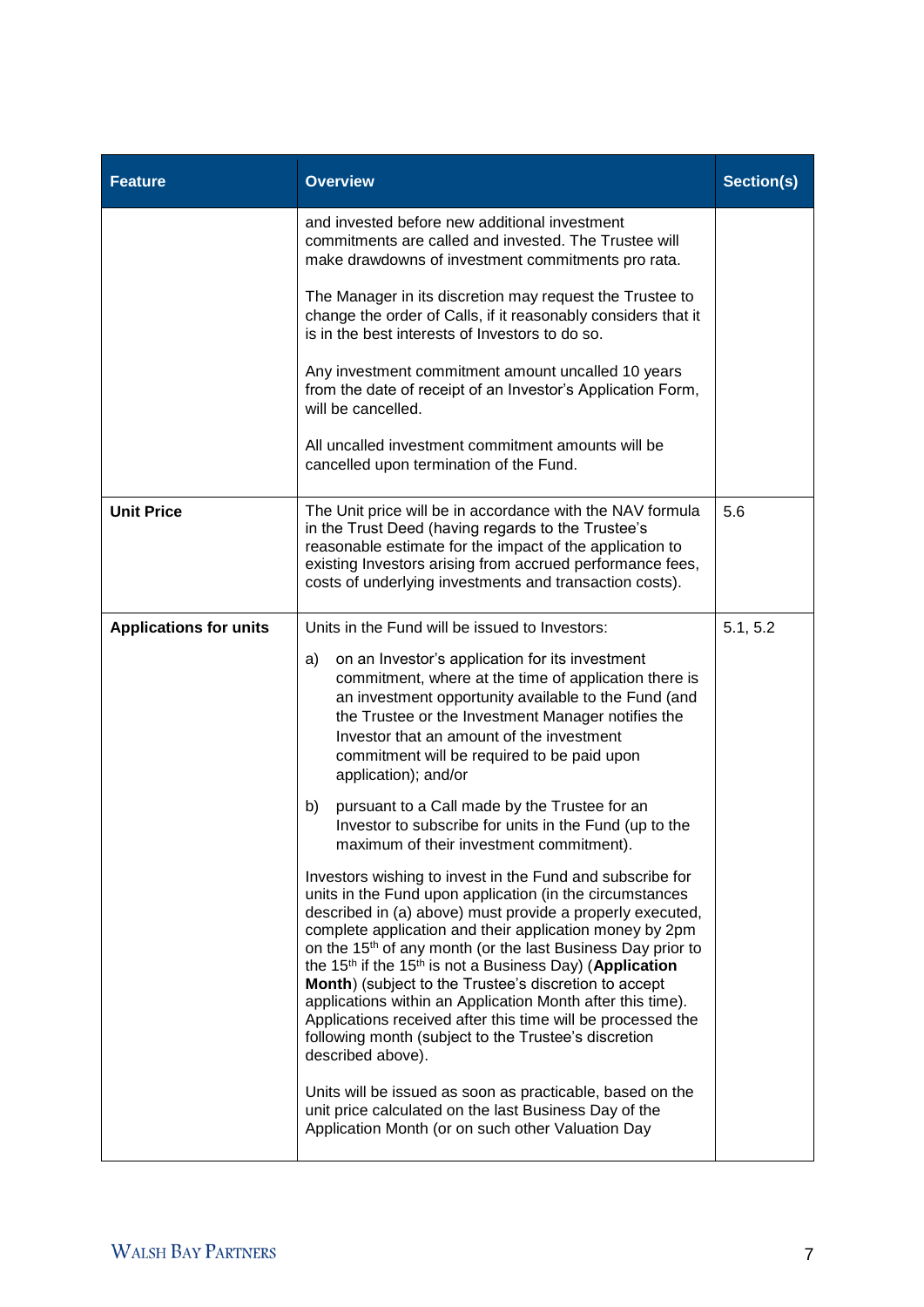| <b>Feature</b>                                       | <b>Overview</b>                                                                                                                                                                                                                                                                                                                                                                                                                                                               | Section(s) |
|------------------------------------------------------|-------------------------------------------------------------------------------------------------------------------------------------------------------------------------------------------------------------------------------------------------------------------------------------------------------------------------------------------------------------------------------------------------------------------------------------------------------------------------------|------------|
|                                                      | determined by the Trustee, as applicable). In limited<br>circumstances, an issue of Units may be delayed if there<br>is a delay in valuing the underlying portfolio.                                                                                                                                                                                                                                                                                                          |            |
| <b>Distributions</b>                                 | The Trustee anticipates that distributions will be declared<br>on 30 June each year, and will be paid as soon as<br>possible after being declared (but in any event, within four<br>months of being declared). Taxable distributions may not<br>always be paid in cash in the year in which they are<br>declared. The Trustee may make distributions more<br>frequently if it considers it is in Investor's interests to do<br>SO.                                            |            |
|                                                      | Investors may elect to receive distributions as cash or to<br>reinvest their distributions and be issued with additional<br>units. If no election is made by an Investor, then the<br>default will be that all distributions will be reinvested as<br>additional units. However, if at the time of reinvestment of<br>distributions<br>there<br>available<br>are<br>investment<br>no<br>opportunities for the Fund, then an Investor's distributions<br>will be paid in cash. |            |
|                                                      | The Trustee may notify Investors that the distribution<br>reinvestment option has ceased for any particular year<br>and that the distribution for that year will be paid in cash<br>and not reinvested.                                                                                                                                                                                                                                                                       |            |
|                                                      | Under the Trust Deed, the Trustee has the right to<br>clawback distributions (including any capital returned)<br>where it is required to do so in respect of an underlying<br>investment. This right exists even where distributions have<br>been made in previous distribution periods.                                                                                                                                                                                      |            |
| Fees and expenses                                    | There are fees and expenses payable in relation to the<br>management of the Fund, including -                                                                                                                                                                                                                                                                                                                                                                                 |            |
|                                                      | 1. Ongoing management fee of 1.0% per annum<br>(excluding GST) of the Fund's gross asset value. The<br>Trustee pays itself and the Investment Manager out of this<br>fee.                                                                                                                                                                                                                                                                                                     |            |
|                                                      | 2. A due diligence fee of 1.0% (excluding the impact of<br>GST) of the value of new money invested                                                                                                                                                                                                                                                                                                                                                                            |            |
|                                                      | in the Fund, payable to the Trustee out of Fund assets,<br>which will be on-paid to the Investment Manager.                                                                                                                                                                                                                                                                                                                                                                   |            |
| 3. Fees and costs are payable to the managers of the |                                                                                                                                                                                                                                                                                                                                                                                                                                                                               |            |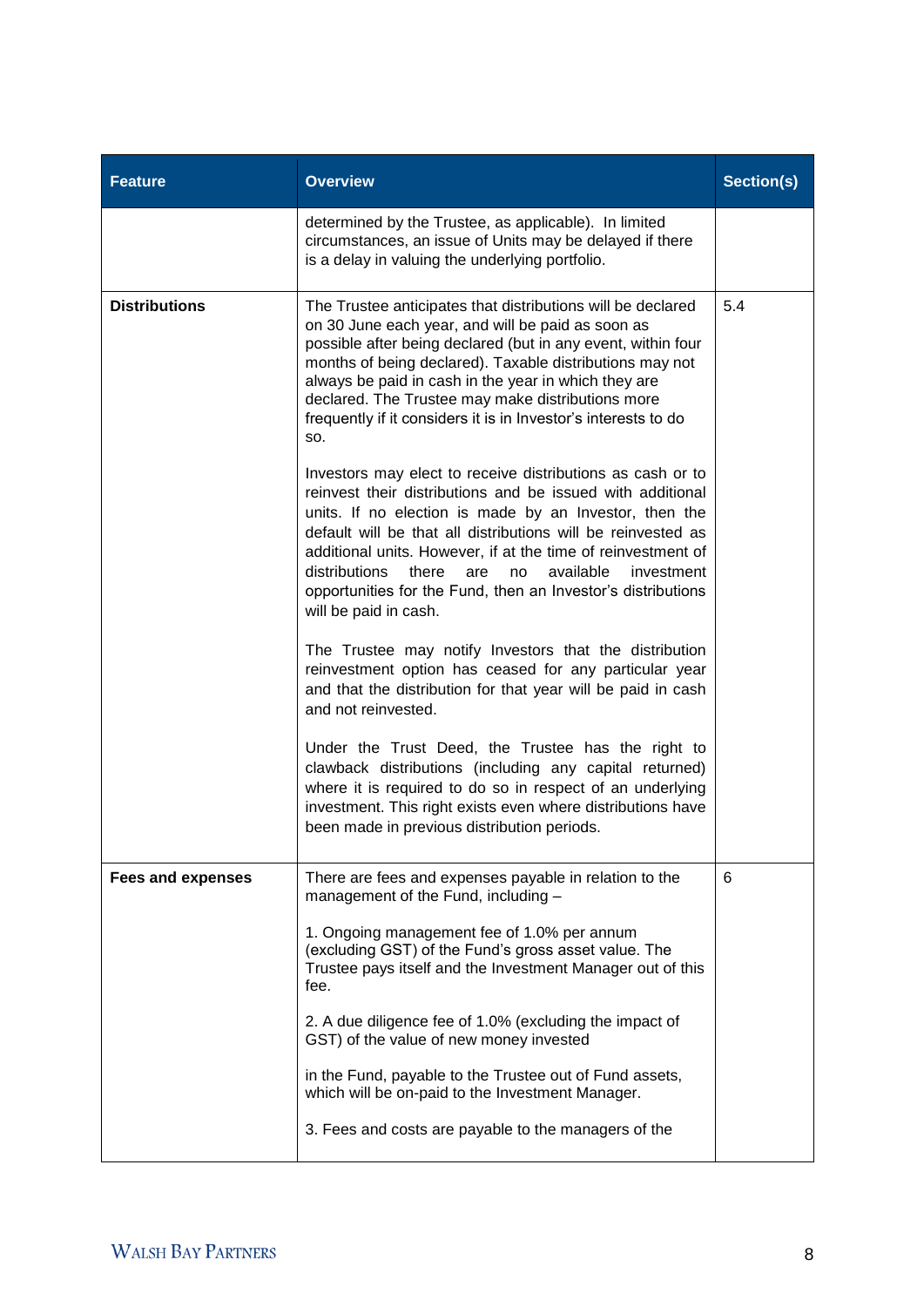| <b>Feature</b>             | <b>Overview</b>                                                                                                                                                                                                                                                                                                                                                                                                                                                                                                                                                                                                                                                                                                                                                                                                                                                                                                                                           | Section(s) |  |
|----------------------------|-----------------------------------------------------------------------------------------------------------------------------------------------------------------------------------------------------------------------------------------------------------------------------------------------------------------------------------------------------------------------------------------------------------------------------------------------------------------------------------------------------------------------------------------------------------------------------------------------------------------------------------------------------------------------------------------------------------------------------------------------------------------------------------------------------------------------------------------------------------------------------------------------------------------------------------------------------------|------------|--|
|                            | underlying infrastructure related funds and assets in which<br>the Fund may invest.                                                                                                                                                                                                                                                                                                                                                                                                                                                                                                                                                                                                                                                                                                                                                                                                                                                                       |            |  |
|                            | Ongoing annual costs will also be payable in relation to<br>the management and administration of the Fund including,<br>without limitation, fund administration, audit, legal and<br>taxation services. If the Trustee is removed by the<br>Investors by a resolution in accordance with the Trust<br>Deed (for no cause) prior to the second anniversary of the<br>commencement of the Fund, the Trustee will be entitled to<br>be paid the removal fee in accordance with the terms of<br>the Trust Deed.                                                                                                                                                                                                                                                                                                                                                                                                                                               |            |  |
| Liquidity                  | The focus on unlisted assets means that liquidity in the<br>Fund will be very limited. An investment in the Fund<br>should only be considered by Investors with a very long<br>term investment horizon, without a need for quick or easy<br>liquidity.                                                                                                                                                                                                                                                                                                                                                                                                                                                                                                                                                                                                                                                                                                    | 5.8        |  |
|                            | The Investment Manager may maintain a register of<br>persons interested in buying or selling units in the Fund<br>and may assist an Investor to facilitate a novation of their<br>investment commitment or a sale of their units in the<br>Fund. However, there is no facility for units to be bought<br>back, redeemed or sold by the Trustee or the Investment<br>Manager and there is no obligation upon the Trustee or<br>the Investment Manager to buy-back or redeem units or<br>arrange a novation of an Investor's commitment or units.<br>From time to time, windows of liquidity may occur, when<br>one of our managers sells an asset. The timing of this will<br>be subject to a variety of market factors and cannot be<br>predicted with any precision in advance and may be<br>outside of the control of the Investment Manager.<br>Realisation of investments in the underlying funds, may<br>align with Investor's redemptions requests. |            |  |
| <b>Redemption of Units</b> | Investors may make redemption requests at any time, but<br>there will be no right of redemption of units in the Fund. To<br>ensure the integrity of the portfolio and returns for<br>continuing Investors, there is no obligation on the part of<br>the Trustee or Investment Manager to sell assets of the<br>Fund to meet redemption requests. However, the Trustee<br>will have discretion to meet redemption requests if it is in<br>the interests of Investors and the Fund to do so, including<br>by setting withdrawal windows, making pro rata<br>withdrawal offers or conducting buy-backs.                                                                                                                                                                                                                                                                                                                                                      |            |  |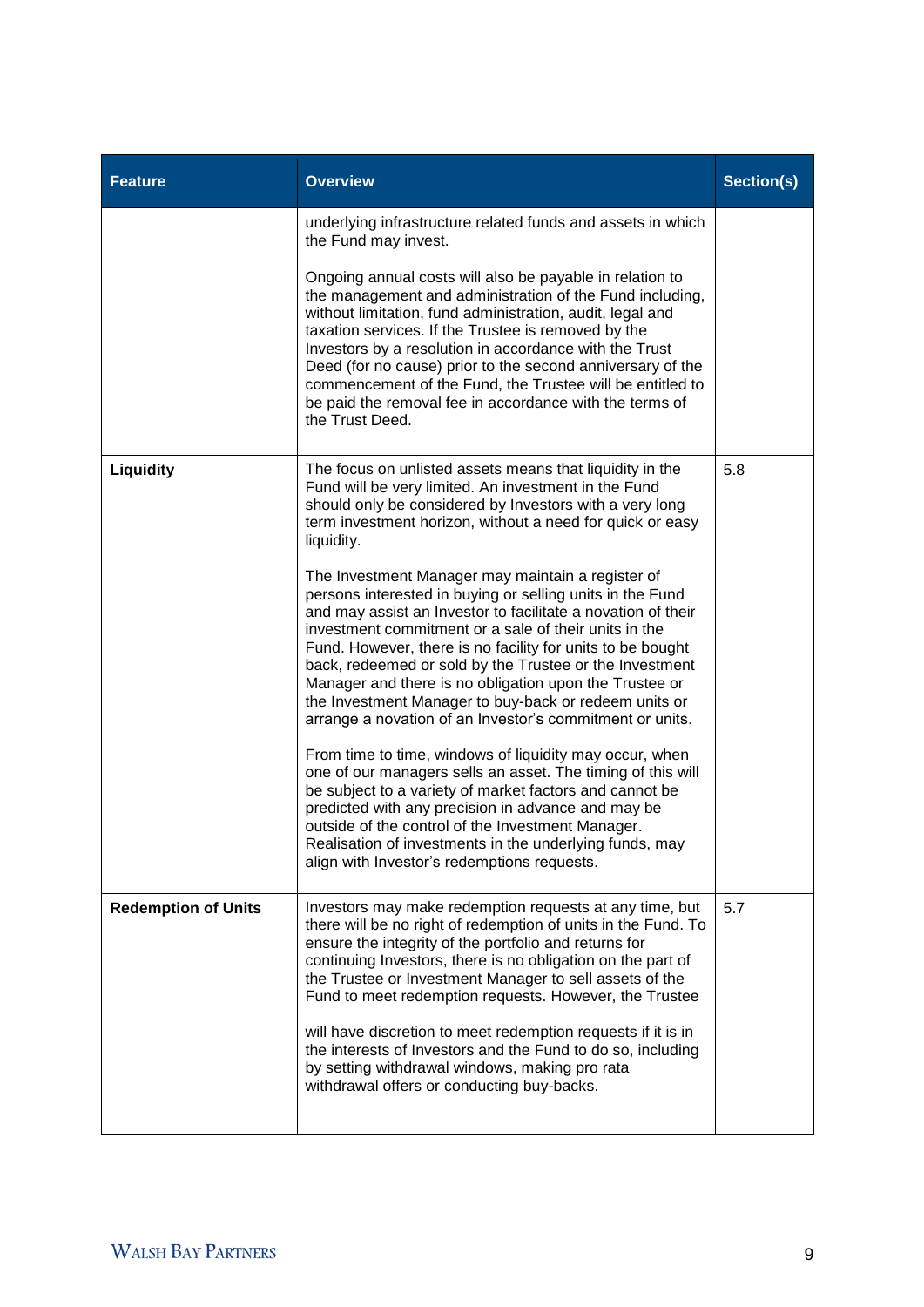| <b>Feature</b>                | <b>Overview</b>                                                                                                                                                                                                                                                                                                                                                                                                                                                                                                                                              | Section(s) |
|-------------------------------|--------------------------------------------------------------------------------------------------------------------------------------------------------------------------------------------------------------------------------------------------------------------------------------------------------------------------------------------------------------------------------------------------------------------------------------------------------------------------------------------------------------------------------------------------------------|------------|
| <b>Key risks</b>              | There are risks associated with investing in the Fund.<br>Distributions are not guaranteed, nor are any capital<br>returns. The Investment Manager will attempt to manage<br>and mitigate risks of the underlying investments of the<br>Fund, however not all risks can be eliminated and some<br>risks are outside the control of the Investment Manager. If<br>risks eventuate, then this can have a negative impact on<br>distributions and the value of an Investor's investment in<br>the Fund.                                                         | 3          |
| Who can invest?               | 5.1, 10<br>An investment in units in the Fund is only available to<br>persons who qualify as wholesale investors (as defined in<br>section 761G (7) of the Act) or sophisticated investors (as<br>defined in section 761GA of the Act), (collectively,<br>Qualifying Investors). The Trustee will not issue units in<br>the Fund to a person unless it is satisfied that the person<br>is a Qualifying Investor.                                                                                                                                             |            |
| Investor's rights             | Investors will have the rights to do the following things by<br>passing a Special Resolution (that is a resolution at a<br>meeting of unitholders passed by unitholders holding at<br>least 66 2/3% of the units in the Fund):<br>$\bullet$<br>amend the Trust Deed (other than the provisions<br>relating to fees payable to the Trustee);<br>$\bullet$<br>remove the Trustee;<br>$\bullet$<br>terminate the Investment Management Agreement;<br>wind up the Fund; and<br>register the Fund as a registered managed<br>investment scheme and list the Fund. |            |
| <b>Tax Information</b>        | Before investing in the Fund, you should obtain your own<br>independent tax advice, taking into account your own<br>circumstances.                                                                                                                                                                                                                                                                                                                                                                                                                           |            |
| SMSF&<br>superannuation funds | 10<br>Self-managed super funds and complying superannuation<br>funds are able to invest in the Fund, subject to their own<br>investment criteria.                                                                                                                                                                                                                                                                                                                                                                                                            |            |
| <b>Reporting</b>              | 8.2<br>Investors will receive six monthly updates on the Fund's<br>strategy, performance of the underlying assets and will<br>receive audited financial statements annually. Each<br>Investor will also receive an annual tax statement to assist<br>in the preparation of your tax return.                                                                                                                                                                                                                                                                  |            |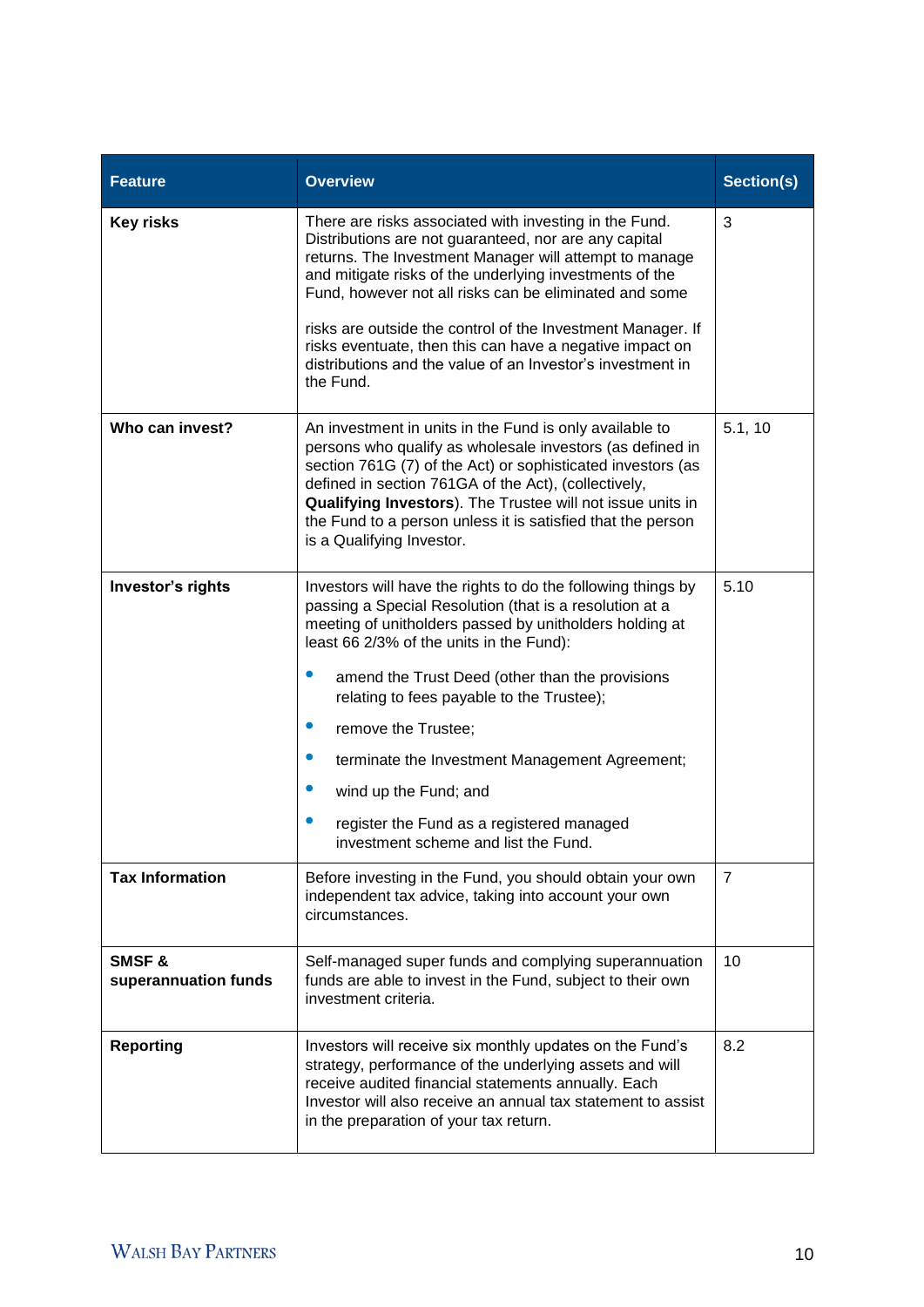# 2 **ABOUT THE WALSH BAY PARTNERS GLOBAL INFRASTRUCTURE FUND**

The Walsh Bay Partners Global Infrastructure Fund (the **Fund**) is an unlisted, unregistered managed investment scheme established under the Fund's Trust Deed in the form of an Australian unit trust.

Evolution Trustees Limited ACN 611 839 519, AFSL No. 486217 is the trustee of the Fund (**Trustee**) and Walsh Bay Partners Pty Limited ACN 160 258 097, AFSL No. 487878 is the investment manager of the Fund (**Investment Manager**).

The Fund is open-ended and will pool money it receives from Investors to buy infrastructure related assets on behalf of the Fund. The Investment Manager will source investment opportunities for the Fund in accordance with the Fund's investment objectives and strategy (as described in this section 2 below).

## **2.1 Investment Objective**

The Fund aims to provide Investors with long term quality cash distributions and capital growth by investing in infrastructure related assets in Australia and internationally.

## **2.2 What are Infrastructure Investments?**

Infrastructure is a real asset which provides essential services to communities around the world. It offers Investors the opportunity to access the utilities and facilities that help underpin economic growth. Infrastructure assets may be broken into three main sectors:

- 1. Utilities: power, gas, electricity, communications
- 2. Transport: roads, ports, airports, railways
- 3. Social: schools, hospitals

## *Why are there Opportunities to Invest in Infrastructure?*

Infrastructure plays a key role in enabling the rise of civilisation and economic growth, going back to the time of Roman aqueducts and even earlier. Historically, infrastructure was typically developed and provided by governments. The growing need for infrastructure as well as a re-evaluation of the role of government, however, has led to a growing role for private investment in infrastructure over the past few decades.

Telephone companies, roads, electricity companies and airports among many other examples, have been privatised and most new projects are being funded, in part or wholly, by private investors. Looking forward, growth in populations, technological change, the constraints on government spending and the need for renewal of existing assets is likely to create a vast number of new opportunities for investment in infrastructure.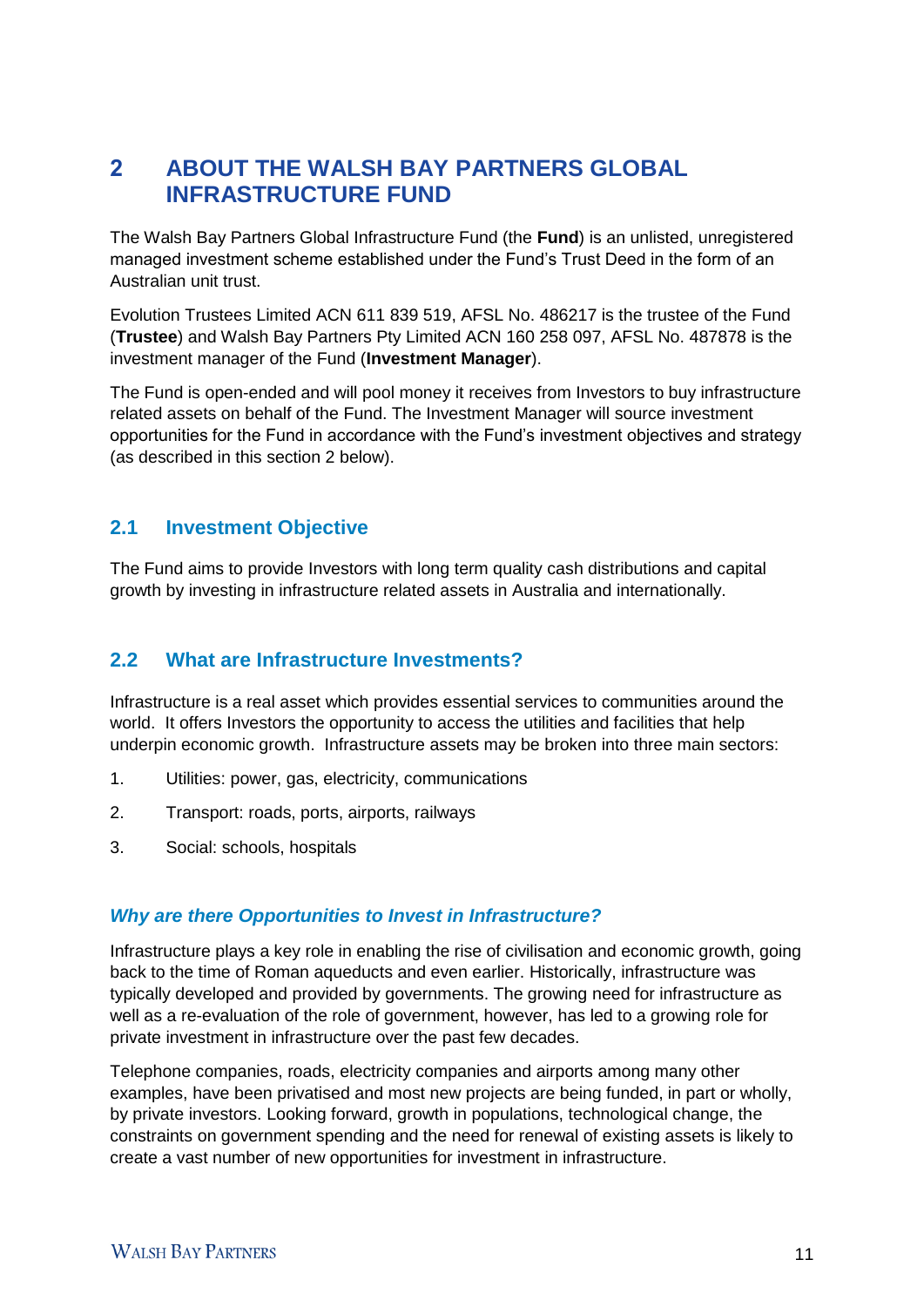## *What are the Opportunities and Issues to Consider in Investing in Infrastructure?*

Infrastructure needs to be built, repaired, replaced and maintained, so there are a vast array of opportunities to invest at different stages of each infrastructure asset's cycle.

- **• Early stage versus well established projects**: infrastructure opportunities can include so-called 'greenfields' projects, where there is a concept to build a new road, airport or power station. Projects at this stage need to obtain various regulatory approvals, initiate and manage construction, win customers and successfully operate the project profitably. These opportunities are generally the most risky, while also potentially providing the highest returns. At the other end of the spectrum are well established infrastructure operations which have proven operating models and profitability. Generally these involve less risk, while also providing lower return potential. There are also a range of possibilities between these two ends of the spectrum. For example, the operator of an established airport or toll road may wish to expand capacity. While involving development risk, this is reduced by the knowledge gained from the previous operation of the existing facility.
- **A Public Private Partnership (PPP):** is a method that is increasingly being used by governments to deliver infrastructure. In a PPP infrastructure project, the government typically grants a long term (often 25-30 years) contract to a private company to design, build, finance and operate the asset. The asset is handed back to government ownership at zero cost at the end of the contract. Depending on the precise terms, a PPP may reduce, but does not eliminate, the risk of a greenfield project. PPPs have been used to finance both **social** as well as **economic** infrastructure. Social infrastructure refers to assets such as schools, hospitals, water utilities and prisons where the payments from the government are usually linked to the availability of the facility. Such infrastructure is not particularly sensitive to economic conditions, and this lower risk usually means lower returns. Economic infrastructure refers to assets such as toll roads, airports and bridges, where the revenue is affected by the level of usage and hence returns are often subject to more variability, however, returns are usually higher, reflecting the higher risk.
- **Investing in Debt versus Equity:** investment in infrastructure may be via lending money to the project (debt), which in turn may be secured or unsecured. Or it may be by taking an ownership position in the asset (equity). Investment in debt securities provide the prospect of regular income distributions, at a lower risk, but with no prospects for longer term capital growth. Equity investments provide the prospect of enjoying an increase in the long term growth in value of the project at the expense of also sharing in any loss of value. It is the nature of equity investment that returns tend to be more volatile than debt investments. Equity stakes in greenfields infrastructure projects are at the riskiest end of the spectrum, followed by unsecured debt and then secured debt. At the other end of the spectrum, secured debt in established operations are generally lower risk, followed by unsecured debt and then equity in such operations.
- **• Listed versus unlisted securities**: investments in infrastructure may be made via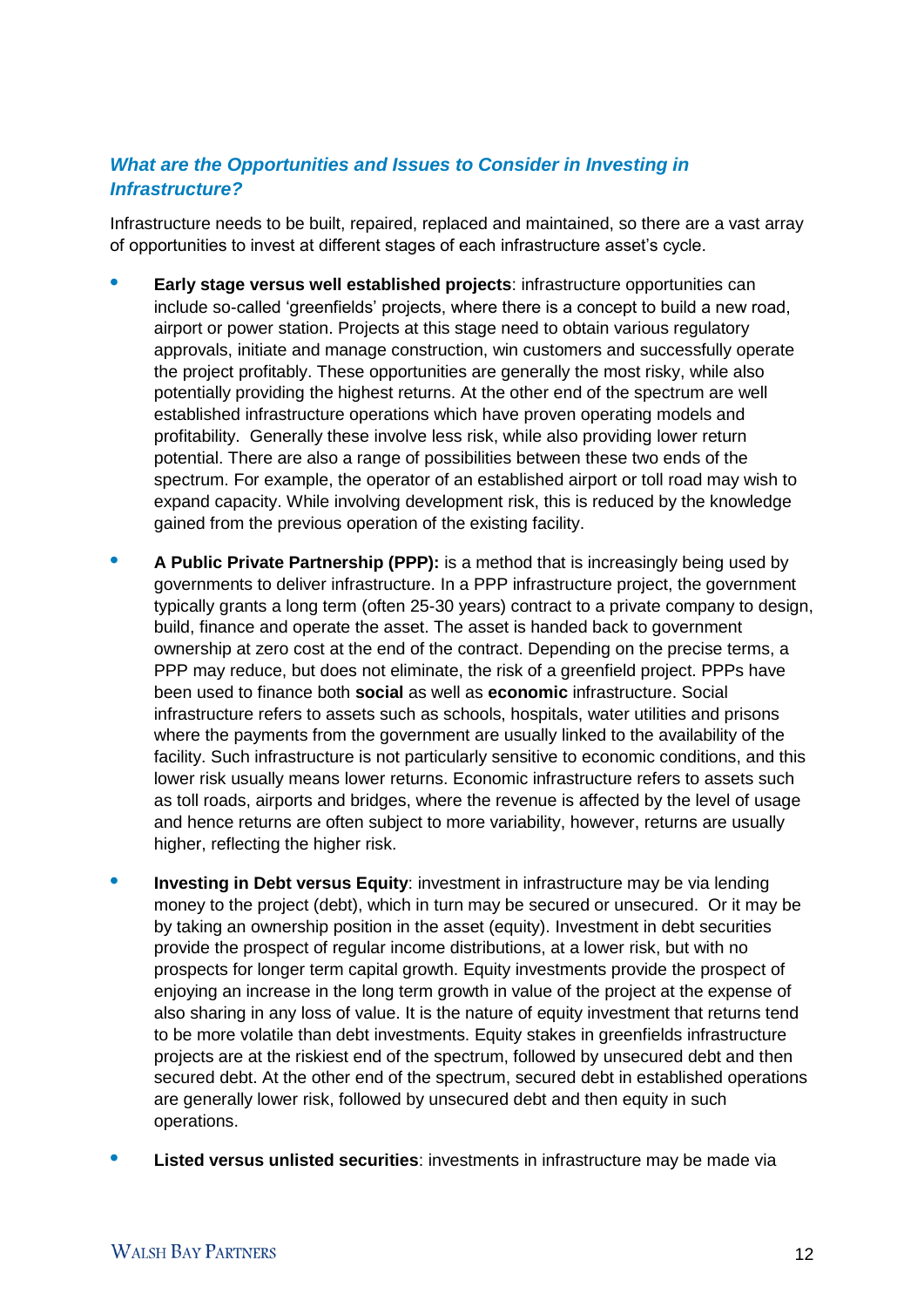securities that are listed on various stock markets around the world and provide the benefit of liquidity for buyers and sellers. Investment may also be via unlisted securities which suffer from illiquidity, at least until a future event such as the completion or sale of the project, which may be via a listing. Generally unlisted securities provide the prospect of a higher return than listed securities. Unlisted funds typically offer the prospect of higher returns, but at the cost of no, to very limited, liquidity for a significant period of time. The Fund's investments will be mainly through unlisted funds. Some of these funds may be open-end funds, which means that typically they will be buying and holding high quality assets for very long periods of time. Others may be closed-end funds, which means that they will be looking to buy, improve and then sell the assets. Given the nature and cost of infrastructure assets though, the time horizon even for closed-end funds to execute their strategy successfully will typically take at least 10 to 15 years.

- **• Investing in Developed versus Developing Countries:** the developed countries of the world refer to those who belong to the Organisation of Economic Cooperation and Development (**OECD**). This includes North America, Western Europe, Australia, New Zealand, Japan and the wealthier countries in Asia such as South Korea and Singapore. Emerging markets typically refer to the developing countries of Asia, South America and Africa. Better established economies, legal systems and financial systems make the developed economies generally safer to invest in than the emerging markets, notwithstanding the substantial need for infrastructure funding in emerging markets.
- **• Direct investment versus managed funds:** it is possible to invest in specific infrastructure projects directly or via professionally managed funds. Direct investment offers the opportunity to target specific opportunities. But a high degree of specialist skill and cost is involved in undertaking due diligence for each project. Managed funds typically offer a diversity of investments with the benefit of a professional manager undertaking due diligence.
- **• Diversification benefits compared to other asset classes**: the returns of infrastructure assets tend not to be highly correlated to the cycle for equity, property and bond markets. Each of the different types of infrastructure related assets in which this Fund proposed to invest also tend to have somewhat different return cycles. An investment in a diversified infrastructure portfolio can therefore help to reduce overall portfolio risk.
- **• Leveraging the assets:** where infrastructure assets are established and producing reliable income streams, long term capital growth can be enhanced, at the cost of also increasing risk, by borrowing to invest.
- **Foreign exchange risk:** If the Fund invests in overseas assets, such investment will expose it to the risk of currency fluctuations against the Australian dollar. Such risk, however, may be offset, at least in part, by the fact that a spread of currencies may offer diversification benefits. The Investment Manager will generally hedge foreign currency exposure which exceeds 30 per cent of the Fund's gross asset value.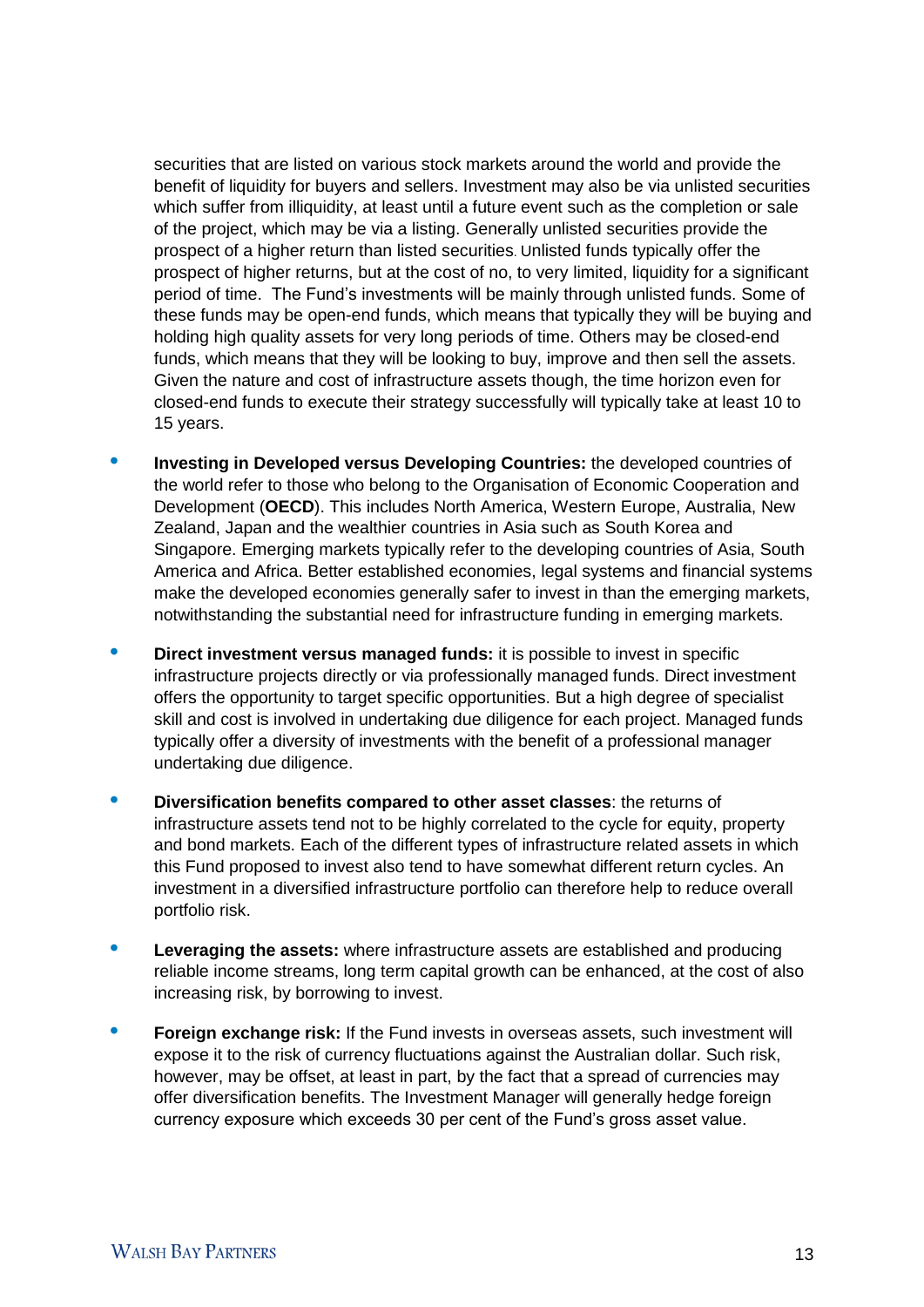# **2.3 Walsh Bay Partners Investment Philosophy**

Investment always involves a trade-off between risk and return. It is worth noting that there is no such thing as a guaranteed safe investment in the long term, if the objective is to get a rate of return that at least preserves buying power after inflation and tax. In fact cash almost invariably fails to achieve this target and in this context can be considered very unsafe in the long term, while being relatively safe in the short term.

The Walsh Bay Partners Global Infrastructure Fund is aimed at Investors trying to preserve and reasonably increase the buying power of their capital over the long term. The nature of infrastructure assets is very useful in seeking to achieve this objective. While understanding that risks must be taken in order to achieve a higher return, the Investment Manager's focus is on quality risks – that is, those that have a high probability of being rewarded over time. The Investment Manager accepts the price of temporary volatility because of temporary swings in market sentiment and economic cycles that it does not have the ability to predict, while seeking to minimise the risk of permanent capital loss.

Patience is key to the Investment Manager's approach. The difference between a good and bad investment is influenced both by the quality of the asset as well as by the price paid. Much money is lost in speculative and poor quality investments, which the Investment Manager may not knowingly arrange for the Fund to invest in. But much money is also lost in good quality investments which are bought at far too high a price. Modern investment markets tend to trade periodically at extremes of valuations and at times when in our judgement valuations are too high, the Investment Manager expects to adopt a very patient approach and defer investing. This is one of the advantages of representing private wealth, compared to many mainstream funds which are required to be fully invested and to focus on listed securities.

Each infrastructure project has unique characteristics affecting its risk and return prospects. Unlike major listed companies which have a large number of researchers analysing them and publishing their research, unlisted infrastructure projects have limited or no public research available on them. This lack of research is a source of opportunity and potentially higher returns, but it also increases risk. Walsh Bay Partners seeks to make the most of these opportunities, while managing risk, through:

- **•** Using specialist managers who have substantial experience in managing and adding value to infrastructure assets
- Avoiding assets with excessive leverage or financial engineering around the investment case
- Investing mostly in established assets, rather than so called 'greenfields', or pure start up developments
- **•** Investing in a globally diversified portfolio of assets, spread across utilities, transport and social infrastructure such as hospitals and schools.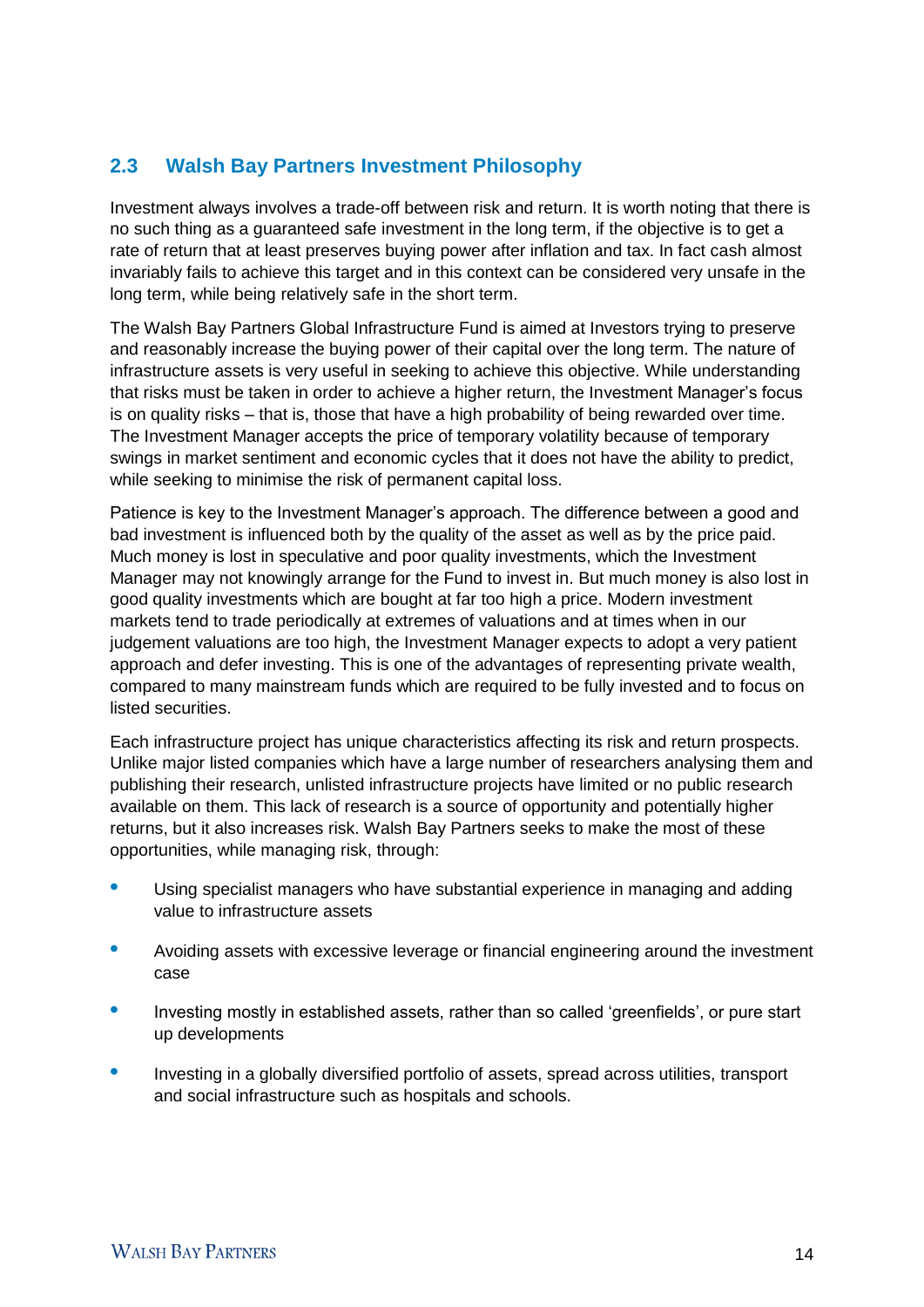The assets the Fund invests in have the potential to endure for many decades, if not longer. In turn this may provide a stable and growing income stream which can endure for a very long period of time. Specialist managers will also have the ability to add value to assets, by improving, innovating and expanding operations. Finding the right types of assets, undertaking due diligence and improving the value of assets purchased, takes time and money. The best results from the types of assets and approach that our managers adopt are captured by those who are able to invest for the very long term.

To ensure that the Fund has the best chance of achieving its objectives it is critical that investors are able to commit for the long term. Serious investors in a personal asset such as a house will spend considerable time and effort finding the right house, doing their research, paying the right price, improving it and then if necessary will be patient to ensure market conditions are favourable before they sell. Forced sales in a poor market can undermine the fruits of the entire strategy. The same is true of infrastructure investments. To capture the full benefits of the Fund's strategy therefore, liquidity in the Fund is generally extremely limited. The Fund is only a suitable investment for that part of an investor's portfolio that can be invested for the very long term. Neither the Investment Manager nor the Trustee are required to repurchase or redeem units. From time to time, windows of liquidity may occur, when one of our managers sells an asset. The timing of this will be subject to a variety of market factors and cannot be predicted with any precision in advance and may be outside the control of the Investment Manager.

This strategy allows long term investors to benefit from the growing income stream that a quality portfolio of infrastructure assets can produce as well as from the ability of our managers to have the flexibility to sell particular assets at a time they regard as most favourable.

The Investment Manager considers the better quality risks in the long term to include illiquidity, volatility and growth, mainly in developed markets. And this is reflected in the Investment Manager's investment strategy described below.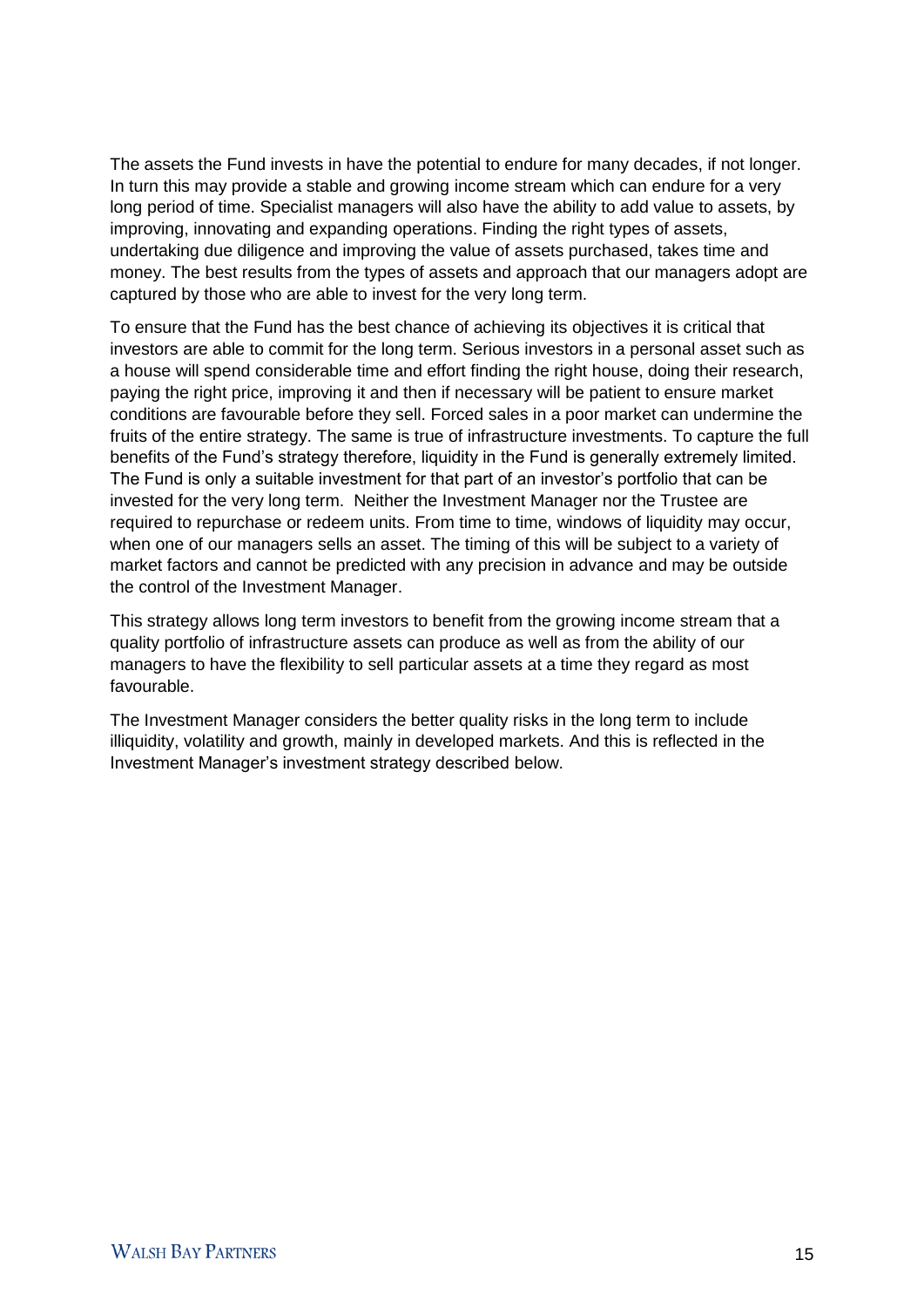# **2.4 Walsh Bay Partners Investment Strategy**

|                             | Target Range (%) | Lower & Upper Limit (%) |
|-----------------------------|------------------|-------------------------|
| <b>Growth investments</b>   | $80 - 90$        | 65-100                  |
| <b>Greenfields projects</b> | $5 - 15$         | $0 - 20$                |
| <b>Established projects</b> | 85-95            | 80-100                  |
| <b>Unlisted investments</b> | 85-95            | 70-100                  |
| <b>Listed investments</b>   | $5 - 15$         | $0 - 30$                |
| <b>Developed Markets</b>    | 90-100           | 80-100                  |
| Foreign currency exposure   | $20 - 35$        | $0 - 50$                |
| Cash                        | $0 - 5$          | $0 - 20$                |

Investment Ranges – Summary of Expected Long Term Investment Targets and Ranges

Note: The Fund will be invested in cash until the first investment is made in an infrastructure related asset. The Fund aims to achieve the target ranges in the different types of infrastructure related assets over a period of time, as the Fund grows and quality investment opportunities arise. The above ranges may be changed, however, on the advice of the Investment Manager, taking into account new investment opportunities and the changing investment landscape.

The Walsh Bay Partners Global Infrastructure Fund aims to provide Investors with exposure to a globally diversified portfolio of infrastructure related investments. The focus is on quality growth opportunities. To this end, the Investment Manager has developed the following investment guidelines:

- **•** Between 65-100% of the portfolio will be invested in equity instruments rather than debt, reflecting the fact that the Fund aims for long term growth in capital and income, rather than short term income yield.
- **•** The focus will be on infrastructure at an intermediate, established or close to established stage of development – including established projects with quality development prospects. Investments in greenfields projects, which are not PPPs, will generally be less than 20% of the portfolio. The portfolio will comprise a mix of social and economic infrastructure.
- **•** The main instruments in which the Fund will invest will tend to be unlisted shares or units – potentially comprising up to 100% of the portfolio, with the goal of capturing an 'illiquidity premium' for investors. This means that Investors in the Fund will have limited opportunities to cash in their investment (please see sections 5.7 and 5.8 for more details). Investors considering an investment in the Fund should have an investment horizon of at least 15 years and preferably longer if extra time is required to try and maximise returns from the underlying assets. This investment horizon will allow the Investment Manager to execute the investment strategy trying to maximise returns from the ability to invest in long term illiquid assets, which have the potential to provide enduring and increasing cashflows over time.
- **•** The main circumstances under which the Fund will invest in listed infrastructure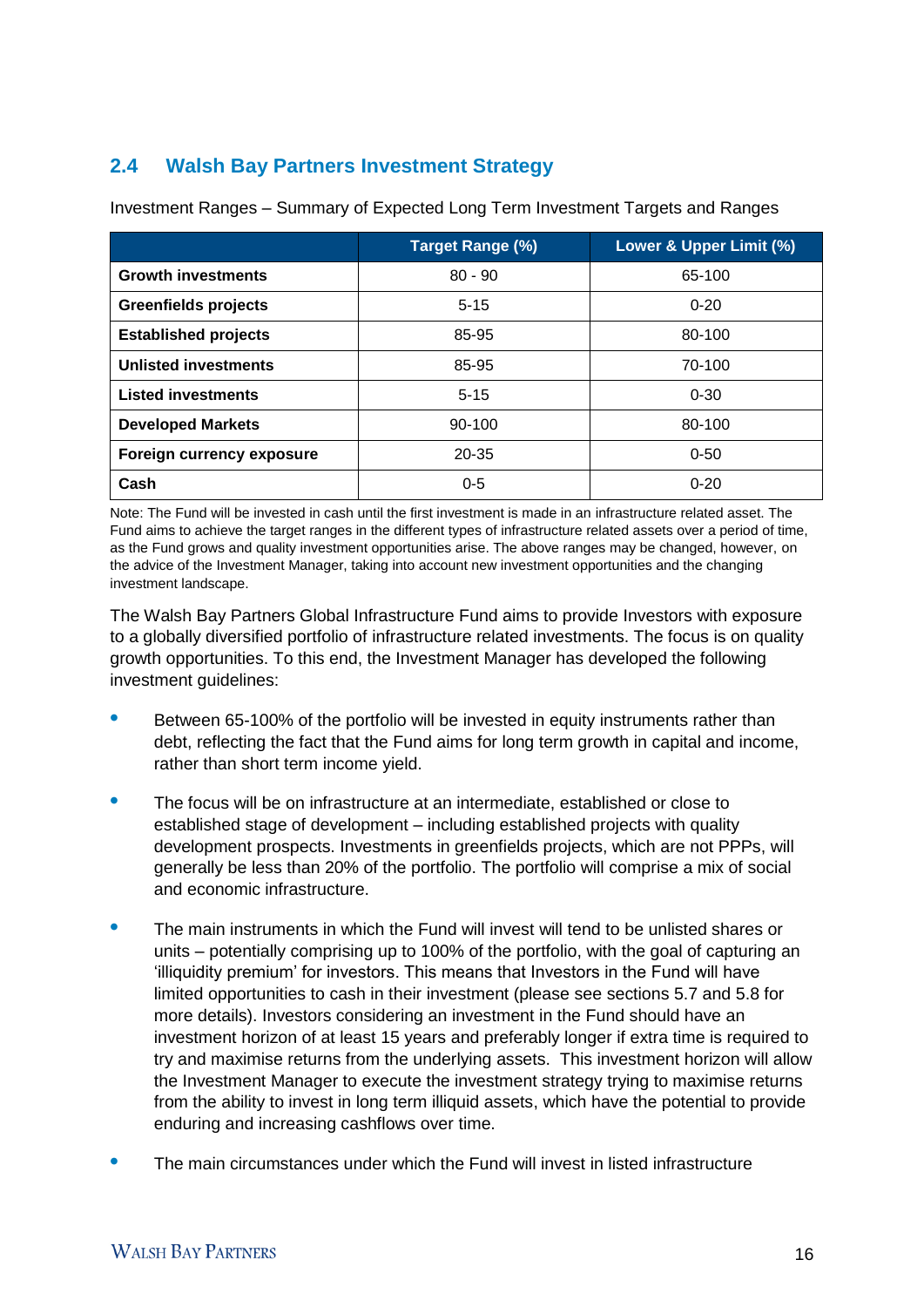investments will be when market sentiment temporarily drives the value of listed securities well below reasonable valuations and there is sufficient cash in the portfolio to take advantage of these opportunities. As the Fund moves to be fully invested in unlisted securities, there will be less flexibility to take advantage of these opportunities.

- **•** Investment will be mainly in developed, rather than emerging markets. The Investment Manager will consider an increased weighting in emerging markets where such investments are supported by guaranties by credible parties such as the World Bank or major commercial banks.
- **•** The Fund uses the services of specialist professional managers to evaluate, select and manage the assets, usually via their managed funds, but with the ability to invest directly in select assets professionally managed.
- The Fund will look for opportunities globally, which will introduce a foreign currency exposure from the viewpoint of the Australian dollar. Generally the intention of the Investment Manager is to hedge foreign currency exposures beyond 30 per cent of the gross asset value of the Fund. Hedging may be less or more than this on those occasions that the Investment Manager regards the Australian dollar respectively to be materially overvalued or undervalued.
- **•** The Fund may use derivative instruments, but only as a means of gaining cost effective exposure to approved investments or to hedge existing exposures.
- The seed investment of the fund is an allocation to Macquarie Australian Infrastructure Trust (MAIT) managed by the Macquarie Infrastructure and Real Assets (MIRA) team, part of the Macquarie Group. The fund is a close ended fund dedicated to Australian and New Zealand unlisted infrastructure equity investments. Further information on this investment can be obtained from the Investment Manager.

The above guidelines are given as at the date of this document and may change. Investors should note that the Investment Manager and the Trustee may change the guidelines from time to time (without notice) having regard to new investment opportunities and to take into account changes in the investment.

The Fund has the ability to leverage its assets, but will limit borrowings at the Fund level to a level of 40 per cent or less of the gross value of the Fund's assets. The degree of leverage will take into account the level of leverage in underlying investment funds.

# **2.5 Walsh Bay Partners Institutional Investment Service**

Walsh Bay Partners has arranged for the establishment of the Fund as part of the Walsh Bay Partners Institutional Investment Service (**Service**). This Service aims to provide Qualifying Investors with access to investment opportunities that are not generally available to the public and may be mainly accessed by institutional, sophisticated and wholesale investors. Walsh Bay Partners believes the main benefits of the Service are: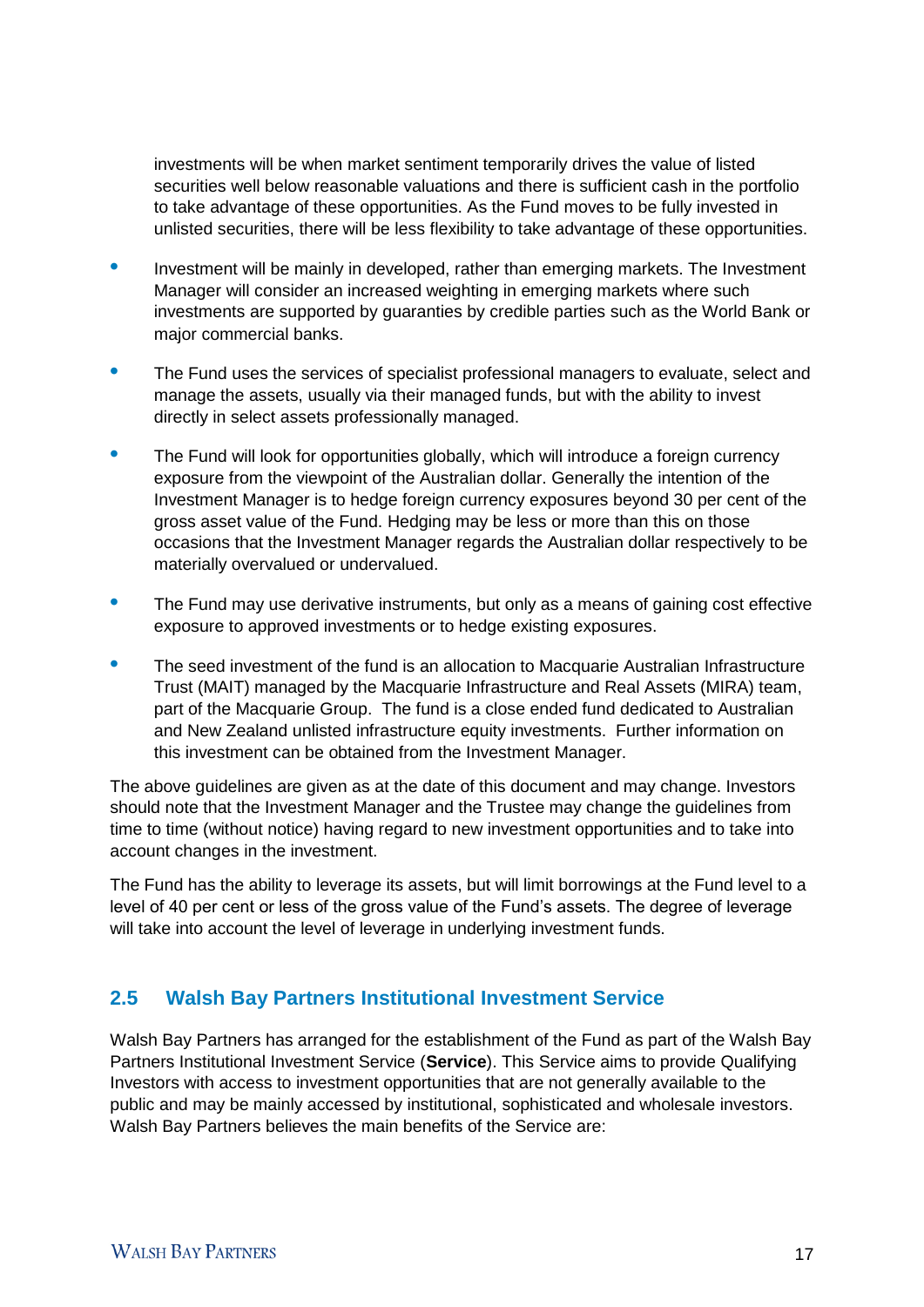- **•** research of, and access to, institutional investment opportunities in various asset classes;
- the ability to access institutional investment opportunities which may have minimum investment amounts that are too high for any one investor to invest in without taking undue concentration risk;
- **•** to provide the benefits of quadruple diversification: a spread of specialist investment managers; Australian and international opportunities; types of infrastructure assets and; stages of development of different assets;
- the ability to respond to new opportunities quickly, especially at times of market weakness; and
- the ability to benefit from economies of scale through pooling funds with other Qualifying Investors who share similar objectives.

# **2.6 Specific infrastructure investments**

From time to time, the Investment Manager may make available to prospective Investors and Investors information about specific infrastructure related investments which the Investment Manager has identified for the Fund.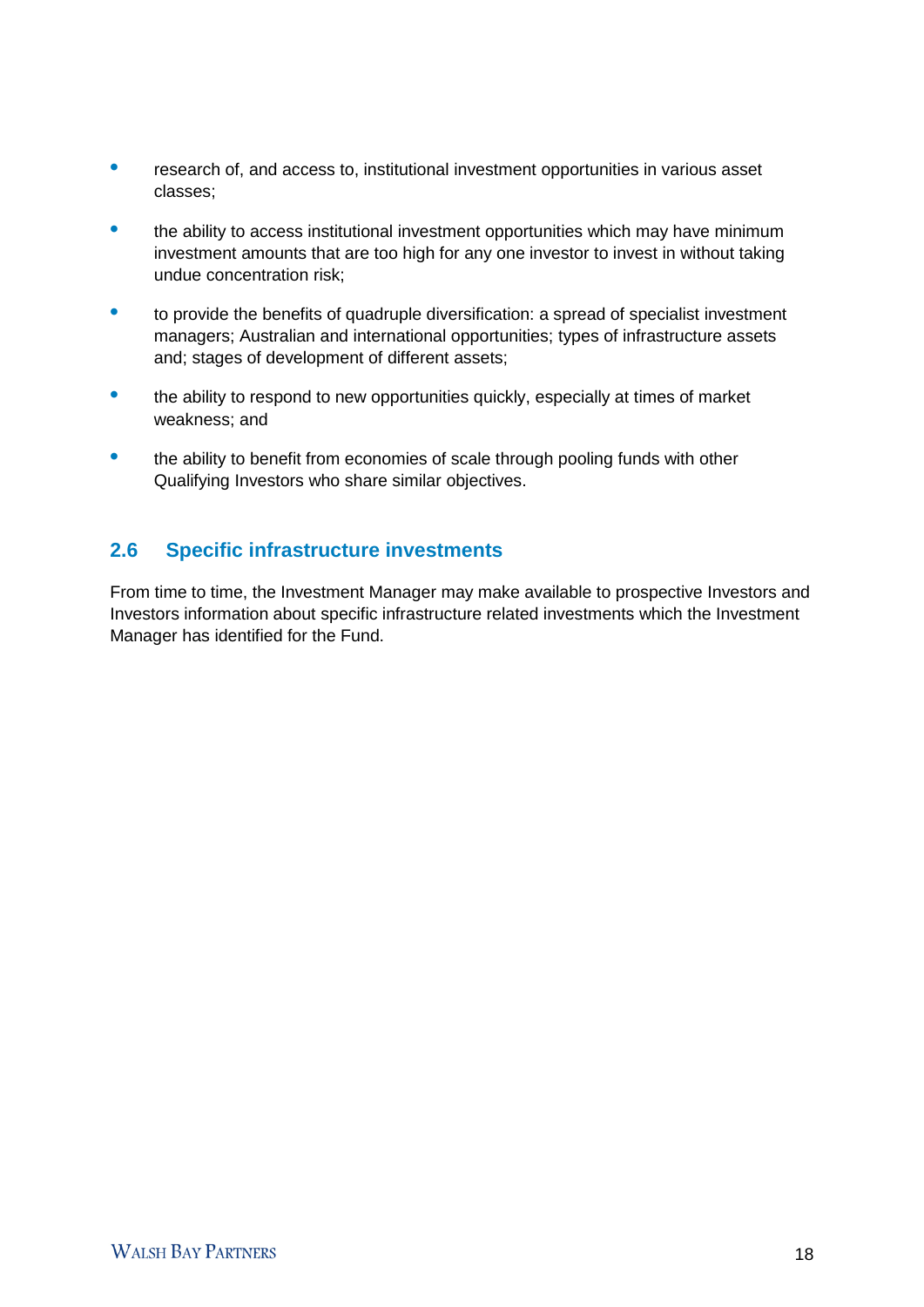# 3 **RISKS**

Like any investment, there are risks associated with investing in the Fund. By their very nature, the risks involved with investing in the Fund cannot be exhaustively categorised. There are a number of risk factors that could affect the performance of the Fund, the level of income distributions and the repayment of capital invested. Many risk factors fall outside the Trustee or the Investment Manager's control and cannot be completely mitigated.

The summary below provides information about some of the main risks that Investors should be aware of when considering whether to invest in the Fund. It is not possible to list all investment risks and this section is therefore not intended to be exhaustive. Investors should consider the level of risk that they are comfortable with, taking into account factors such as their age, investment time frame, other assets and investments they have, and their overall tolerance for risk before investing in the Fund.

**Investors should be aware that distributions are not guaranteed and neither is the return of your capital**.

# **3.1 Risk profile**

An investment in the Fund should be considered to have a high level of risk. That is, an investment in the Fund is much more risky than an investment in cash or fixed interest securities and more risky than an investment in the shares of mainstream companies listed on the major stock markets of the world.

## **3.2 Summary of Risks**

The following is a summary of the key risks of an investment in the Fund.

#### **(a) Market and economic risk**

The value of securities held within the Fund may be affected by general economic sentiment and in the case of listed investments in particular, factors that influence stock markets generally. These can include business confidence and government and central bank policies including the level and direction of interest rates, natural disasters and man-made disasters beyond the control of the Trustee and the Investment Manager. The long term nature of this Fund should make it less vulnerable to temporary fluctuations in market values, and indeed these may offer opportunities for the Fund to buy assets at attractive values. Diversification across different assets, managers and geographies are also important in managing market risk.

#### **(b) Infrastructure asset risks**

Each infrastructure project has unique characteristics affecting its risk and return prospects. And unlike major listed companies which have a large number of researchers analysing them and publishing their research, unlisted infrastructure projects have limited or no public research available on them. This lack of research is a source of opportunity and potentially higher returns, but it also increases risk.

Development and construction risks are part of new infrastructure projects. These involve the need to get various regulatory approvals, potential cost increases associated with delays and the risks associated with meeting the requirements to commission a project formally.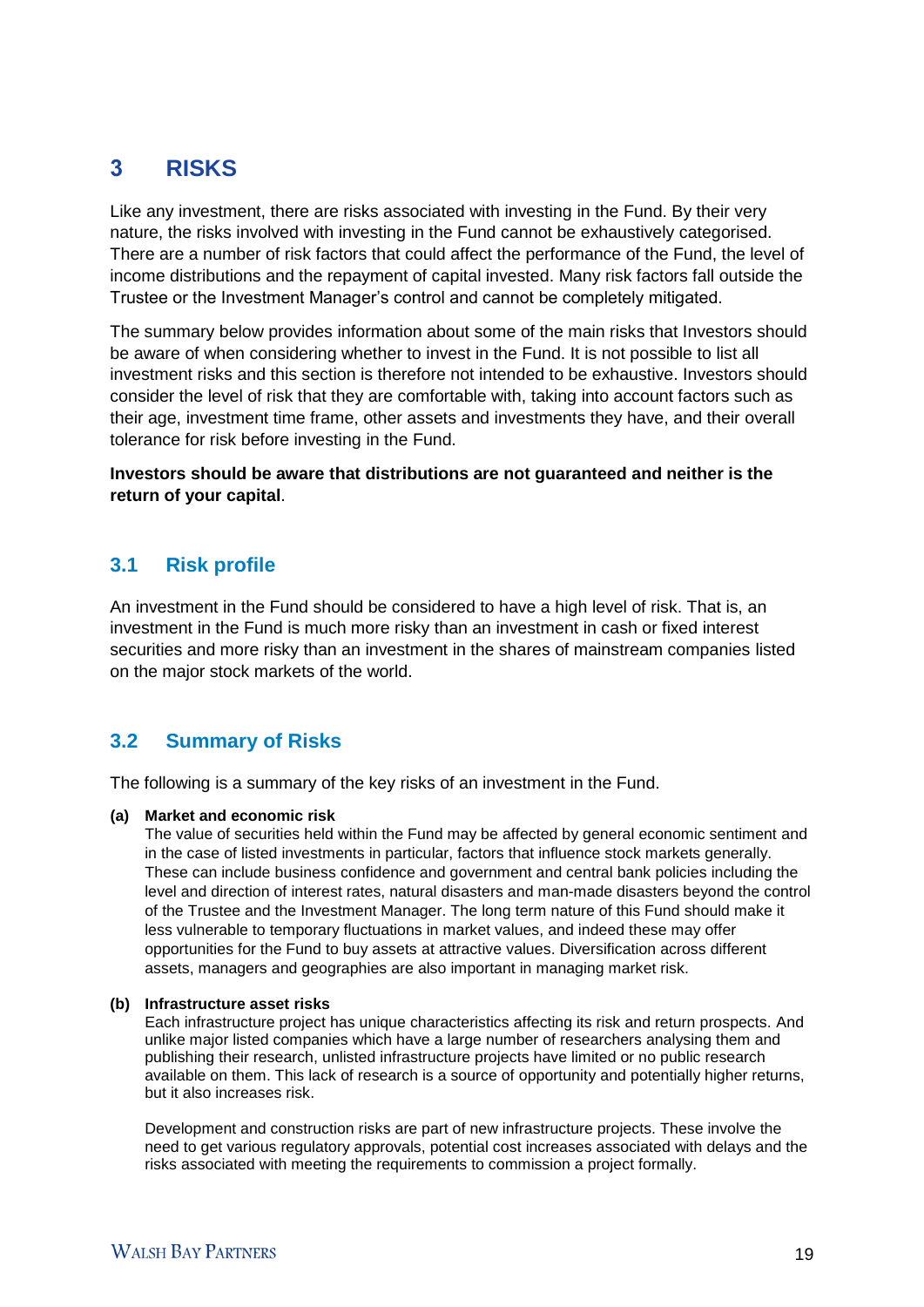Infrastructure assets involve underlying businesses, such as airports and hospitals and the Fund is exposed to the risks of operating these businesses.

Each asset is subject to valuation risk. Valuations may fall if valuers consider, for example, that an asset has been adversely affected by factors specific to its operation, or as a result of more general economic conditions.

We seek to mitigate the above risks by using the services of managers with specialist skills in researching infrastructure projects and by diversifying across different managers, projects and types of infrastructure.

#### **(c) Specialist manager risk**

Using specialist managers is critical to success when investing in infrastructure assets. Nevertheless, specialist managers can and do make mistakes in their research, development or operation of infrastructure assets. Genuine mistakes aside, managers can be adversely affected by the loss of key personnel, operational problems and their ability to manage growth. We seek to mitigate this risk by focusing on managers with strong experience and track records as well as by diversifying across different managers.

#### **(d) Liquidity risk**

Liquidity relates to how quickly you can realise your investment for its market value. The Fund is expected to generally focus on illiquid infrastructure assets that have the potential to provide a higher return than liquid investments over the longer term. But this means that Investors may not be able to redeem their investment in the Fund at a time of their choosing. Illiquid investments also involve more risk. There is less ability to adjust quickly to changing circumstances, be they general economic and market conditions, regulatory changes, new technologies and competitors, changes in consumer preferences or adverse changes affecting our specialist managers. We seek to mitigate this risk by broad diversification of projects and geography. From time to time, windows of liquidity may occur, when one of our managers sells an asset. The timing of this will be subject to a variety of market factors and cannot be predicted with any precision in advance.

#### **(e) Limited operating history risk**

The Fund is newly formed with no operating history upon which Investors can evaluate its likely performance. Accordingly, there can be no assurance the Fund will achieve its investment objective. The past investment performance of the Investment Manager and its key persons is not a reliable indicator of future performance or results of an investment in the Fund.

#### **(f) Operational risk**

There is a risk of loss resulting from inadequate or failed internal processes, people and systems, or from external events. Adverse impacts may arise internally through human error, technology, or infrastructure changes, or through external events such as third party failures or crisis events. The Trustee has procedures in place to manage these risks, and as much as possible, monitor the controls within these procedures to ensure operational risks are adequately managed.

#### **(g) Leverage Risk**

Leverage risk refers to the risk that is created by borrowing funds to invest. Leverage magnifies returns both on the upside as well as on the downside. There is also the risk that borrowed funds may not be refinanced when the term of the loan expires. The Investment Manager seeks to manage this risk by limiting the amount of leverage at the Fund level to 40% of the gross value of the assets of the Fund. Furthermore, borrowings are secured only against the assets of the Fund, with no recourse to Investors.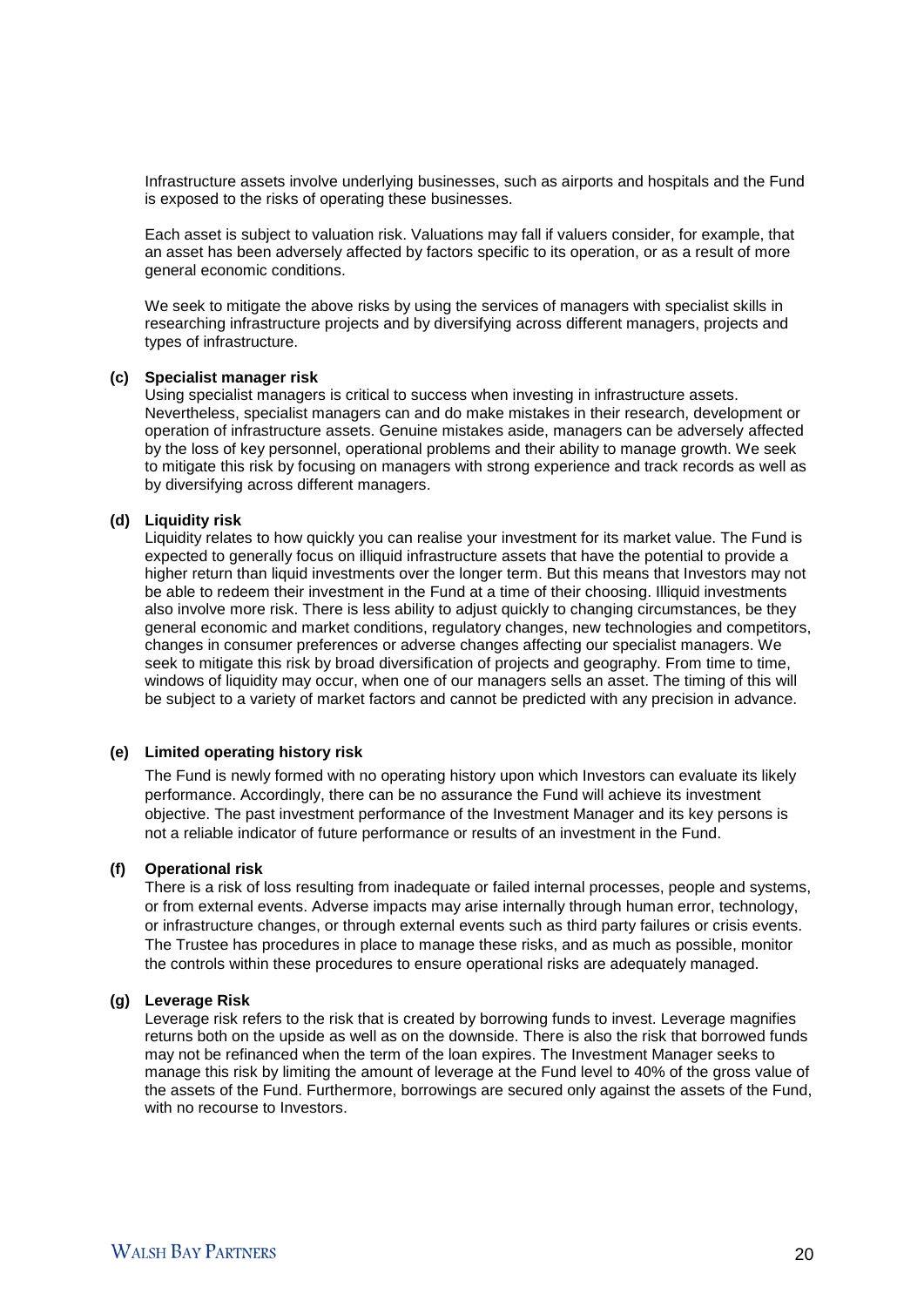#### **(h) Interest rate risk**

Increases in interest rates can increase the cost of any debt in the Fund. It may also increase the discount rate at which the Fund's assets are valued, reducing their value.

#### **(i) Fund risk**

As with all managed funds, there are risks particular to the Fund, including that the Fund could terminate, the fees and expenses could change, the Investment Manager could be replaced and the investment professionals could change. There is also a risk that investing in the Fund may give different results than investing directly because of income or capital gains accrued in the Fund and the consequences of investment and redemption by other Investors. We aim to keep Fund risk to a minimum by monitoring the Fund and acting in your best interests.

#### **(j) Key person risk**

The Investment Manager is dependent to some extent upon the expertise of its existing investment team. Consequently, the Fund's performance could be adversely affected if key members of the investment team do not continue to provide their services to the Investment Manager.

#### **(k) Compliance risk**

If the Trustee or the Investment Manager fails to comply with its AFS licence conditions, the Trust Deed or the Corporations Act it may have an adverse impact on Investors and the value of their investment.

#### **(l) Regulatory risk**

Changes in laws, or their interpretation, including taxation and corporate regulatory laws, practice and policy could have a negative impact on the operation of the Fund and return to Investors. For example, any changes in relation to how income of the Fund is taxed or in relation to the deductibility of expenses, or changes to stamp duty law might adversely impact the Fund and Investors' returns.

#### **(m) Derivatives risk**

The exposure to exchange-traded and over the counter derivative instruments can expose the Fund to risks such as adverse movements in the asset underlying the derivative, or the possibility that certain positions may be difficult or costly to reverse.

#### **(n) Tax risk**

There is a risk that changes in the taxation rules, regulations and laws (or changes in the manner in which the relevant taxation commissioner or agency may interpret those rules, regulations or laws) in Australia or other countries in which the Fund may invest, may adversely affect the Fund or Investors.

#### **(o) Risk of lack of diversity**

The Fund may participate in a limited number of investments, especially in its early phase. This may result in the return of the Fund being substantially and adversely affected by the unfavourable performance of a single investment, a particular geography or a single specialist manager. Investors have no assurance as to the degree of diversification that the Fund may achieve, even though the objective is to diversify the Fund as it grows.

#### **(p) Non-Controlling Investments**

The Fund may have a non-controlling interest in certain of its investments and therefore may have a limited ability to influence the investment policies of these investments. In such cases, the Fund will be significantly reliant on the other sponsors of the transaction, if any, and on the existing management and board of directors of such companies, which may include representation of other financial investors with whom the Fund is or is not affiliated and whose interests may conflict with the interests of the Fund.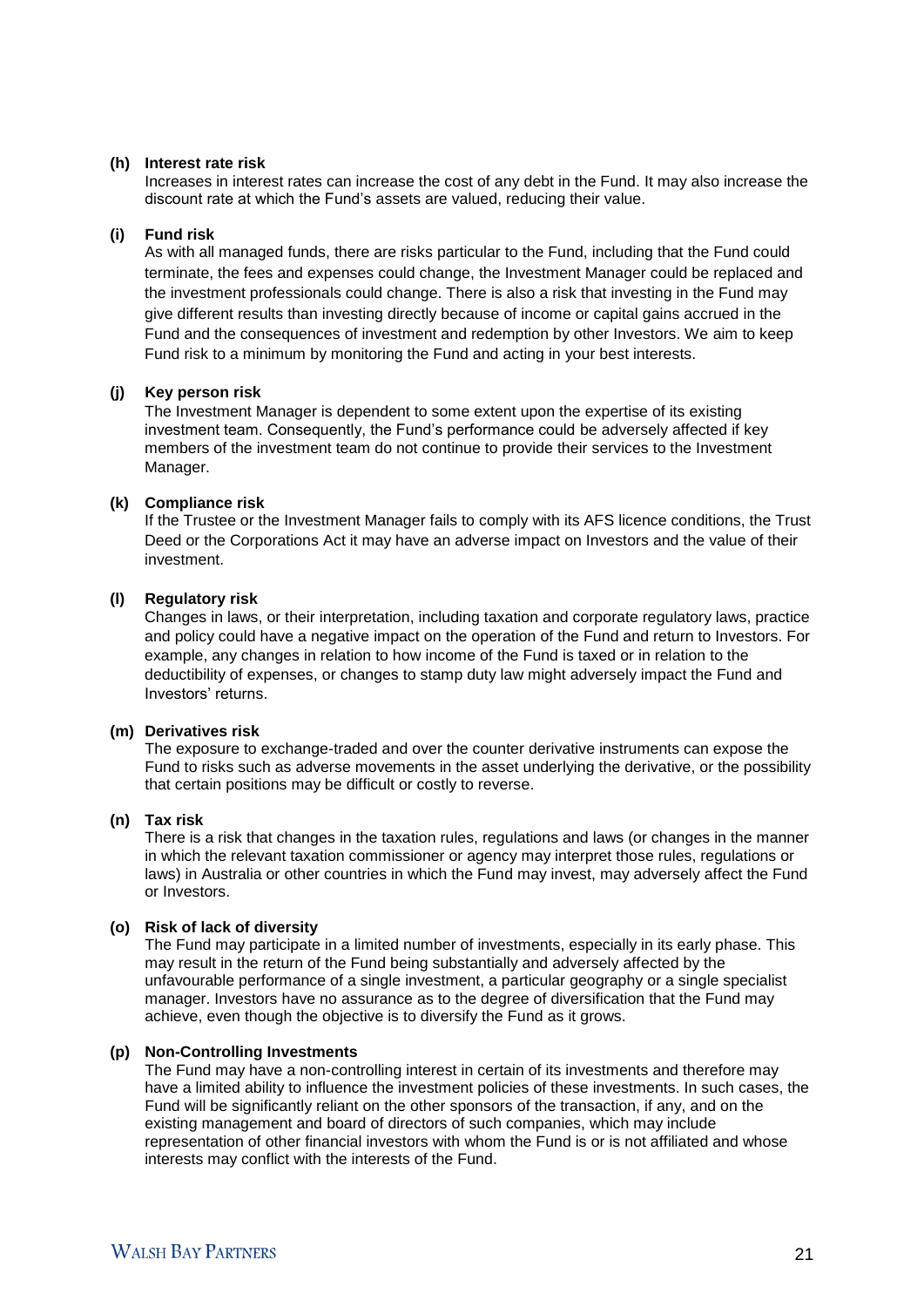#### **(q) Currency Risk**

As the Fund may invest in overseas assets, it is exposed to currency risks. Changes in the exchange rate between the Australian dollar and the currencies of the assets held by the Fund may lead to a loss of value of the Fund's assets as expressed in Australian dollars. While the Investment Manager will seek to manage this risk through the use of derivatives, it may not be possible or practical to hedge against exchange rate risks.

#### **(r) Unit Pricing Risk**

As the Fund is open-ended and may accept new applications for investment commitments (and units) over time, there is a risk that in determining the unit price at any point in time, that the Trustee may not properly estimate transaction costs (including the impact from performance fees and underlying investment costs). Further, the factors upon which such transaction costs may be determined at the time of determining a unit price may change (for example, an accrued amount of performance fee for an underlying investment may decrease or increase significantly) and may affect the accuracy of the unit price calculated.

#### **(s) Contingent Liabilities Risk of Underlying Investments**

Investments by the Fund may involve the Trustee being liable for compulsory reinvestment of distributions in accordance with the terms of the documentation for the underlying investment. For example, sometimes when assets are sold from an underlying investment, a warranty may be given to the purchaser for a period of time after the sale. If there is a warranty claim after the sale proceeds have been distributed to Investors, there may be an obligation to clawback a portion of the distribution to meet the liability related to the warranty claim. Consequently, the Trust Deed includes a provision which gives the Trustee the power to require Investors to compulsorily reinvest distributions where the Trustee is required to meet such an obligation. In that regard, Investors may be required to reinvest amounts distributed to them to fund these obligations of the Trustee.

**Investors in the Fund acknowledge that the above and other risks exist and notwithstanding the attempts by the Investment Manager to manage the impact of these risks, they cannot be eliminated. The performance of this investment, the repayment of capital or of any particular rate of return, is not guaranteed by the Fund, the Trustee, the Investment Manager, nor their directors, employees or associates.**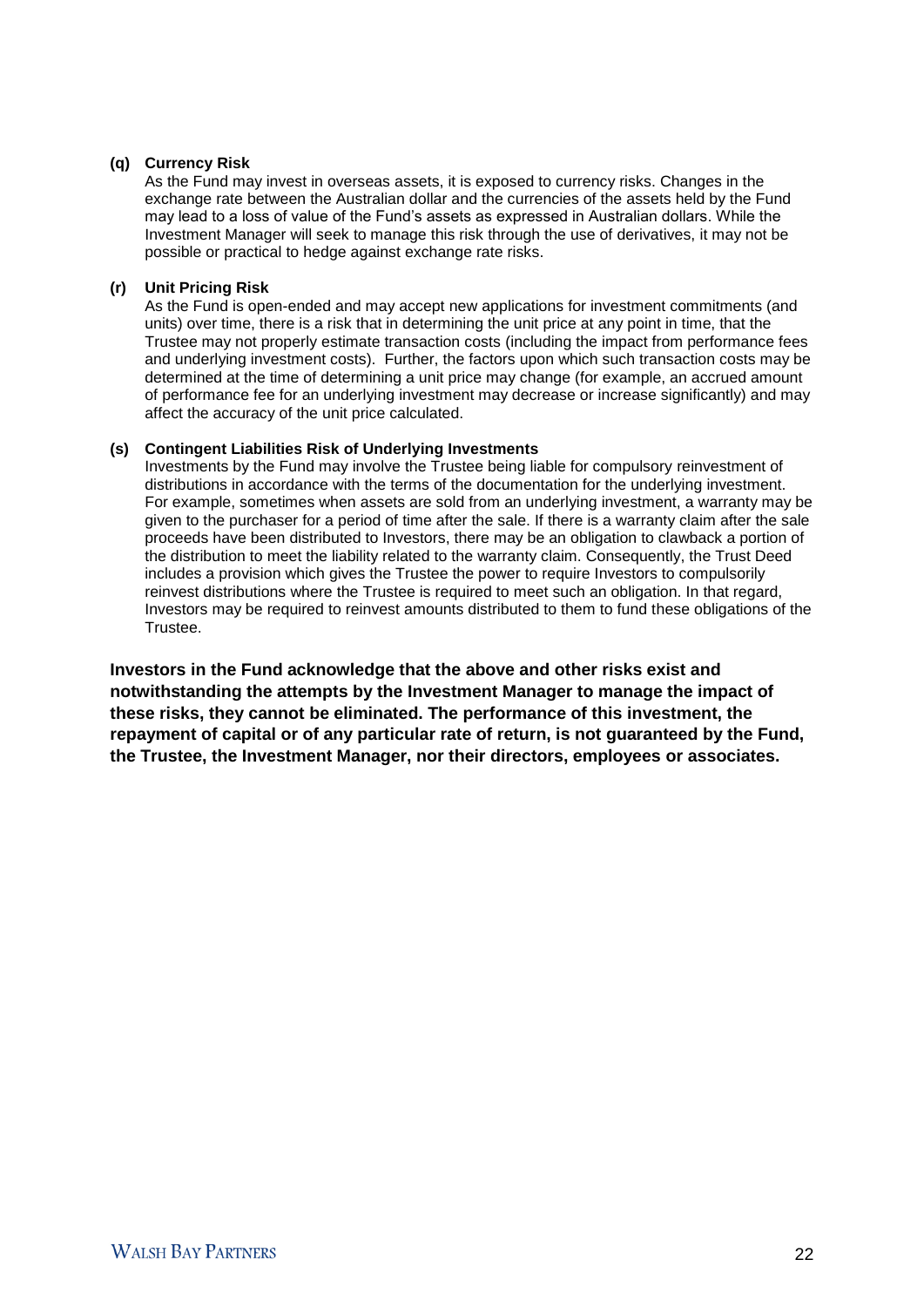# 4 **MANAGEMENT OF THE FUND**

## **4.1 Evolution Trustees Limited – the Trustee**

## *About the Trustee*

The Trustee has extensive experience as a corporate trustee and custodian, and is a professional trustee.

Evolution Trustees Limited (**ETL** or the **Trustee**) is a professional corporate trustee holding AFS Licence Number 486217.

Evolution Trustees Limited is the Fund's trustee and issuer of this IM. ETL is a business servicing Australian and offshore asset managers and institutions with a select range of fiduciary services including corporate trustee, MIT trustee and responsible entity services. ETL's approach is to tailor its service offering to specifically meet the needs of each structure in a manner which is consistent with Australian laws and regulations. ETL is independent and focused on advancing the best interests of the investors whose money it takes care of.

ETL's responsibilities and obligations as the Fund's trustee are governed by the Fund's Trust Deed, the Corporations Act and general trust law. ETL has delegated the investment management functions to Walsh Bay Partners Pty Limited under an Investment Management Agreement (**IMA**).

ETL reviews the Investment Manager on an ongoing basis to ensure that it is managing the investments of the Fund within the terms of the IMA.

## **4.2 Walsh Bay Partners Pty Ltd – the Investment Manager**

Walsh Bay Partners Pty Ltd (the **Investment Manager**) is a company that provides strategy planning advice and wealth management services to families and endowments. Its founding directors, Messrs Arun Abey, Mark Dutton and Greg Paramor are also the main beneficial shareholders. They have substantial experience, collectively exceeding 100 years, in the financial advice and wealth management industry.

Drawing on this experience, the Company was founded in 2012 to help provide private investors with access to sophisticated investment opportunities which historically have tended to be the preserve of very large institutional investors. The Company believes that the economic environment that has emerged since the Global Financial Crisis of 2007-08 has created potentially valuable opportunities for private investors. Particularly for those with a long term horizon, not needing short term liquidity and with the ability to understand investment strategies that go beyond a focus on mainstream shares and interest bearing investments.

## *AFS Licence*

Walsh Bay Partners is the holder of AFS Licence 487878.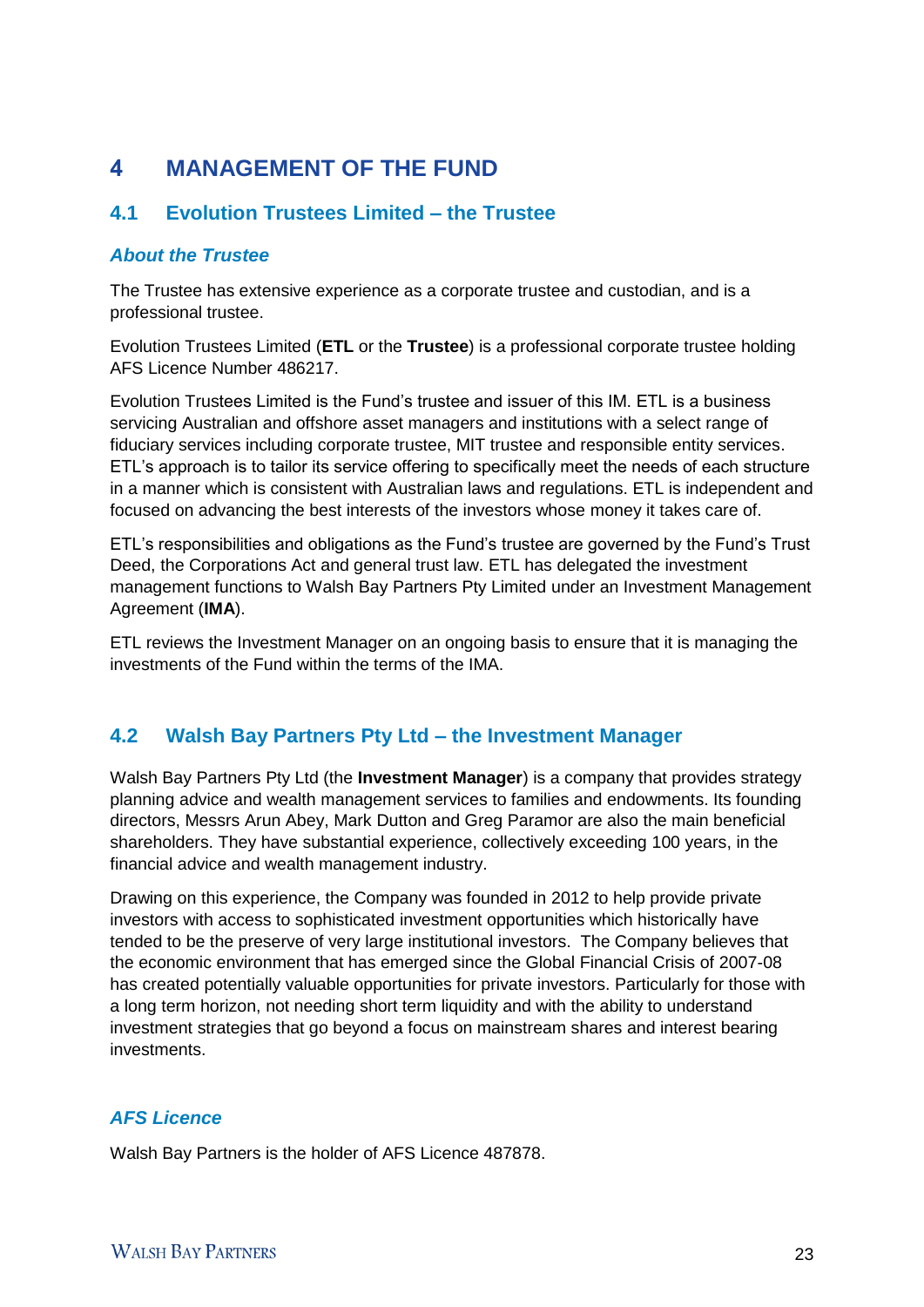### *Directors of Walsh Bay Partners Pty Ltd*

#### **Arun Abey B.Ec, BA (Hons ANU), FFin FINSIA, Executive Chairman**

Arun Abey has had over 30 years' experience as a financial adviser and wealth manager for individuals and institutions in Australia and internationally. He co-founded ipac securities limited (**ipac**) in 1983 which grew to be one of Australia's largest financial advice and wealth management firms. Following the sale of ipac to AXA Asia Pacific Holdings in 2002, Arun continued as Chairman of ipac, while also being appointed to the position of General Manager of Strategy and Corporate Social Responsibility for AXA. He continued in these roles until the sale of the AXA business to AMP Limited in 2011. Arun has co-authored two international best sellers. The first *Fortune Strategy: Investment Management in the Information Age* was widely used as a text in investment courses. His most recent book, *How Much is Enough?: Making Financial Decisions that Create Wealth and Wellbeing'*, draws on behavioural research to more deeply understand the behavior of investment markets and how investors can apply this to making wiser decisions that improve both their financial and emotional wellbeing.

#### **Mark Dutton . B.Sc. (Sydney), MBA (Hons, Rochester, USA) FFin Finsia Executive Director and Chief Investment Officer**

Mark Dutton has more than 35 years' experience as a senior investment manager, working with business leaders, financial advisers, and wealth management clients to develop and implement sound wealth management strategies. As Chief Investment Officer at AXA, Australia and New Zealand, and a Director of AllianceBernstein, Mark was responsible for approximately \$70 Billion of investment assets. He has been the Chief Investment Officer at ipac, AMP Hendersons, and GIO Asset Management and has been an adviser and investment manager for some of Australia's largest super funds, and not-for profit groups. He has established investment funds in India, South East Asia and the UK. In 2007 Mark received Morningstar's Fund Manager of the Year award on behalf of AXA. Mark's overarching focus has been on connecting investment strategies with the needs of individuals, and helping investors manage the emotional and market challenges to investing wisely and achieve their goals.

#### **Greg Paramor FAPI, FAICD, FRICS, AO Director**

**Greg Paramor** has more than 35 years' experience in the real estate and funds management industry and is the Managing Director of Folkestone Limited, a specialist property funds management group with over \$850m funds under management. Greg was the co-founder of Growth Equities Mutual, Paladin Australia and the James Fielding Group and CEO of Mirvac Group between 2004 and 2008. He is a past president of both the Property Council of Australia and Investment Funds Association. Greg is a director of a number of notfor-profit organisations and is the immediate past Chair of the National Breast Cancer Foundation. Greg is also a board member of the Sydney Swans. Greg received an Order of Australia in 2015 in recognition of his contribution to the community through executive roles in a range of fields, including breast cancer research, sport, the not-for-profit sector and real estate and property investment industries.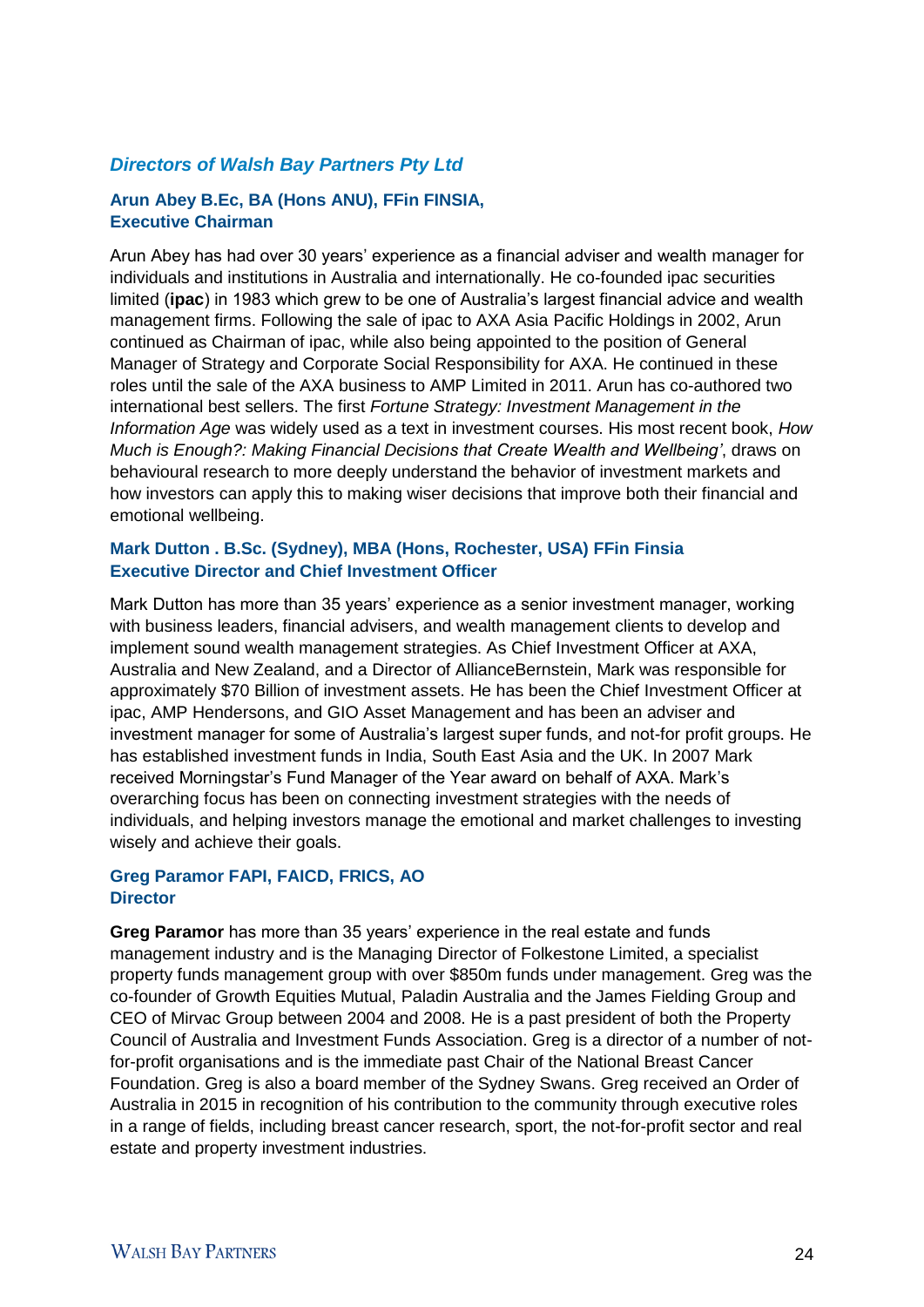# 5 **OPERATING DETAILS OF THE FUND**

# **5.1 Applications**

An Investor in the Fund must be a Qualifying Investor, that is a person or entity which qualifies as a wholesale client (as defined in section 761G(7) of the Act), a professional investor (as defined in section 9 of the Act) or a sophisticated investor (as defined in section 761GA of the Act).

To invest in the Fund, please complete an Application Form and return it to TMF Group:

TO: Attn: TMF Group Investor Relations TMF Group <Walsh Bay Partners Global Infrastructure Fund> Level 16, 201 Elizabeth Street, Sydney NSW 2000 WBGIFinvestors@tmf-group.com

By completing an Application Form, you will be contractually committed to subscribe for units in the Fund up to the amount of your investment commitment stated in the Application Form at any time as determined by the Trustee.

An Investor's contractual commitment to invest in the Fund for its investment commitment set out in an Application Form is irrevocable. If the Trustee accepts an Investor's application (as set out in the Application Form) in part or full, the amount of the total investment commitment set out in the Application Form will be an irrevocable commitment of the Investor payable by instalments (referred to as **Calls**) as determined by the Trustee. The Trustee will notify Investors when an application to invest in the Fund has been accepted.

An Investor may be required to pay an amount of some or all of its investment commitment at the time of its application, as advised by the Trustee. Thereafter, the Trustee may make Calls against the amount of unpaid investment commitment to meet the capital requirements of the Fund. The number and amount of any Calls on unpaid investment commitments will vary depending on the capital requirements of the Fund and the availability of investment opportunities.

The Trustee will give no less than 5 Business Days' written notice of the requirement to pay any Call before the due date for payment (**Call Date**).

Investors will be issued with units in the Fund equal to the dollar amount of an Investor's Call (net of the Due Diligence Fee) divided by the unit price of the last Business Day in the month the Call is made. Units will be issued in accordance with the NAV formula in the Trust Deed for determining the unit price (taking into account the Trustee's reasonable estimate of transaction costs and accrued performance fees and costs of underlying investments).

It is intended that Calls will be made to Investors in order of when their application to invest in the Fund was accepted (i.e., it is intended that existing commitments in the Fund will be fully called and invested before new additional investment commitments are called and invested). Further, where applications are accepted from two or more Investors on the same date or in the same period, the Call will be proportionate to each investor's investment commitment amount. However, the Trustee retains the discretion to make Calls in respect of commitments in a different order and/or to receive new additional investment commitments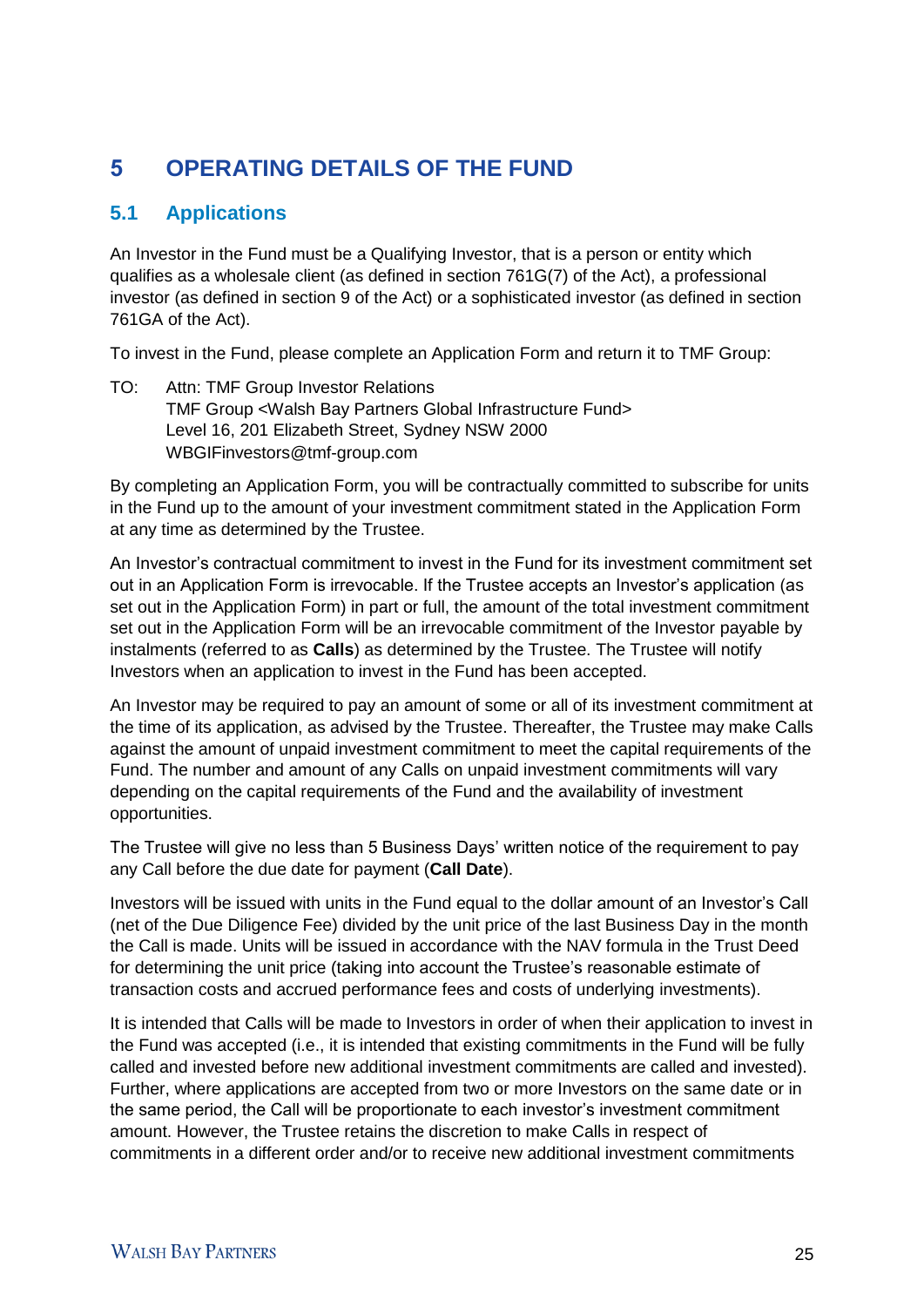prior to existing commitments being fully called and invested where it is considered in the best interests of Investors to do so, for example, to minimise transactions costs.

Any uncalled investment commitments may be reduced by the Trustee and will be cancelled upon termination of the Fund.

The Trustee reserves the right to accept or reject applications in whole or in part in its absolute discretion. It also reserves the right to accept a lesser amount, or to limit the investment commitment.

## *Additional Applications*

Additional applications can be made at any time the Fund is open for investment, as advised by the Trustee and the Investment Manager.

### *Issuance of units in the Fund*

Units in the Fund will be issued to Investors:

- a) on an Investor's application for its investment commitment, where at the time of application there is an investment opportunity available to the Fund (and the Trustee or the Investment Manager notifies the Investor that an amount of the investment commitment will be required to be paid to subscribe for units in the Fund upon application); and/or
- b) pursuant to a Call made by the Trustee for an Investor to subscribe for units in the Fund (up to the maximum of their unpaid investment commitment).

Investors wishing to invest in the Fund and subscribe for units in the Fund upon application (in the circumstances described in (a) above) must provide a properly executed, complete application form and their application money by 2pm on the  $15<sup>th</sup>$  of any month (or the last Business Day prior to the 15<sup>th</sup> if the 15<sup>th</sup> is not a Business Day) (**Application Month**) (subject to the Trustee's discretion to accept applications within an Application Month after this time). Applications received after this time will be processed the following month (subject to the Trustee's discretion described above).

Units will be issued as soon as practicable, based on the unit price calculated as of the last Business Day of the Application Month (or on such other Valuation Day determined by the Trustee, as applicable). In limited circumstances, an issue of Units may be delayed if there is a delay in valuing the underlying portfolio.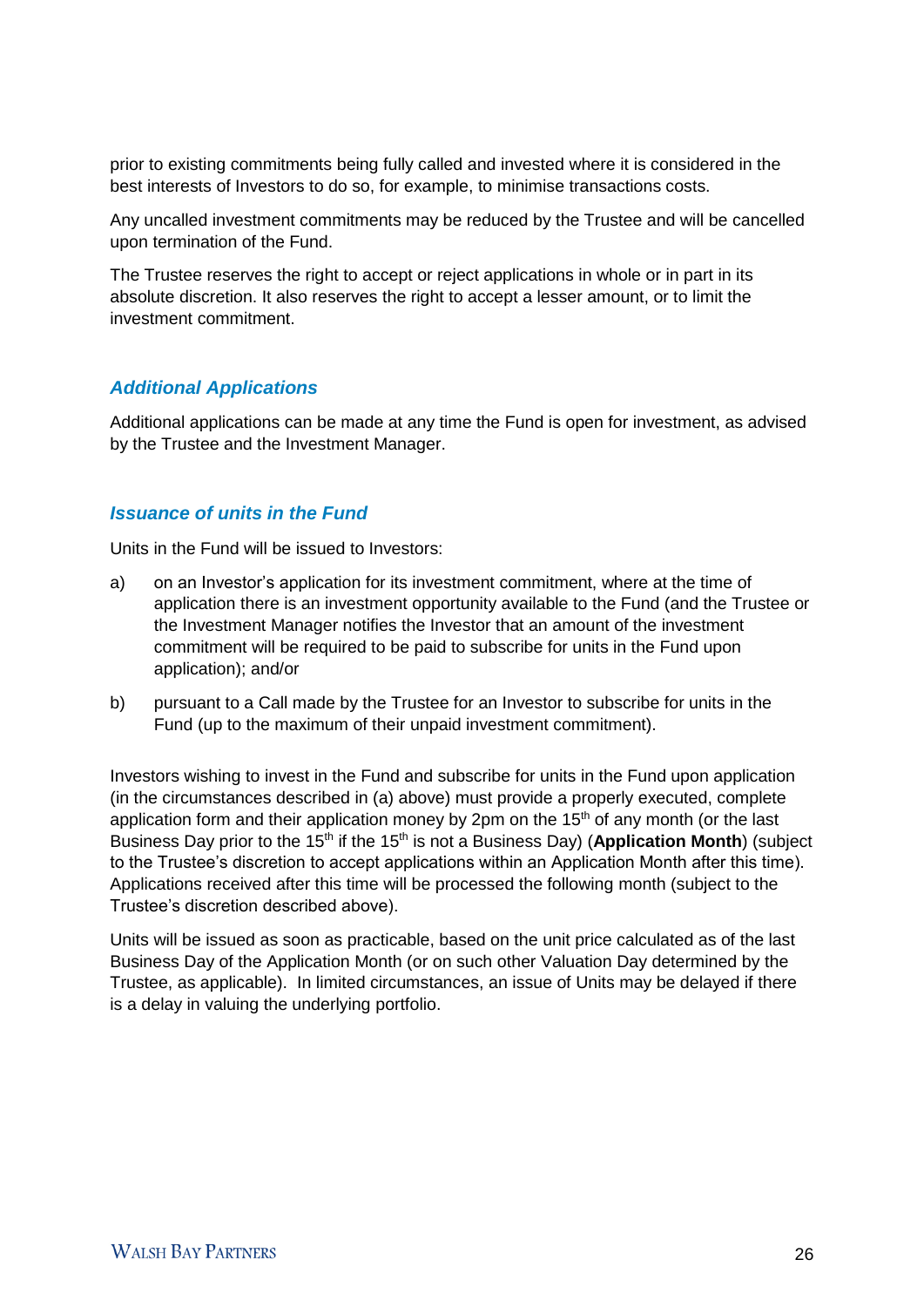# **5.2 What Happens if Investors Can't Make a Call?**

By submitting an Application Form, an Investor agrees to meet all Calls on its total investment commitment in accordance with the terms specified in the Application Form and the Trust Deed. The ability of the Trustee and Investment Manager to commit uncalled funds to make new investments plays a very important role in the Investment Manager's ability to negotiate access to quality investment opportunities on favourable terms. Once the Trustee, on the Investment Manager's recommendation, has committed to a new investment, significant penalties may be incurred by the Fund if the Trustee is unable to meet this commitment because Investors fail to meet their Calls.

An Investor who does not pay a Call on the due date is liable to the Trustee to pay interest on the outstanding amount at the interest rate determined by the Trustee, which would likely be the interest rate then being charged by a major Australian bank at its corporate overdraft rate plus 8%, compounded daily from the date of payment specified in the Call.

If an Investor defaults on a Call, the Trustee on behalf of the Fund may commence recovery proceedings against that Investor, which may include damages for any additional loss suffered by the Fund as a result of the payment default. Further, if units have been issued to that defaulting Investor which are unpaid, the Trustee may forfeit and cancel those units. In addition, any or all of the paid-up units held by the defaulting Investor are liable to be redeemed or sold by the Trustee.

The Trustee may also recover from the defaulting Investor further moneys to cover any expenses incurred in respect of the forfeiture, redemption or sale of the units and interest on the unpaid money. Neither the Trustee nor the Investment Manager is liable to a defaulting Investor for any loss suffered as a result of such a sale.

After all costs and any remaining shortfall have been paid, any remaining units may be returned to the defaulting investor. Residual sale proceeds, if any, will be returned to the defaulting investor.

Any forfeiture of units will be treated as a disposal for tax purposes, which may have tax implications for Investors (see section 7 'Taxation').

All voting rights and entitlements to distributions of income in connection with forfeited units or units in respect of which an Investor has defaulted are to be suspended until reinstated by the Trustee.

## **5.3 Who else can operate my investment?**

An Investor may wish to appoint a person, partnership or company as their authorised representative by having them sign the relevant section of the Application Form (**Authorised Representative**). An Investor's Authorised Representative will be empowered to act on its behalf in all matters relating to the Investor's holdings in the Fund (including the receipt of payments). Conditions apply to the appointment of an Authorised Representative and are set out In the Application Form.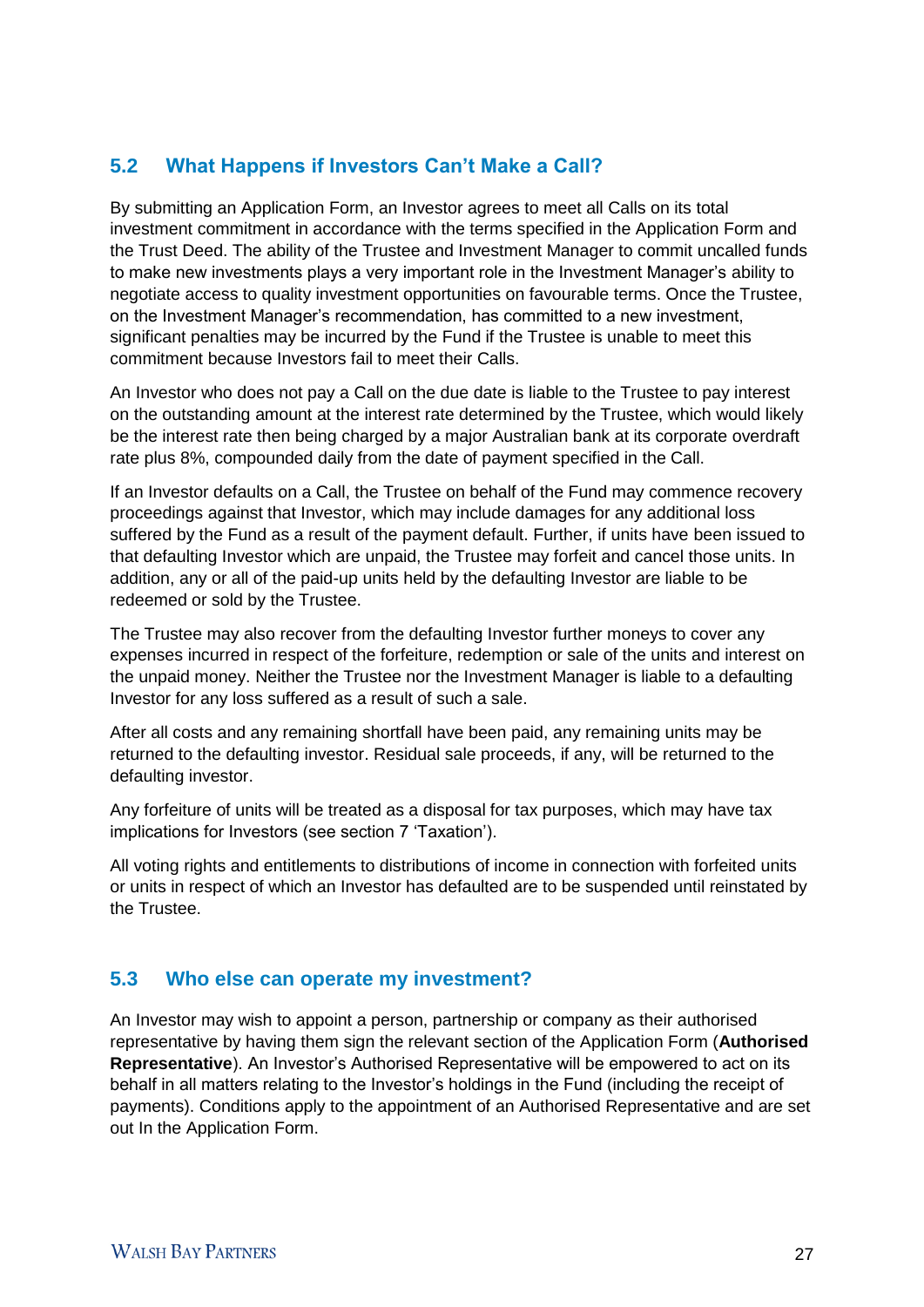# **5.4 Distributions**

As an Investor and holder of units you are entitled to participate in any profits or income arising out of the purchase, management, disposal or general investment of the assets of the Fund. The Fund is expected to earn income from dividends, interest, other Australian and international income, realised capital gains and tax deferred income from its investments.

All income received in cash, after fees, except for unrealised capital gains, will be distributed each Distribution Period. It should be noted that sometimes the amount which is treated as a taxable distribution from the Fund may differ from the cash actually distributed. This can occur because the underlying investments in which the Fund invests may include units on which a distribution is made which is taxable for the Fund, but no cash will be received. Similarly, dividends or distributions to which the Fund is entitled may be re-invested into further shares or units. This may result in the unitholders of the Fund incurring a tax liability in the year to which the distribution relates, while not receiving the cash from the Fund. Alternatively, in some instances where the underlying investment is in units in a trust a distribution may be made for which the taxable income is less than the actual cash distributed. In these instances the Fund may pass this cash on to Investors in the Fund as "tax deferred" income.

An Investor's distribution entitlement for each Distribution Period will be calculated as of 30 June each year. Where a distribution entitlement is to be distributed in cash, the distribution will generally be made within four months after the end of the applicable Distribution Period. The Trustee has the ability to declare and pay interim distributions at other times during the year.

Once a distribution has been declared, unitholders on that day are entitled to receive the distribution. The unit price usually falls by a similar amount to the amount of distribution declared in respect of each unit because the total value of the assets of the Fund will be reduced as a result of the distribution once it is paid.

# **5.5 Distribution reinvestment**

Investors may elect whether to receive their distributions in cash or to have their distributions reinvested in the Fund for additional units by completing the relevant section of the Application Form or, for existing Investors, by advising the Trustee in writing. Where no election is made, distributions will be reinvested. However, if at the time of a distribution reinvestment there are no investment opportunities available to the Fund, then Investors will receive their distributions in cash.

The price of Units issued on reinvestment of distributions is the issue price on the Business Day immediately after the end of the Distribution Period adjusted for the amount distributed.

The Trustee may notify Investors that the distribution reinvestment option has ceased for any particular year and that the distribution for that year will be paid in cash and not reinvested.

Investors should note that there may be circumstances in which the Trustee is required to reinvest a distribution which it has earned from an underlying investment in accordance with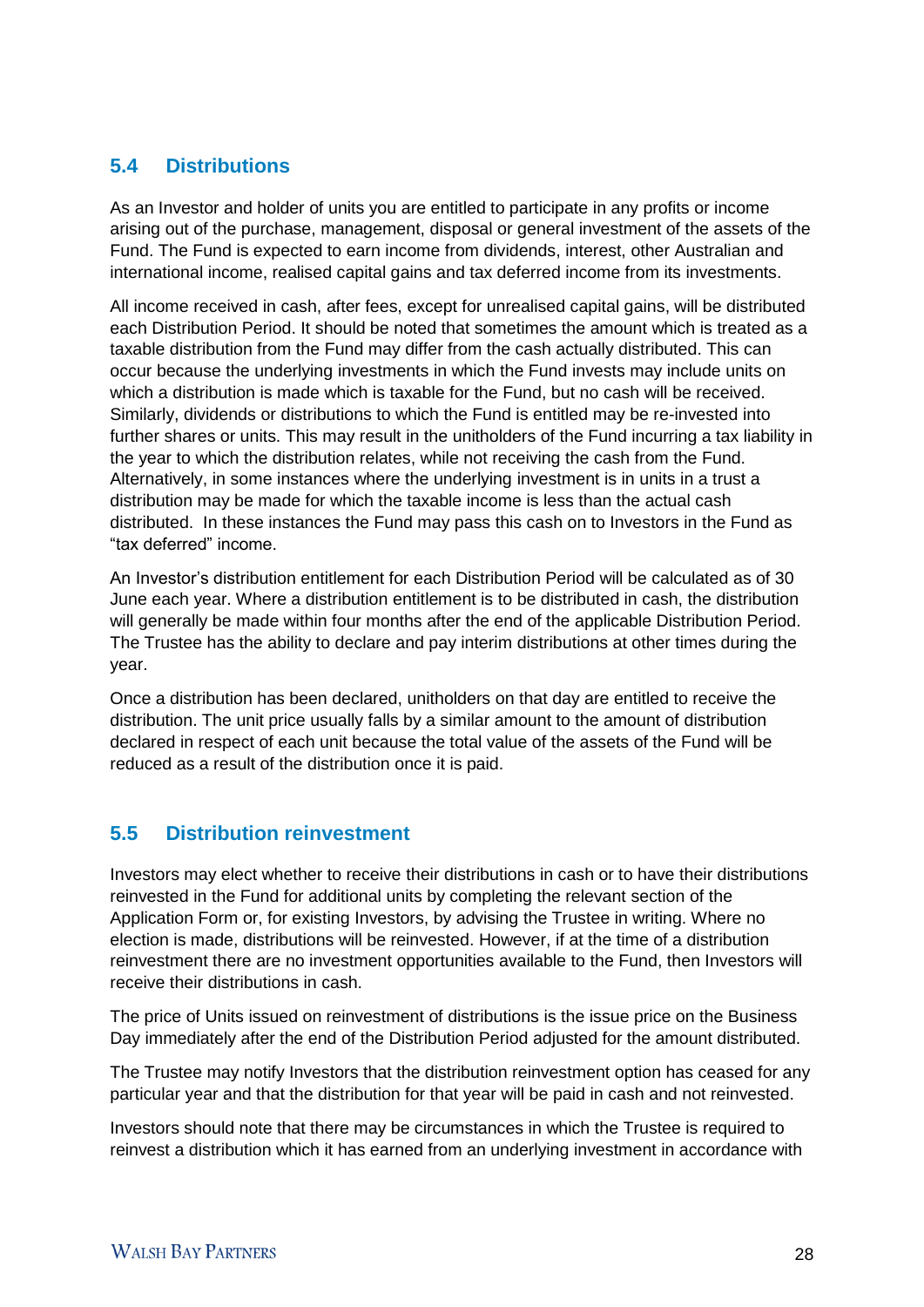the terms of the documentation for that investment. In such circumstances, the Trustee has power under the Trust Deed to require Investors to compulsorily reinvest their pro-rata share of such distribution. This risk may arise where there is a contingent liability associated with an underlying investment.

# **5.6 Asset valuations and unit pricing**

The general principle is to value the underlying assets of the Fund at their market value. Asset valuations are to be consistent with Australian accounting standards and generally accepted accounting principles.

Unit prices will be calculated in accordance with the NAV formula in the Trust Deed (taking into account the Trustee's reasonable estimate of transaction costs and which may include an equalisation charge for accrued performance fees and the Trustee's estimate of underlying investments' accrued performance fee and costs). Unit prices are calculated on the last Business Day of each month by:

- **•** Calculating the gross value of the Fund's assets and deducting the value of the Fund's liabilities to determine the net asset value of the Fund. Listed investments are generally valued at their most recent closing price. In the case of unlisted investments, valuations will generally be based on the latest valuation supplied by the managers of each investment. The Trustee has a unit pricing policy that documents contingency arrangements for situations where the fair value of assets cannot be determined. For assets valued in foreign currencies, the exchange rate used to convert the value to Australian dollars is based on the latest exchange rate for the relevant currency.
- **•** For the issue Unit price, dividing the net asset value of the Fund (after adding the Trustee's estimate of the transaction costs and the Trustee's estimate of underlying investments' accrued performance fee and costs) by the number of units on issue.
- For the withdrawal Unit price, dividing the net asset value of the Fund (after subtracting transaction costs) by the number of units on issue.

The value of the Fund's assets and liabilities is calculated by the Trustee in accordance with the Trust Deed.

# **5.7 Redemptions**

There is no right of redemption of units from the Fund. Further, there is no formal secondary market in the units for the Fund and nor does the Fund provide a facility for withdrawals. This reflects the objective of the Fund to be able to capture the long term returns from investment in unlisted infrastructure assets. To ensure the integrity of the portfolio and returns for continuing Investors, there is no obligation on the part of the Trustee or Investment Manager to sell assets of the Fund to meet redemption requests. There is no facility for units to be bought back by the Trustee or the Investment Manager. It is important therefore that Investors only invest money in the Fund which they are able to commit for the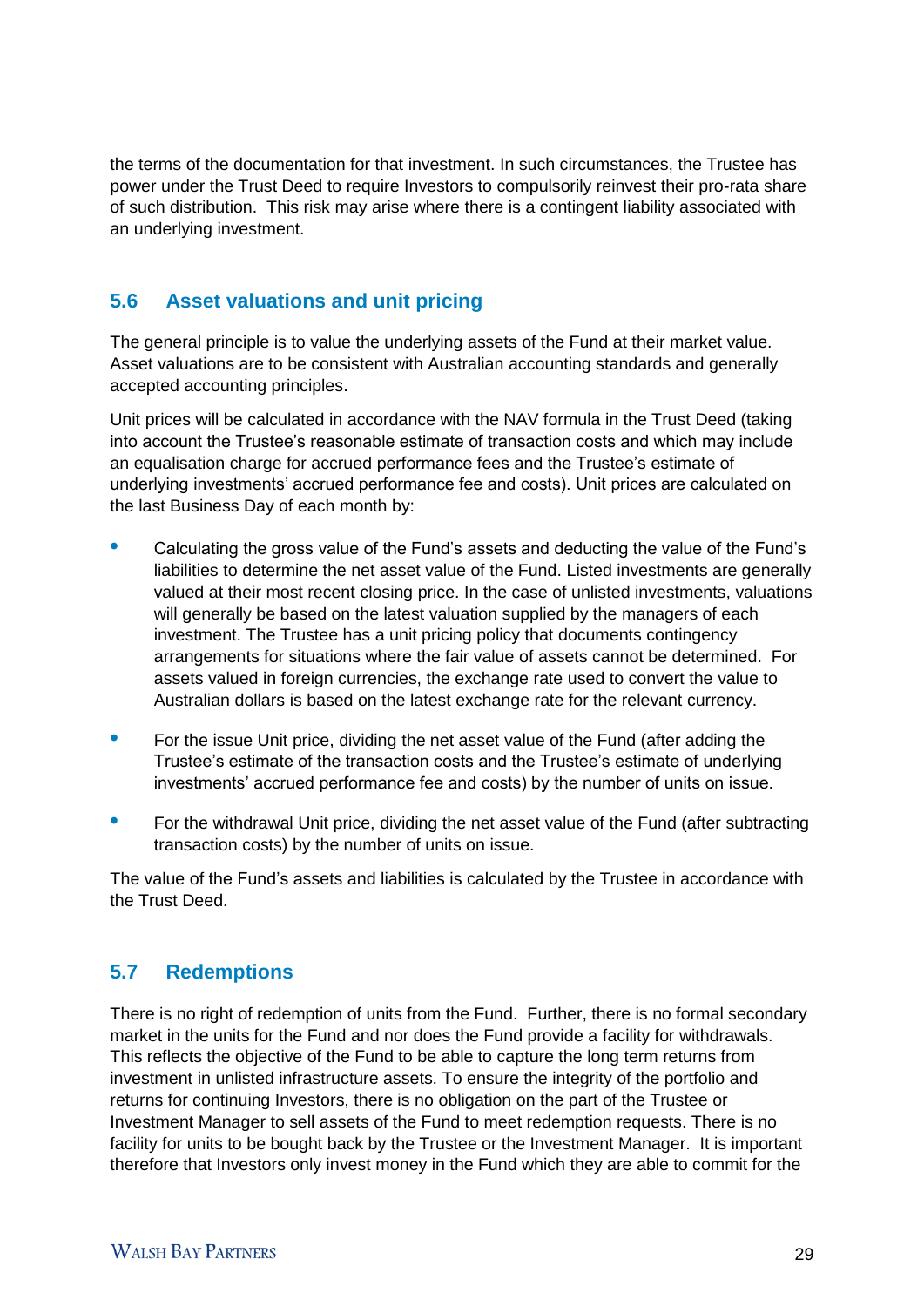very long term.

Notwithstanding there is no right of redemption, an Investor may make a redemption request at any time. It is within the Trustee's discretion as to whether or not it can accept and facilitate a redemption request, having regard to the interests of the unitholders and the Fund as a whole.

The Trustee may, in its discretion, facilitate redemption requests by, for example, making available redemption windows for pro-rata redemption amounts, by arranging to buy-back units or by making a withdrawal offer to all Investors.

Investors should note that it is unlikely the Trustee will be in a position to facilitate any redemption requests prior to 1 January 2031. This is because beyond 2031, some of the planned initial underlying investments of the Fund may be realised which would provide cash back to the Fund which may be used to fund redemption requests.

If after 2031, a majority of Investors (measured by units held) have lodged redemption requests which in the opinion of the Trustee and the Investment Manager are unlikely to be met within three years, then the Trustee and the Investment Manager will consider listing the Fund.

Investors should note that once a redemption request is lodged by a unitholder, it may not be withdrawn without the agreement of the Investment Manager. As stated above, the Trustee may redeem all or part of the units at any time after receiving the request at its sole discretion. The Trustee will provide unitholders with the opportunity to withdraw a redemption request should the Net Asset Value fall more than 5 per cent following the lodging of a request.

# **5.8 Liquidity**

The focus on unlisted assets means that liquidity in the Fund will be very limited. Investment should only be considered by Investors with a very long term investment horizon, without a need for quick or easy liquidity. A portion of the Fund's assets will be invested in close ended vehicles which will liquidate over their term. Realisations of investments in the underlying funds, may align with Investor's redemption requests.

The Fund is considered illiquid under the Corporations Act.

The Investment Manager may maintain a register of persons interested in buying or selling units in the Fund and may assist an Investor to facilitate a novation of their investment commitment or a sale of their units in the Fund. However, there is no facility for units to be bought back by the Trustee or the Investment Manager and there is no obligation upon the Trustee or the Investment Manager to buy-back units or arrange a novation of an Investor's commitment or units. If an Investor transfers or novates their investment commitment to another person, the unpaid commitment will transfer to the new Investor and be reflected in the Fund's register of investment commitments.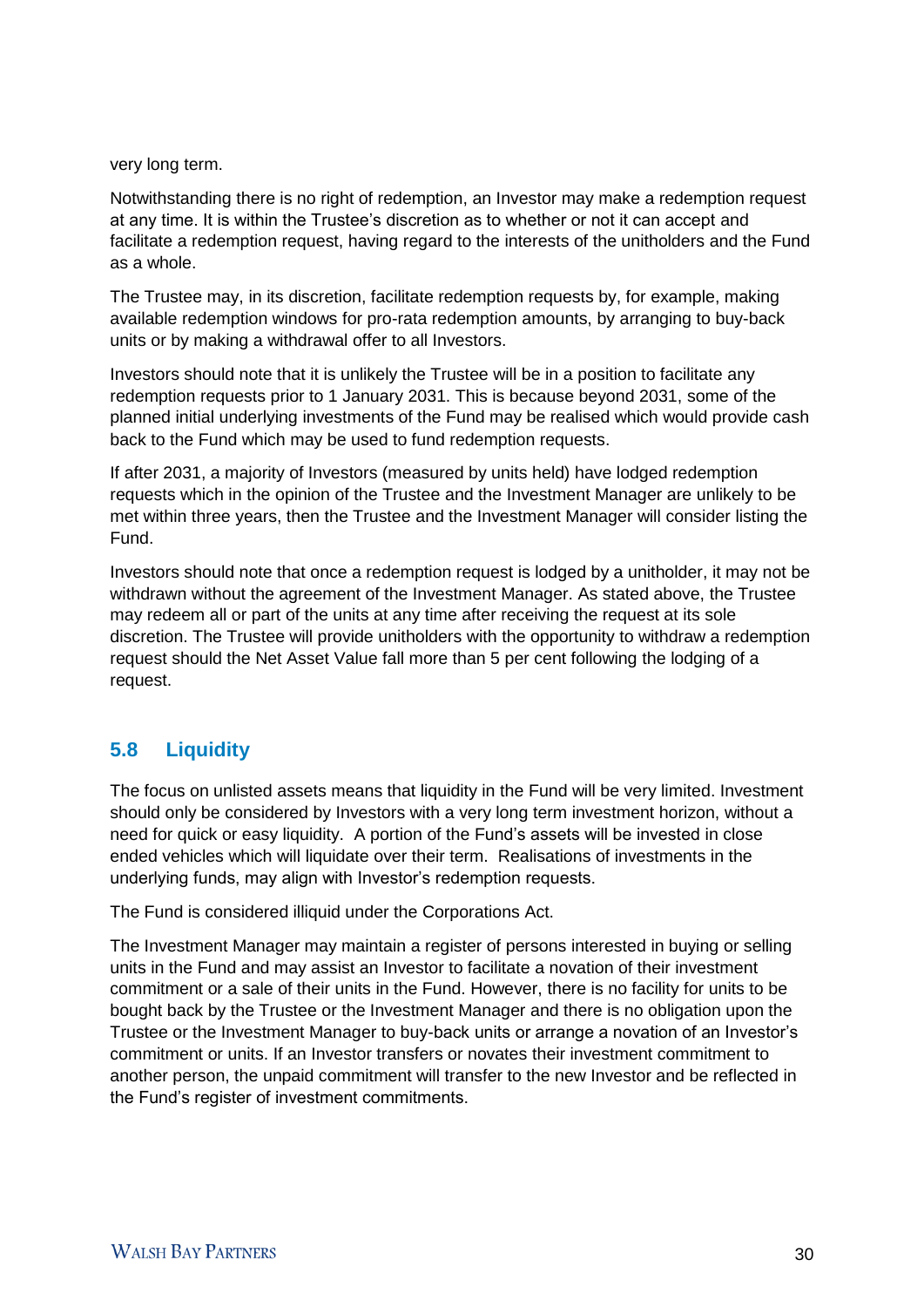# **5.9 Borrowing**

The Fund has the ability to leverage its assets, but will limit borrowings at the Fund level to a level of 40 per cent or less of the gross value of the Fund's assets. The degree of leverage will take into account the level of leverage in underlying investment structures.

## **5.10 Investor's rights**

Investors will have the rights to do the following things by passing a Special Resolution (that is a resolution at a meeting of unitholders passed by unitholders holding at least 66 2/3% of the units in the Fund):

- **•** amend the Trust Deed (other than the provisions relating to fees payable to the Trustee);
- **•** remove the Trustee;
- terminate the Investment Management Agreement;
- **•** wind up the Fund; and
- **•** register the Fund as a registered managed investment scheme and list the Fund, if permitted by the relevant authorities (including the relevant securities exchange).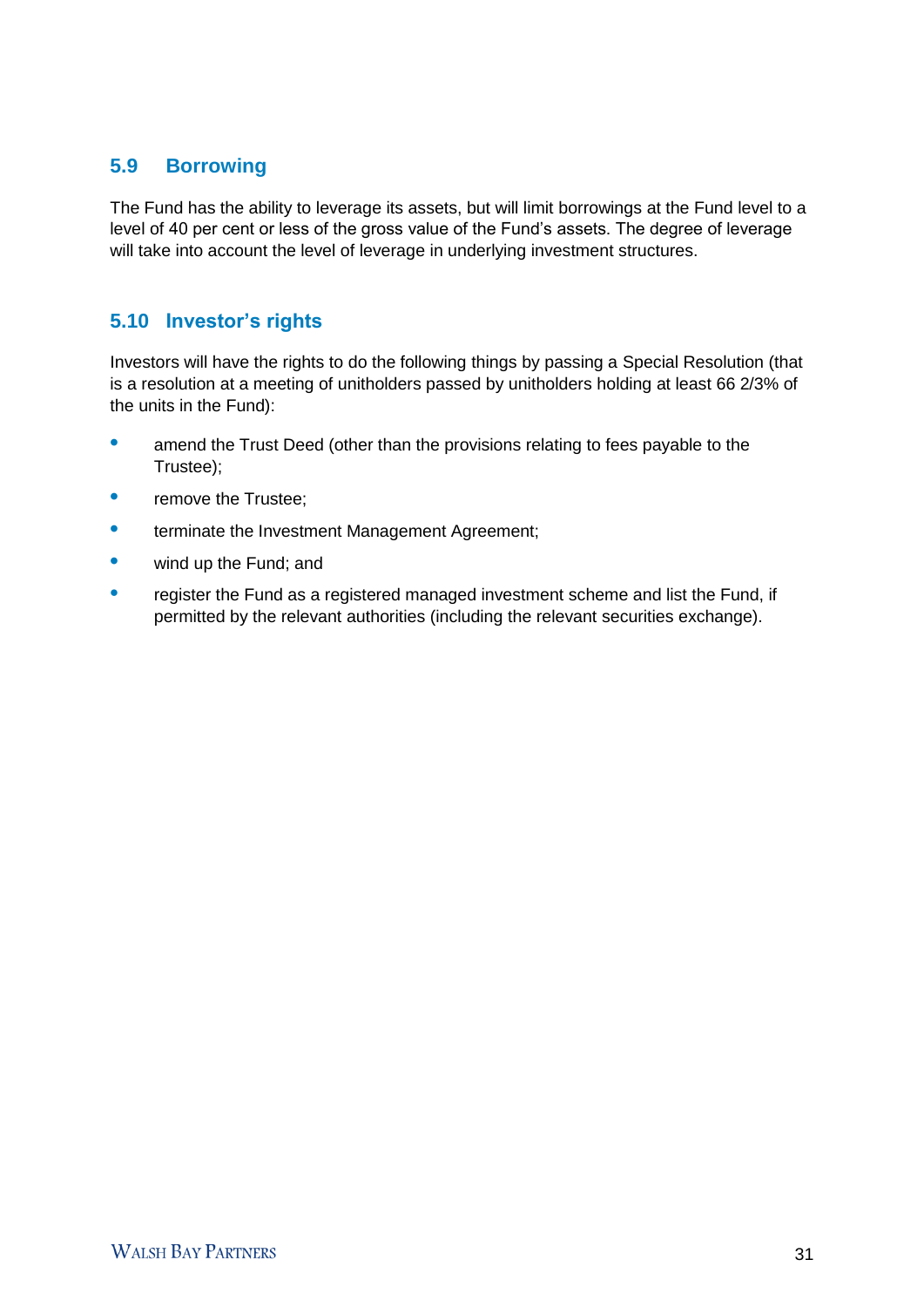# 6 **FEES AND COSTS**

## **6.1 Ongoing management fee**

There is an ongoing management fee of 1.0% per annum (excluding GST) of the gross value of the Fund's assets. This fee is payable monthly in arrears, from the assets of the Fund. Under the Trust Deed, this fee is payable to the Trustee, who pays part of it to the Investment Manager in accordance with the terms of the Investment Management Agreement.

## **6.2 Due diligence fee**

Investors will pay a due diligence fee of 1.0% (excluding the impact of GST) of the value of new money invested in the Fund. This fee is payable to the Trustee within 10 days after the subscription funds for units being accepted by the Trustee and transferred into the Fund. Under the Trust Deed, this fee is paid to the Trustee, which is on-paid to the Investment Manager (out of the assets of the Fund).

Please refer to section 7 ('Taxation Information') for further information of the GST payable on the fees and expenses.

## **6.3 Removal fee**

Under the Trust Deed, the Trustee is entitled to be paid a removal fee if it is removed as trustee of the Fund by a Special Resolution of unitholders or at the request of the Investment Manager within two years of the commencement of the Fund, other than for gross negligence or for a breach of a fiduciary duty to Investors.

The amount of the removal fee is the amount the Trustee would have received if it had remained the trustee of the Fund for two years from the commencement of the Fund. It is determined based on the gross value of the assets of the Fund at the time that the Trustee is removed.

## **6.4 Underlying manager fees**

The Fund will pay the fees and costs associated with the Fund's investments in underlying funds and infrastructure assets managed by third party managers, including any performance fees. Such amounts are deducted out of the relevant underlying funds' assets or vehicle which holds the relevant infrastructure assets prior to the Fund receiving its distributions and return of capital from such investments.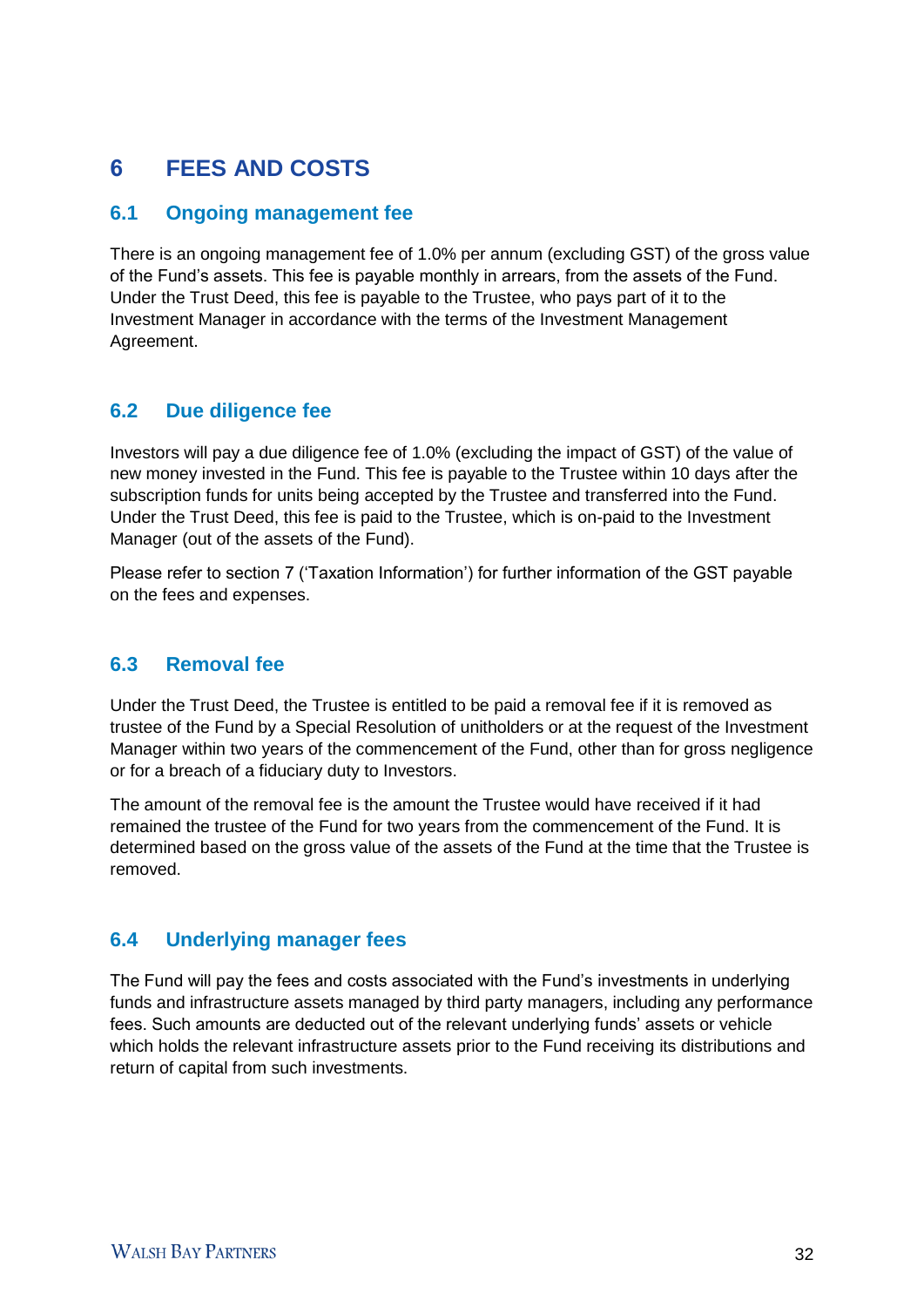# **6.5 Other costs of the Fund**

The Trustee is entitled to be reimbursed by the Fund for all expenses and liabilities properly incurred in establishing, managing and administering the Fund. These include but are not limited to costs and expenses incurred in issuing of Units, amending the Trust Deed, taxes, establishing and maintaining registers and accounting records, convening and holding meetings, marketing the Fund and preparing legal documentation.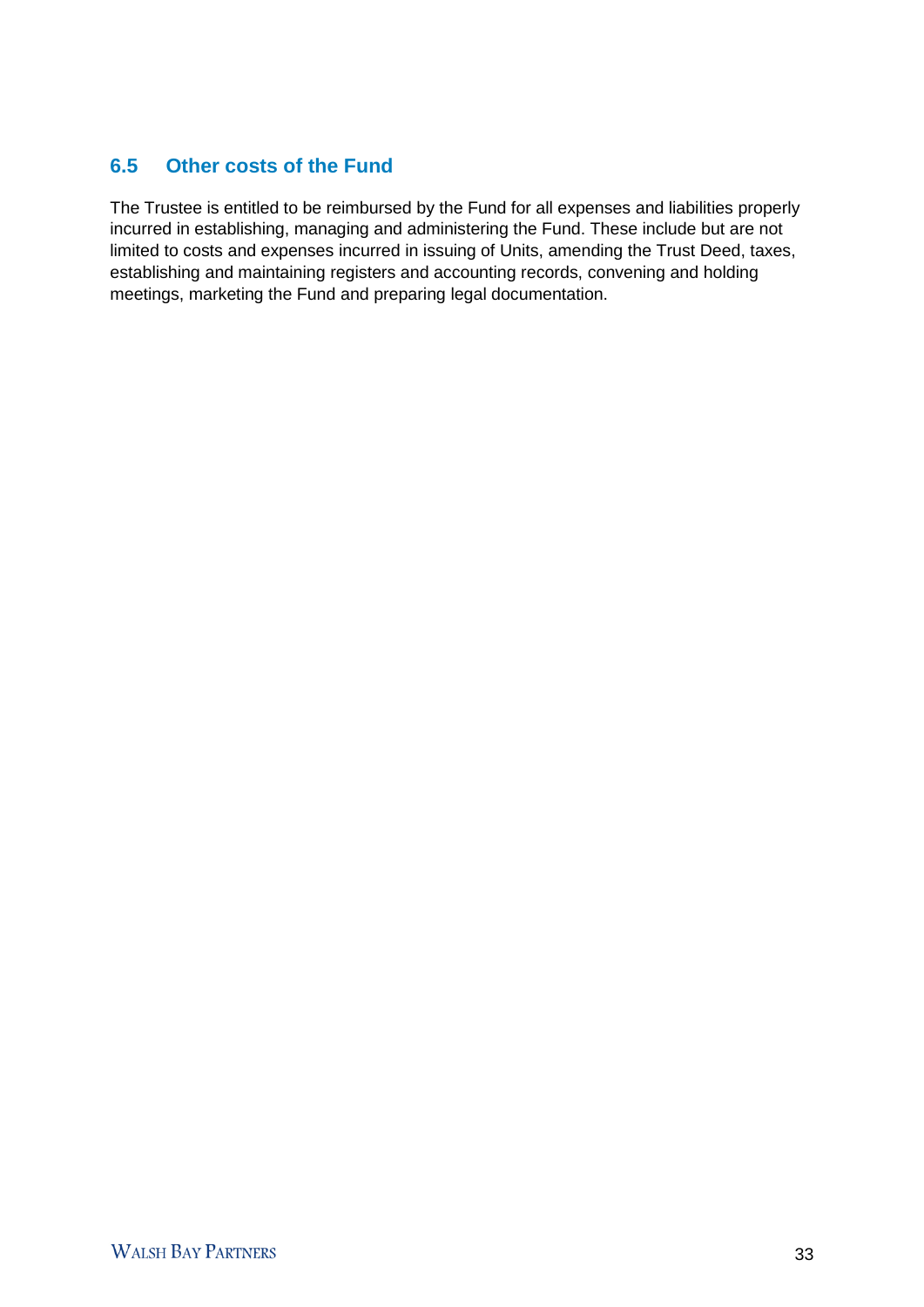# 7 **TAXATION INFORMATION**

There are taxation implications when investing, redeeming and receiving income and capital from the Fund. Both the Trustee and the Investment Manager cannot give you tax advice on your investment in the Fund.

# **7.1 Tax treatment of Investors**

The precise taxation implications will depend upon each Investor's specific circumstances and we note that tax legislation is subject to change and such changes may be effective retroactively and may adversely affect the contents of this section of the IM.

The taxation position of each Investor may vary depending on the specific circumstances and/or tax profile of the Investor. Australian tax laws are complex. Accordingly all persons should seek their own independent taxation advice before reaching conclusions as to the possible taxation consequences of acquiring, holding or disposing of units in the Fund.

Non-residents of Australia should also consider their domestic tax consequences of their acquiring, holding or disposing of Units and should obtain appropriate advice.

# **7.2 Other issues**

## *Tax File Number or Australian Business Number declaration*

Investors are not required by law to provide a Tax File Number (**TFN**) to the Trustee. However, if a TFN is not quoted, or no appropriate TFN exemption is provided, then the Trustee is required to deduct tax from any income distribution entitlement at the highest marginal tax rate plus Medicare Levy.

For an Investor that made the investment in the Units in the course of an enterprise carried on by it, it may quote their Australian Business Number (**ABN**) rather than their TFN.

## *Goods and Services Tax (GST)*

No GST should generally be payable in respect of the application, withdrawal or transfer of Units in the Fund. Distributions made by the Fund will also not be subject to GST. Each Investor who is registered for GST should consider the recoverability of any GST charged on costs related to their investment in the Fund.

Fees and expenses incurred by the Fund, such as management costs, will generally attract GST at the rate of 10%. Given the nature of the Fund's activities, the Fund will generally not be entitled to claim input tax credits for the full amount of the GST incurred. However, the Fund may be entitled to input tax credits and / or Reduced Input Tax Credits (**RITC**) in respect of the fees and expenses incurred by the Fund.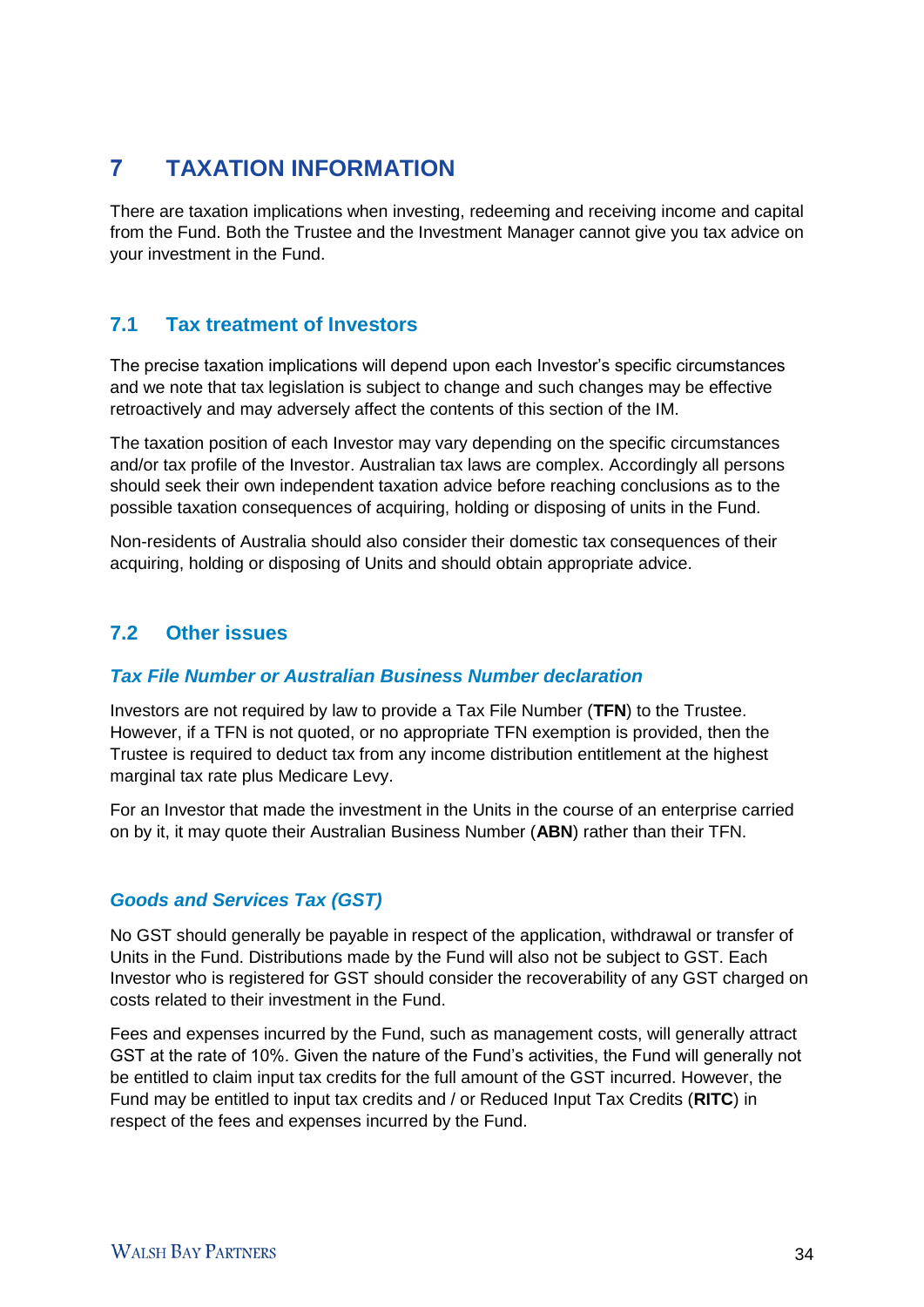## *Taxation Statement*

To help you complete your tax return, you will be sent an annual taxation statement for taxation purposes. It will set out the taxable and non-taxable components of the Fund's distributions during the year from the viewpoint of resident Australian Investors.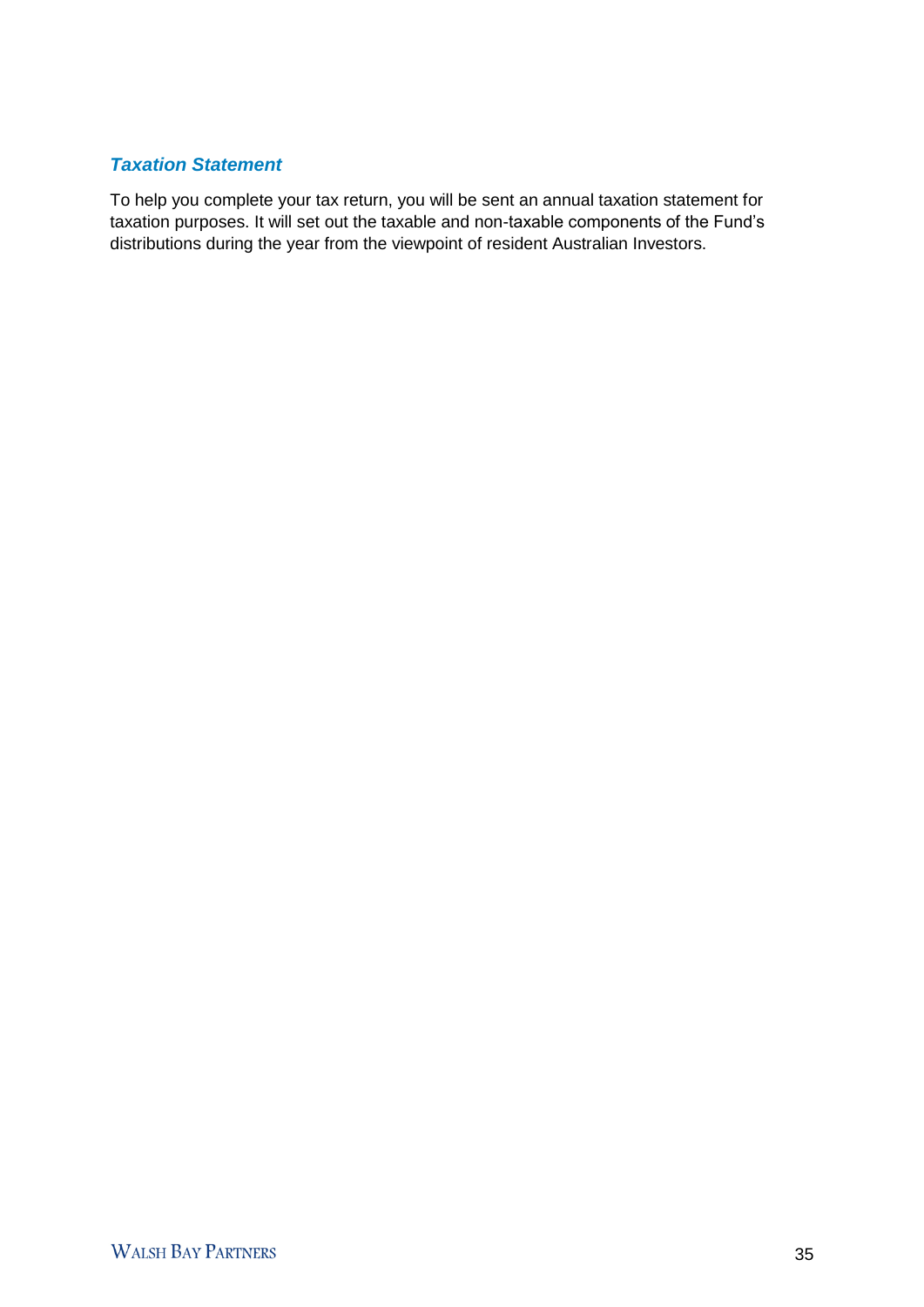# 8 **ADDITIONAL INFORMATION**

## **8.1 Related party transactions**

The Trustee may from time-to-time face conflicts between its duties to the Fund as trustee, its duties to other funds that it manages (if applicable) and its own interests. The Trustee will manage any conflicts in accordance with the Trust Deed, ASIC policy, its internal conflicts policy (as required as a condition of its Australian financial services license) and the law.

The Trustee may from time-to-time enter into other transactions with related entities. All transactions will be effected at or below market rates, and in accordance with the Corporations Act.

The Investment Manager may enter into transactions including investments with related parties. The Investment Manager similarly manages any conflicts in accordance with ASIC policy, its internal conflicts policy (as required as a condition of its Australian financial services license) and the law. The Investment Manager ensures that any related party transactions and investments of the Fund are made on usual commercial terms and on an arm's length basis or better from the viewpoint of Investors in the Fund.

# **8.2 Reporting**

The Trustee and the Investment Manager will provide the following reporting to Investors:

- **•** A confirmation on receipt of an Application Form.
- **•** An investment confirmation upon issuing Units.
- **•** A six monthly periodic report outlining the implementation of the investment strategy, Fund performance and market commentary regarding the Fund.
- An annual income distribution detailing any investment and distributions paid to you, including an annual tax statement detailing information required for inclusion in your annual income tax return which will be provided within 3 months of the end of each financial year.

In addition, annual financial reports of the Fund will be made available at www.wbpartners.com.au. They will not be sent to you unless requested. This site will also publish the latest NAV and unit price for the Fund.

# **8.3 Important agreements**

## *Trust Deed*

The Trust Deed is the primary document that governs the way the Fund operates and sets out many of the rights, liabilities and responsibilities of both the Trustee and Investors.

Each unit in the Fund gives an Investor an equal and undivided interest in the assets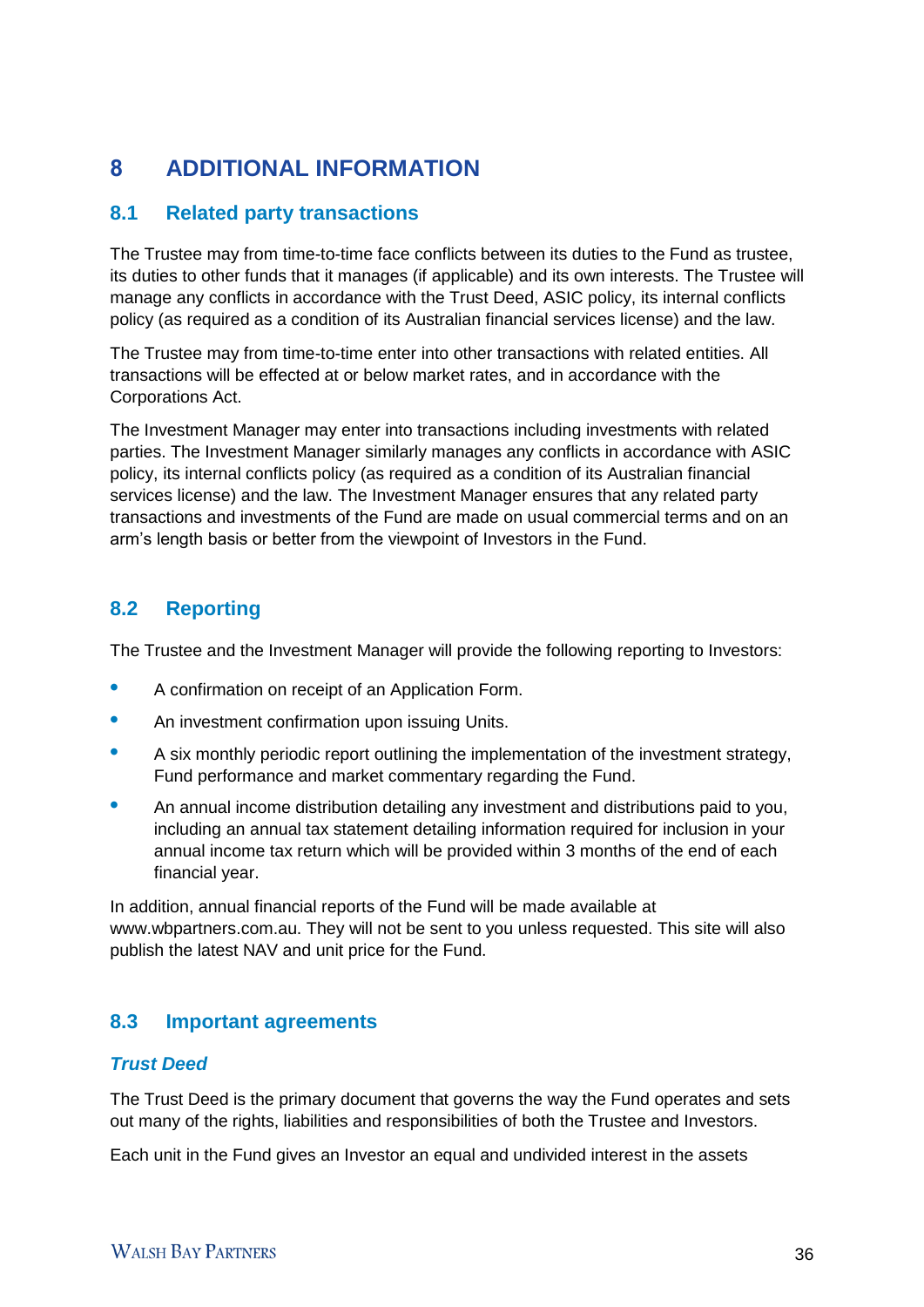attributable to the Fund. However, a unit does not give any Investor an interest in any particular asset of the Fund. Subject to the Trust Deed, an Investor has the following rights:

- **•** The right to share in any distributions.
- **•** The right to attend and vote at meetings of Investors.
- **•** The right to participate in the proceeds of winding up of the Fund.

The Trust Deed contains provisions about convening and conducting meetings of Investors. It also contains provisions setting out the Investor's rights (see section 5.10 above).

The Trust Deed also contains provisions for the Trustee to make Calls upon Investors up to the amount of their investment commitment by giving at least 5 Business Days' notice.

Under the terms of the Trust Deed, the Trustee is entitled to amend the Trust Deed without Investors' approval, where the amendment is administrative in nature and/or not materially adverse to unitholders' rights.

A copy of the Trust Deed is available free of charge by calling the Trustee on 02 8866 5150.

### *Investment management agreement – Trustee and Investment Manager*

There is an Investment Management Agreement between the Trustee and the Investment Manager under which the Investment Manager provides investment management services to the Fund which include –

- **•** the identification and acquisition of assets consistent with the Fund's investment mandate;
- **•** keeping all assets under review and monitoring their performance; and
- **•** using reasonable endeavours to achieve the investment objectives for the Fund.

The Investment Management Agreement contains provisions dealing with matters such as the Investment Manager's obligations to report to the Trustee.

## **8.4 Privacy**

In applying to invest, you are providing the Trustee and the Investment Manager with certain personal details (your name, address etc). The Trustee uses this information to establish and manage that investment for you.

Under the Privacy Act 1988 (Cth) you can access personal information about you held by us, except in limited circumstances. Please let the Trustee know if you think the information is inaccurate, incomplete or out of date. You can also tell the Trustee at any time not to pass on your personal information by advising it in writing.

If you do not provide your contact details and other information required in the Application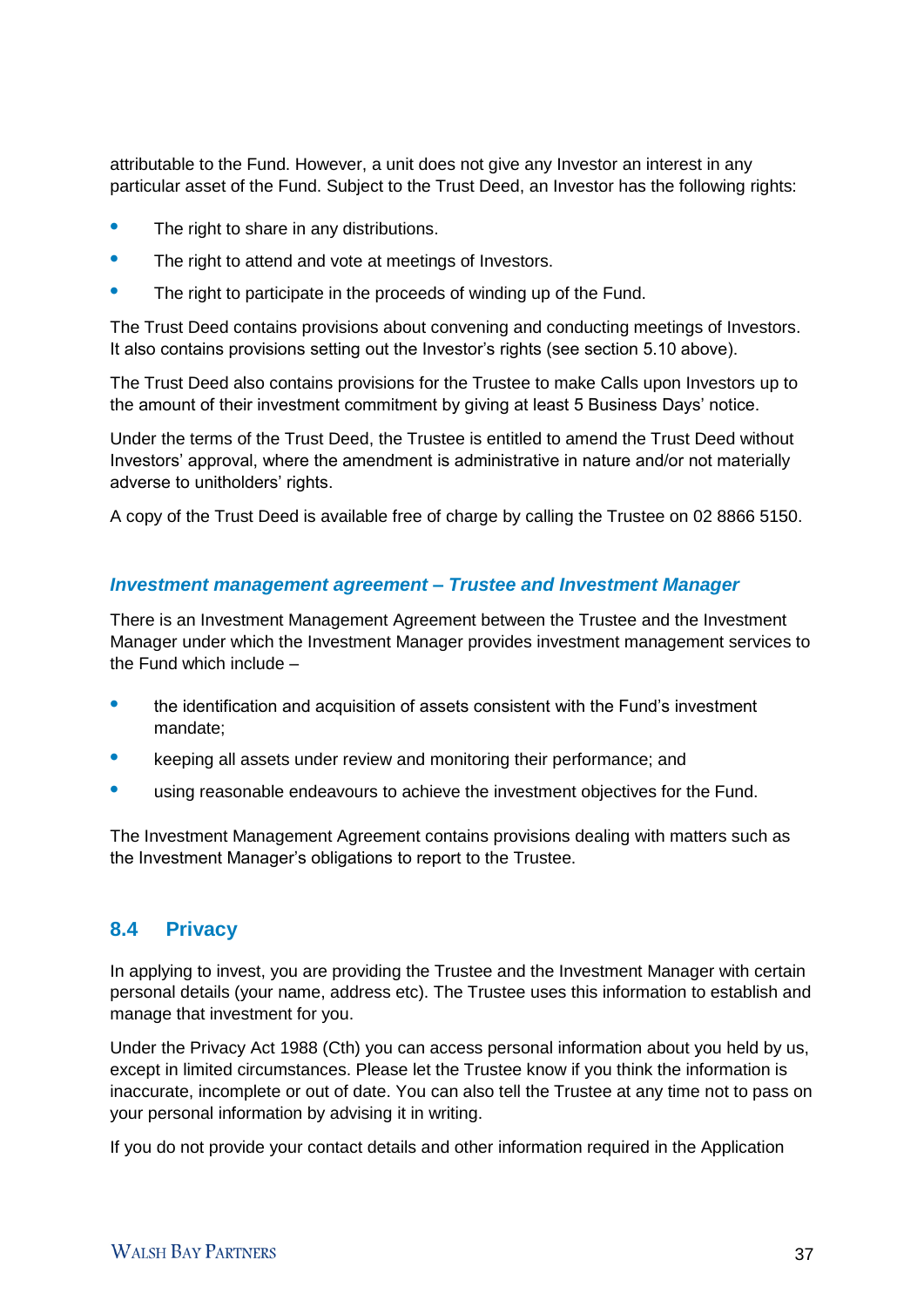Form, then the Trustee may not be able to process your application to invest.

Under various laws and regulatory requirements, the Trustee may have to pass-on certain information to other organisations, such as the Australian Tax Office (**ATO**) or the Australian Transaction Reports and Analysis Centre (**AUSTRAC**).

By applying to invest, you give the Trustee permission to pass information it holds about you to other companies which are involved in helping the Trustee administer the Fund, or where they require it for the purposes of compliance with AML/CTF law (including to pass it on to AUSTRAC and the ATO). The Trustee may also use your information to provide you with details of future investment offers made by the Trustee.

## **8.5 Anti-money laundering law**

The *Anti-Money Laundering and Counter-Terrorism Financing Act 2006* requires the Trustee to verify your identity prior to accepting your investment. You will be required to provide the identification information set out in the Application Form. The Trustee will not accept your application or issue you with Units unless satisfactory identification documents are provided and your identity is verified in accordance with AML/CTF rules and procedures to the satisfaction of the Trustee.

# **8.6 Foreign Account Tax Compliance Act (FATCA)**

FATCA is United States (US) tax legislation that enables the US Internal Revenue Service (IRS) to identify and collect tax from US residents that invest in assets through non-US entities. If you are a US resident for tax purposes, you should note that the Fund is or is expected to be a 'Foreign Financial Institution' under FATCA and it intends to comply with its FATCA obligations, as determined by either the FATCA regulations or any intergovernmental agreement (IGA) entered into by Australia and the US for the purposes of implementing FATCA. Under these obligations, the Fund will have to obtain and disclose information about certain Investors to the ATO. In order for the Fund to comply with its obligations, we will also request that you provide certain information about yourself, including your US Taxpayer Identification Number (TIN) (if applicable). We will only use such information for this purpose from the date the Fund is required to do so.

# **8.7 Common Reporting Standard**

The CRS is a tax reporting regime developed by the Organisation for Economic Co-operation and Development (**OECD**). Australia has committed to implementing the CRS by signing the Multilateral Competent Authority Agreement with the OECD and passing appropriate supporting legislation enabling tax information to be exchanged between tax authorities.

From 1 July 2017, the CRS requires financial institutions to identify and report foreign resident account holder information to their local tax authority, which will in turn exchange the information with the tax authorities of participating foreign jurisdictions.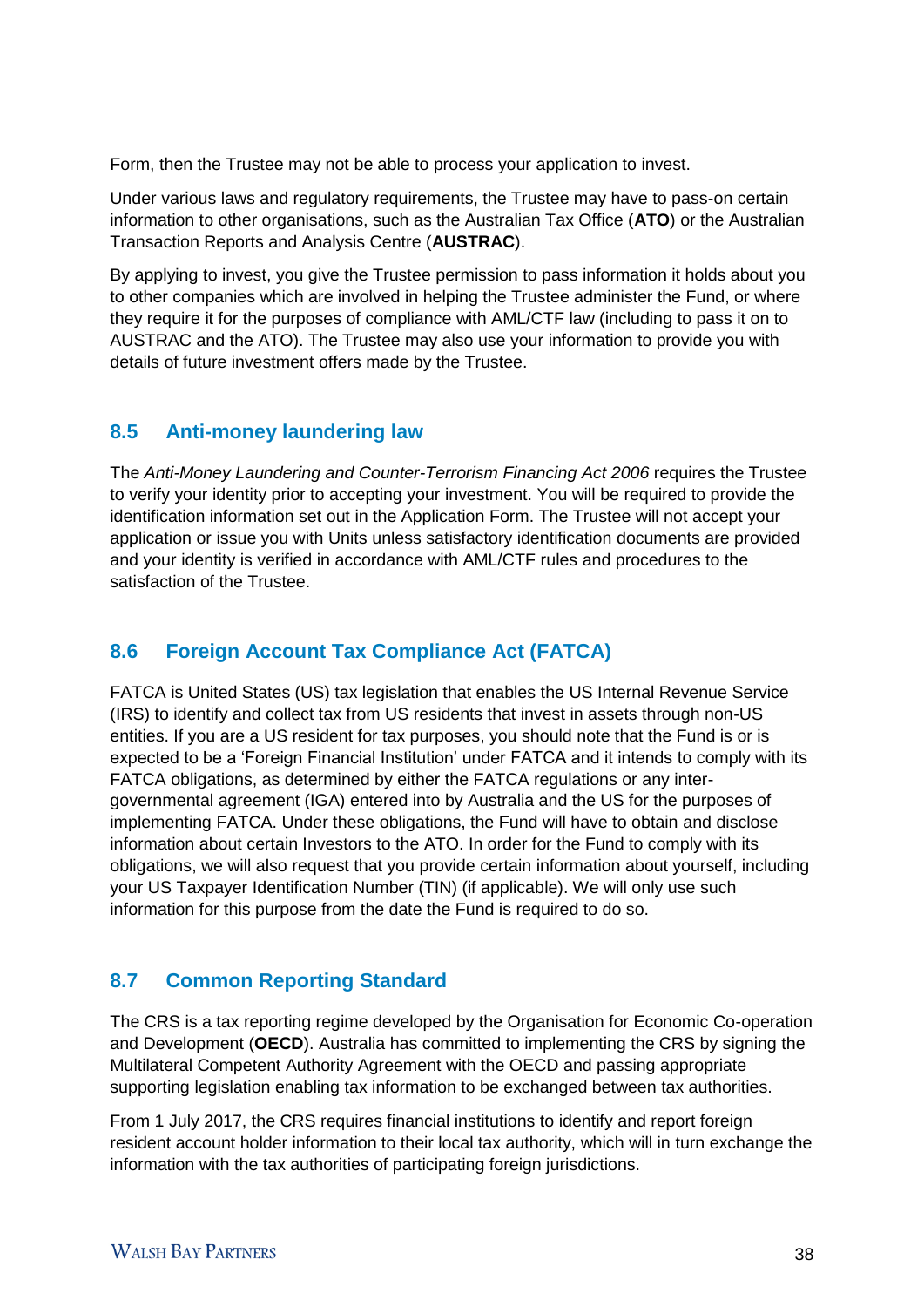# 9 **GLOSSARY**

| <b>Actual Return</b>                                                                     | The percentage movement (positive or negative) in the Unit price for the<br>relevant period.                                                                                                                                                                                                                                      |  |
|------------------------------------------------------------------------------------------|-----------------------------------------------------------------------------------------------------------------------------------------------------------------------------------------------------------------------------------------------------------------------------------------------------------------------------------|--|
| <b>AFS licence</b>                                                                       | Australian financial services licence.                                                                                                                                                                                                                                                                                            |  |
| <b>AML/CTF</b>                                                                           | Anti-money laundering and counter-terrorism financing.                                                                                                                                                                                                                                                                            |  |
| <b>Applicant</b>                                                                         | Someone who applies for an investment commitment to the Fund by<br>submitting an Application Form.                                                                                                                                                                                                                                |  |
| <b>Application Form</b>                                                                  | The form attached to this IM.                                                                                                                                                                                                                                                                                                     |  |
| <b>Application Money</b>                                                                 | The money paid by an Applicant in respect of its investment commitment to<br>subscribe for Units.                                                                                                                                                                                                                                 |  |
| <b>Application Month</b>                                                                 | Has the meaning given to it in section 1, "Application for Units".                                                                                                                                                                                                                                                                |  |
| <b>Authorised</b><br>Representative                                                      | Has the meaning given to it in section 5.3, "Who else can operate my<br>investment?".                                                                                                                                                                                                                                             |  |
| <b>ASIC</b>                                                                              | The Australian Securities and Investments Commission.                                                                                                                                                                                                                                                                             |  |
| <b>ASX</b>                                                                               | Australian Securities Exchange.                                                                                                                                                                                                                                                                                                   |  |
| <b>Business Day</b>                                                                      | A day on which banks are open for business in Sydney, except a Saturday,<br>Sunday or public holiday.                                                                                                                                                                                                                             |  |
| <b>Calls</b><br>Has the meaning given to it in section 1, "Total investment commitment", |                                                                                                                                                                                                                                                                                                                                   |  |
| <b>Call Date</b>                                                                         | Has the meaning given to it in section 5.1, "Applications",                                                                                                                                                                                                                                                                       |  |
| <b>Corporations Act</b>                                                                  | The Corporations Act 2001 (Cth) for the time being in force together with<br>the regulations.                                                                                                                                                                                                                                     |  |
| <b>Distribution Period</b>                                                               | A period of twelve months, ending on 30 June each year. In the first year of<br>the Fund this will be the period from establishment of the Fund to 30 June.<br>In the final year of the Fund this will be the period from 1 July until the<br>termination date of the Fund. The Trustee may amend this date at its<br>discretion. |  |
| <b>Fund</b>                                                                              | Walsh Bay Partners Global Infrastructure Fund.                                                                                                                                                                                                                                                                                    |  |
| <b>GST</b>                                                                               | Goods and Services Tax as defined in A New Tax System (Goods and<br>Services Tax) Act 1999, as amended.                                                                                                                                                                                                                           |  |
| <b>Investment</b><br><b>Manager/Walsh Bay</b><br><b>Partners</b>                         | Walsh Bay Partners Pty Ltd ACN 160 258 097.                                                                                                                                                                                                                                                                                       |  |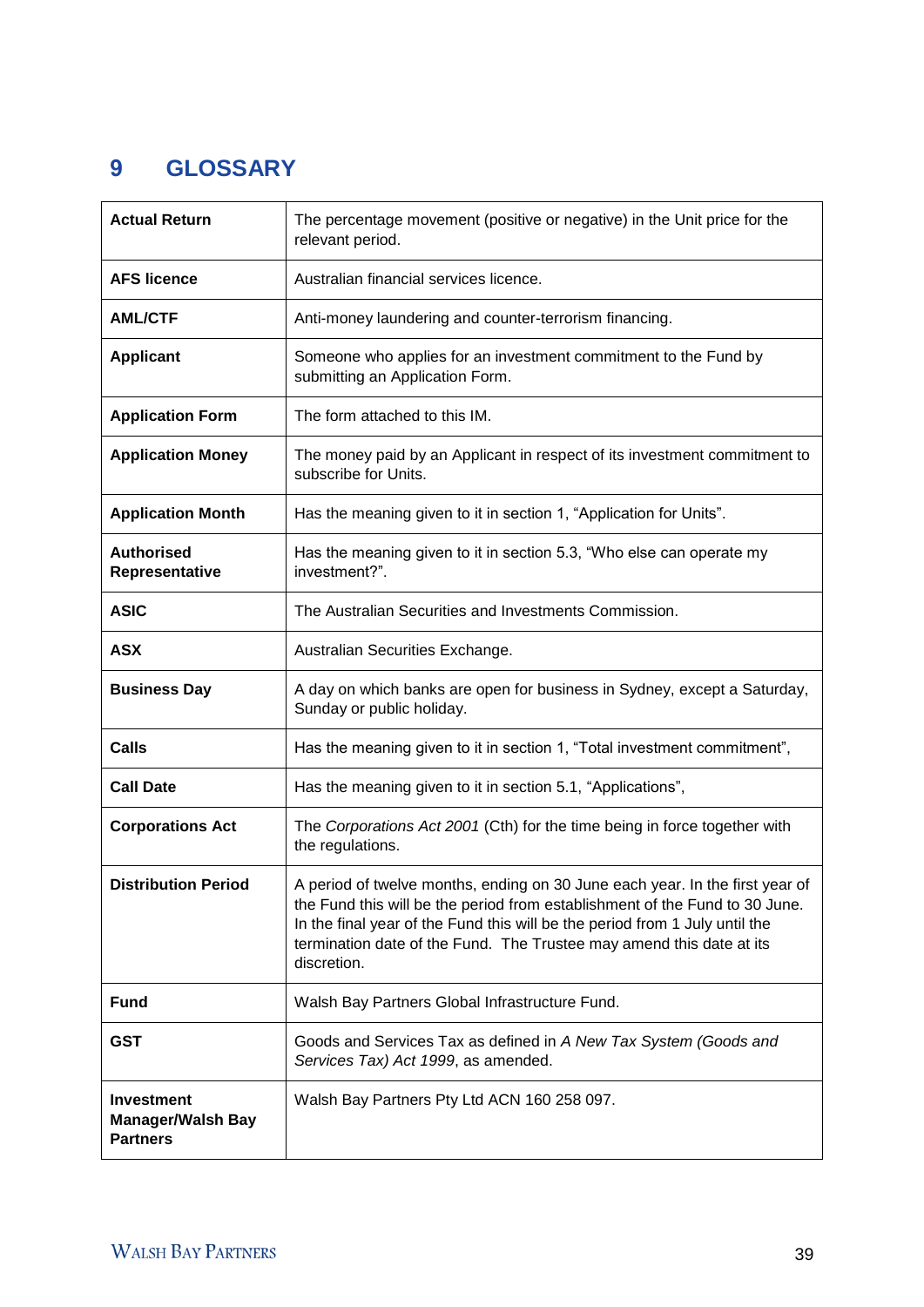| Investment<br><b>Management</b><br><b>Agreement</b>                                                                                                             | The investment management agreement between the Trustee and the<br>Investment Manager in relation to the management of the Fund's assets.                                                                                            |  |
|-----------------------------------------------------------------------------------------------------------------------------------------------------------------|--------------------------------------------------------------------------------------------------------------------------------------------------------------------------------------------------------------------------------------|--|
| <b>Investor</b>                                                                                                                                                 | A person who applies and commits to an investment commitment with the<br>Fund to acquires Units and whose application is accepted by the Trustee.                                                                                    |  |
| IM                                                                                                                                                              | This information memorandum, including any supplementary information<br>memorandum which we may issue.                                                                                                                               |  |
| <b>NAV</b><br>Net asset value.                                                                                                                                  |                                                                                                                                                                                                                                      |  |
| <b>Qualifying Investor</b>                                                                                                                                      | Wholesale clients (as defined in section 761G (7) of the Corporations Act)<br>or professional investors (as defined in section 9 of the Act) or<br>sophisticated investors (as defined in section 761GA of the Corporations<br>Act). |  |
| <b>RITC</b>                                                                                                                                                     | Reduced input tax credits.                                                                                                                                                                                                           |  |
| A resolution passed at a meeting of unitholders, by unitholders holding at<br><b>Special Resolution</b><br>least 66 2/3% of the total issued units in the Fund. |                                                                                                                                                                                                                                      |  |
| <b>Trust Deed</b>                                                                                                                                               | The trust deed of the Fund dated 4 April 2017, as amended from time to<br>time.                                                                                                                                                      |  |
| <b>Trustee</b>                                                                                                                                                  | Evolution Trustees Limited ACN 611 839 519.                                                                                                                                                                                          |  |
| Units or units                                                                                                                                                  | Units in the Fund.                                                                                                                                                                                                                   |  |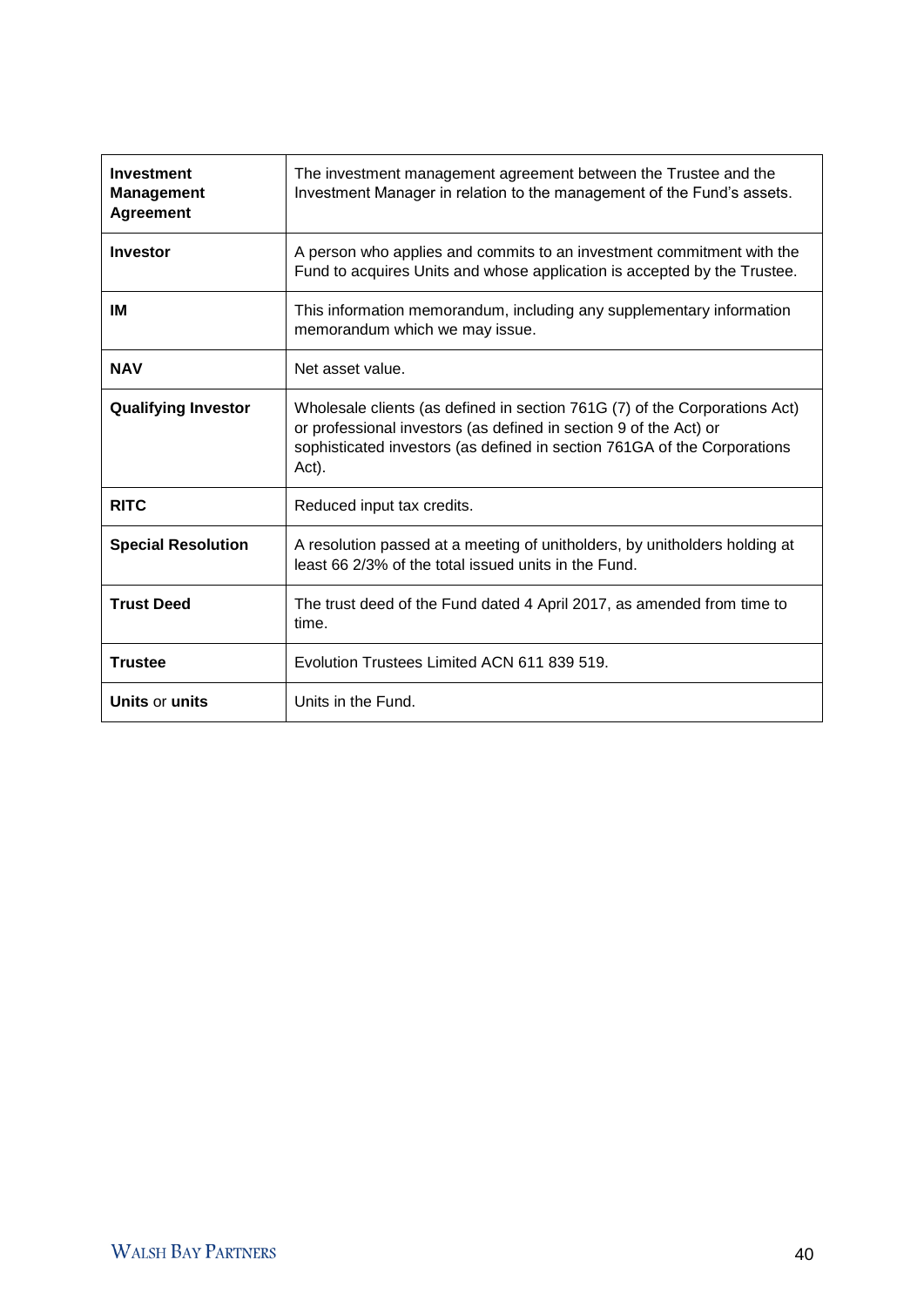# 10 **HOW TO INVEST**

#### **Before completing the Application Form you should consider the risks of investment and obtain independent professional advice**

Please pay particular attention to all of the risk factors in section 3 of this IM. The risks should be considered in light of your own investment situation.

Where appropriate, you should also consult a financial, taxation or other professional adviser before deciding whether to invest in the Fund.

## **10.1 Who can invest?**

An investment in units in the Fund is only available for persons who qualify as wholesale clients (as defined in section 761G(7) of the Act), professional investors (as defined in section 9 of the Act) or sophisticated investors (as defined in section 761GA of the Act) (collectively, **Qualifying Investors**). The Trustee will not issue units in the Fund to a person unless it is satisfied the person is a Qualifying Investor.

An investment in the Fund may be available to Australian individuals, corporations and other entities who are Qualifying Investors. The Fund is also suitable for investment by selfmanaged and complying superannuation funds who are Qualifying Investors. An offer to invest in the Fund is not available to Applicants receiving this IM outside of Australia, unless expressly authorised by the Trustee.

Applications must be for a minimum investment commitment of \$500,000 (subject to Trustee discretion to accept lower amounts from a Qualifying Investor).

## **10.2 How to invest**

For an application to be considered, you must return your Application Form by which you will be contractually committed to the investment commitment amount stated in the Application Form and pay the Application Money applicable to the initial investment commitment required for the subscription for units in the Fund at the time of your application (as advised in writing by the Investment Manager or the Trustee). You can pay the Application Money by returning the Application Form with a cheque for the proposed initial investment commitment (as advised in writing by the Investment Manager or the Trustee) or note that the Application Money has been transferred by electronic funds transfer.

Cheques should be either bank cheques or drawn on an account in the name of the Applicant and made payable to "Evolution Trustees Limited (WBPGIF) Application Account".

You are requested to provide your Tax File Number (**TFN**), Australian Business Number (**ABN**) or exemption code to ensure tax is not deducted from the distributions paid.

The Trustee has the sole discretion whether to accept or reject an application. If your application is rejected, wholly or in part, then the Trustee will notify you in writing and arrange